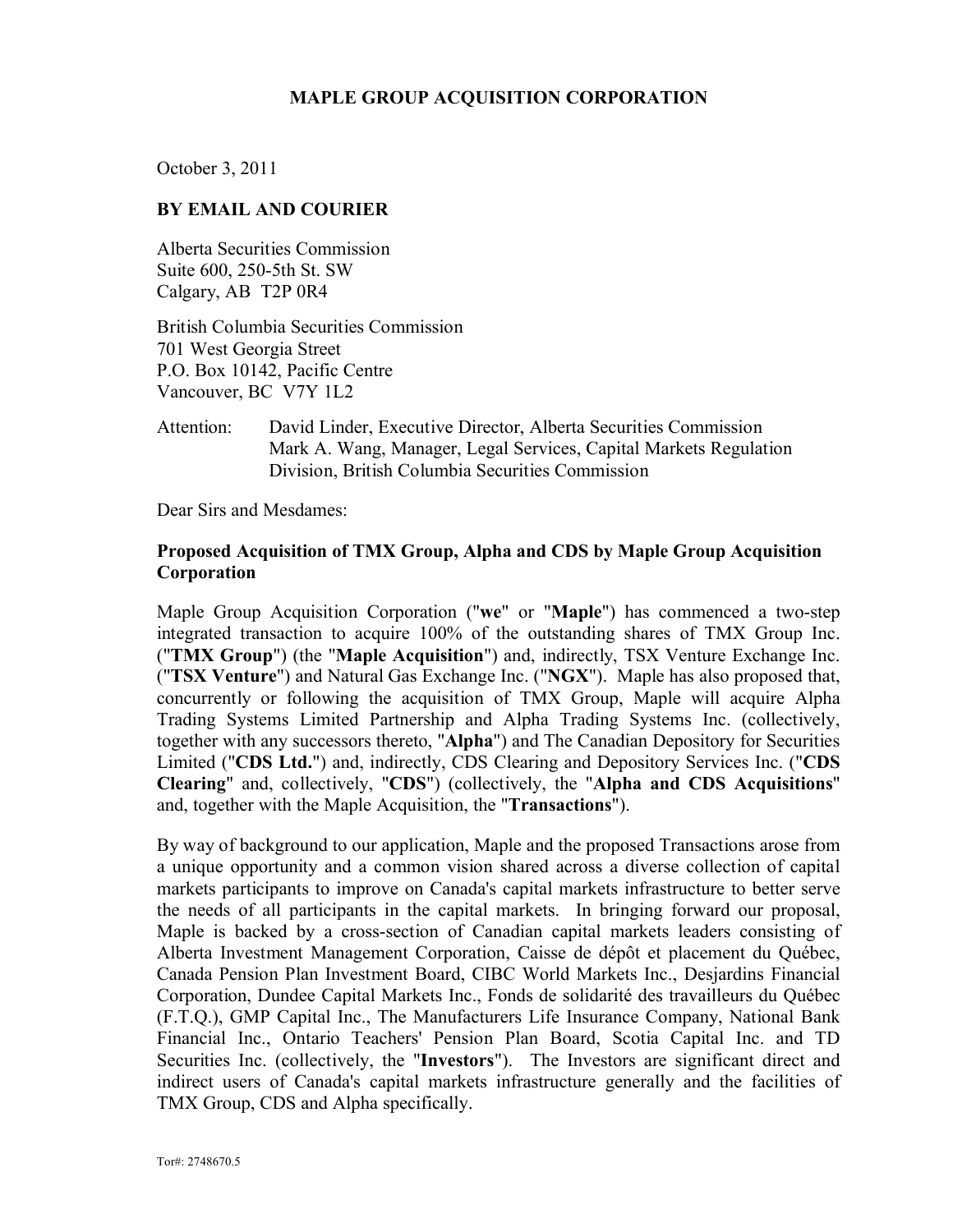The proposed Transactions are a unique opportunity to create an integrated exchange and clearing group which Maple believes is the best structure for Canada's capital markets given their relatively small size, the close proximity of the U.S. capital markets, and the increasingly global nature of the exchange and trading business. The benefits of successfully implementing the Maple vision will accrue not only to the Investors but to all participants in the capital markets. In this regard, we believe that the interests of the Investors in the most efficient operation of Canada's capital markets infrastructure, as the most significant users thereof, combined with the proposed governance structure intended to address any potential conflicts of interest, are consistent with the public interest and the interests of all users, and therefore we respectfully submit that the Transactions should be approved.

The exchange business is currently in a state of flux. The proposed acquisition of TMX Group by London Stock Exchange Group plc ("**LSE**") served as a catalyst for the Investors to examine alternatives that could lead to a better exchange model for Canada's capital markets. We believe that the existing Canadian model of a stand-alone, listings-focused exchange can be improved, and that recent developments in the exchange industry present an opportunity for growth. Our vision is to build on TMX Group's many strengths to create an integrated exchange and clearing group that will be well positioned to pursue growth opportunities through innovative new product development, expanded distribution and international acquisitions or joint ventures. A more efficient and stable integrated exchange and clearing group will serve the public interest, and will increase the global competitiveness of Canadian capital markets and market participants. Indeed, TMX Group has previously attempted to acquire CDS and TMX Group's Chief Executive Officer has publicly stated that he supports the integration of CDS into TMX Group.<sup>1</sup> In addition, the ownership of Canadian Derivatives Clearing Corporation ("**CDCC**") by Montreal Exchange Inc. ("**MX**") is an example, albeit on a smaller scale, of the benefits that can be achieved from vertical integration. Streamlined trading, clearing and settlement on a common technology platform results in cost savings that benefit all users, and the integration of risk management systems facilitates the oversight of risk exposures for the benefit of users and regulators.

We propose to implement Maple's vision through the integration of CDS and Alpha into TMX Group's operations. To be successful in this vision, Maple must respect and serve the core elements of Canada's vibrant capital markets, by responding to and serving the interests of users, including listed issuers, both large and small, and public investors, ensuring fair practices free from real or perceived conflicts of interest, and respecting appropriate risk management practices. The integrated operations will also need to generate efficiencies, enhance speed of execution, maintain low costs and foster easy access. We understand that fees must continue to be fair and reasonable; open access must

<sup>&</sup>lt;sup>1</sup> We note that on September 2, 2011, LSE issued a press release confirming press speculation that LSE is in discussions to acquire LCH.Clearnet Group Limited, Europe's last independent clearing house.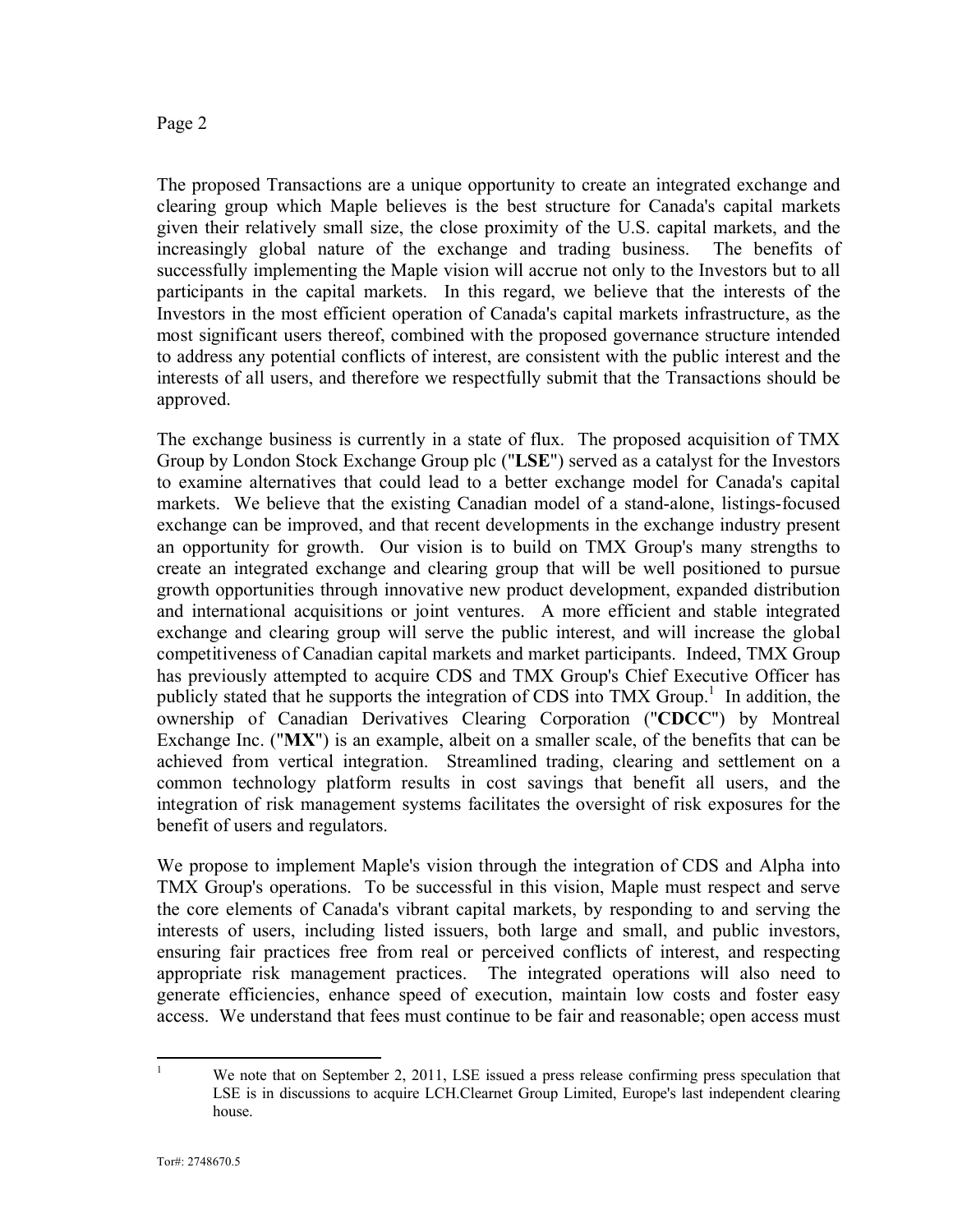be maintained in both trading and clearing; and decisions within the organizations must be taken on a reasonable basis and in the interests of fostering confidence in the capital markets. Simply put, if Maple fails to sustain fair practices and produce these efficiencies, our vision will not be fulfilled.

We believe that the existing regulatory framework has served TMX Group, its subsidiaries and Canada's capital markets well, and that maintaining this framework is important to the continued growth and stability of Canada's capital markets. Our proposal respects the existing regulatory framework, including with respect to TSX Venture and NGX. We and our thirteen Investors share an interest with all other users of Canada's capital markets infrastructure: building a more dynamic, sustainable and globally attractive marketplace.

This application has been divided into seven parts:

- 1. Applications
- 2. Maple's Vision and Key Benefits
- 3. Acquisition of TMX Group and Implications for TSX Venture
- 4. Acquisition of CDS
- 5. Acquisition of Alpha
- 6. Implications for NGX
- 7. Confirmation of Exemption Orders

### **1. Applications**

The Maple Acquisition is a two step integrated transaction. The first step is a take-over bid to acquire a minimum of 70% and a maximum of 80% of TMX Group shares for \$50.00 in cash per share (the "**Offer**"). The second step is a plan of arrangement that provides TMX Group shareholders (other than Maple) with between 41.7% and 27.8% of the Maple shares (where between 70% and 80% of TMX Group shares are acquired under the Offer) in exchange for their remaining TMX Group shares (the "**Subsequent Arrangement**"). Upon completion of the Subsequent Arrangement, TMX Group will be a wholly-owned subsidiary of Maple.

Maple is delivering this application to the Alberta Securities Commission (the "**ASC**") and the British Columbia Securities Commission (the "**BCSC**" and, together with the ASC, the "**Commissions**") in order to notify the Commissions that, as a consequence of the successful completion of the Maple Acquisition, there will be a change in the indirect beneficial ownership of TSX Venture. In addition, Maple hereby notifies the ASC that, as a consequence of the successful completion of the Maple Acquisition, there will be a change in the indirect beneficial ownership of NGX.

Maple is not seeking any amendments to the terms and conditions of the recognition orders of TSX Venture. However, in the context of the Maple Acquisition, we respectfully request that the Commissions each issue a new recognition order confirming the continued recognition of TSX Venture as an exchange in each of British Columbia and Alberta,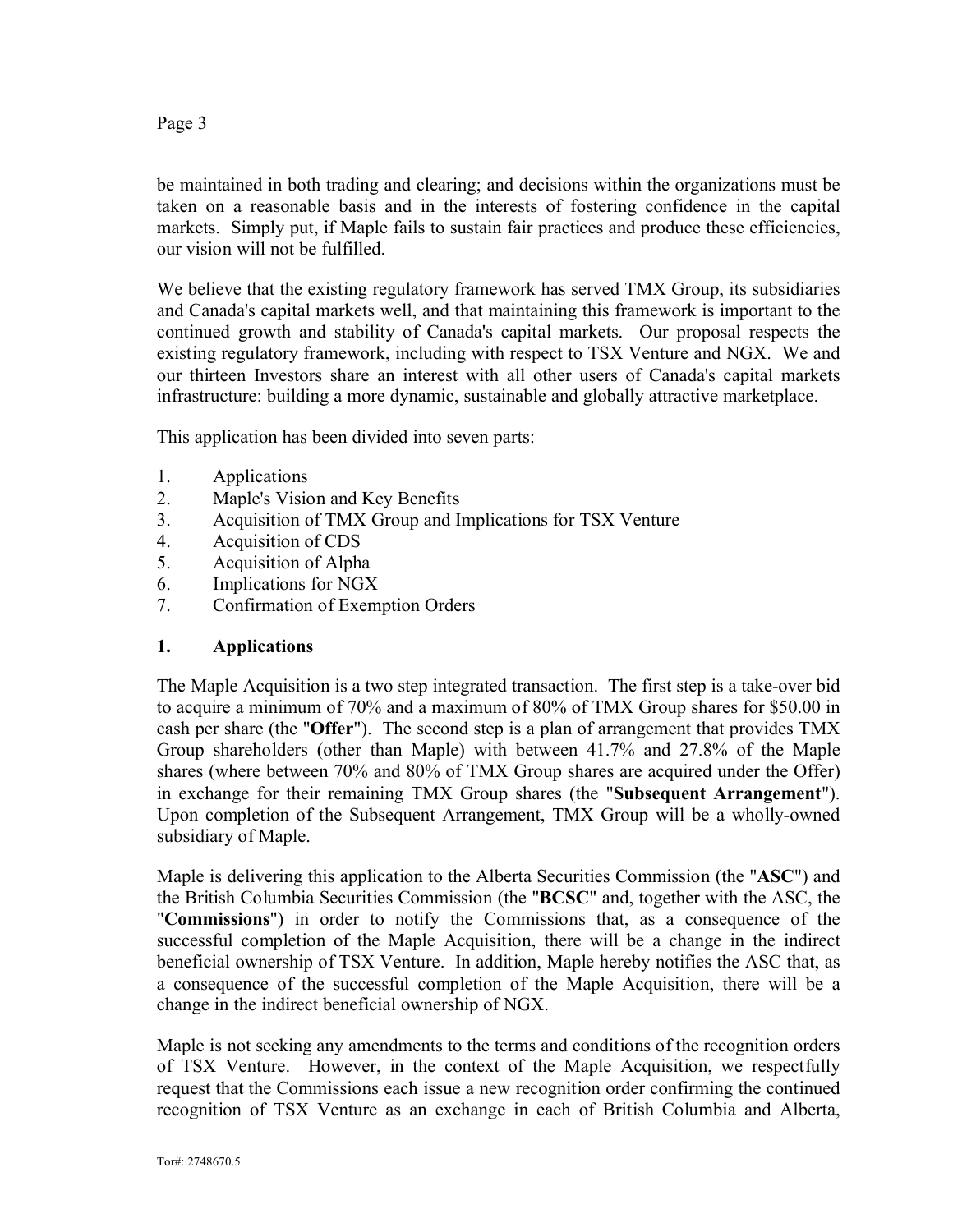respectively, on the terms and conditions of the existing recognition orders. In this regard Maple proposes that such order would become effective contemporaneous with the take-up by Maple of voting securities of TMX Group under the Offer.

Maple is also not seeking any amendments to the terms and conditions of the recognition orders of NGX. However, in the context of the Maple Acquisition, we respectfully request that the ASC issue new recognition orders confirming the continued recognition of NGX as an exchange and as a clearing agency in Alberta on the terms and conditions of the existing recognition orders. In this regard Maple proposes that such order would become effective contemporaneous with the take-up by Maple of voting securities of TMX Group under the Offer.

We are also making application to the Ontario Securities Commission ("**OSC**") with respect to recognition orders in that jurisdiction. As described more fully in part 7 "*Confirmation of Exemption Orders*" below, we hereby seek confirmation of the exemption orders previously granted by the Commissions in respect of TSX Inc. ("**TSX**").

Maple has also proposed that, following the acquisition of TMX Group, Maple will acquire Alpha and CDS. No applications are made to the Commissions with respect to the Alpha and CDS Acquisitions and the information pertaining to the Alpha and CDS Acquisitions is included herein for the information of the Commissions.

# **2. Maple's Vision and Key Benefits**

Our vision is to create an integrated group that provides trading, clearing, settlement and depository services for a broad array of financial instruments traded in Canada. The Maple Acquisition and the concurrent or subsequent Alpha and CDS Acquisitions represent a unique opportunity to capitalize on TMX Group's strengths to build this more efficient integrated exchange and clearing group – and by doing so to secure and enhance the future growth and ongoing integrity of the Canadian capital markets. The resulting integrated exchange and clearing group will: (i) make Canada's capital markets infrastructure more stable and robust; (ii) be better positioned to pursue growth opportunities through innovative new product development and expanded distribution; (iii) increase the global competitiveness of Canada's capital markets and market participants; and (iv) be in a stronger position to pursue international acquisitions and joint ventures.

The proposed integrated exchange and clearing group has proven itself in other jurisdictions as a stable and robust system, in particular during the market crisis of 2008. It is important to note, however, that this opportunity is uniquely available to Maple by virtue of the significant ownership interests of certain of the Investors and their affiliates in Alpha and CDS and a common desire by the Investors to make TMX Group a more efficient and dynamic entity.

The Maple Acquisition will also ensure that the business of TMX Group will continue to be responsive to the distinctive needs of capital market participants in Canada, with a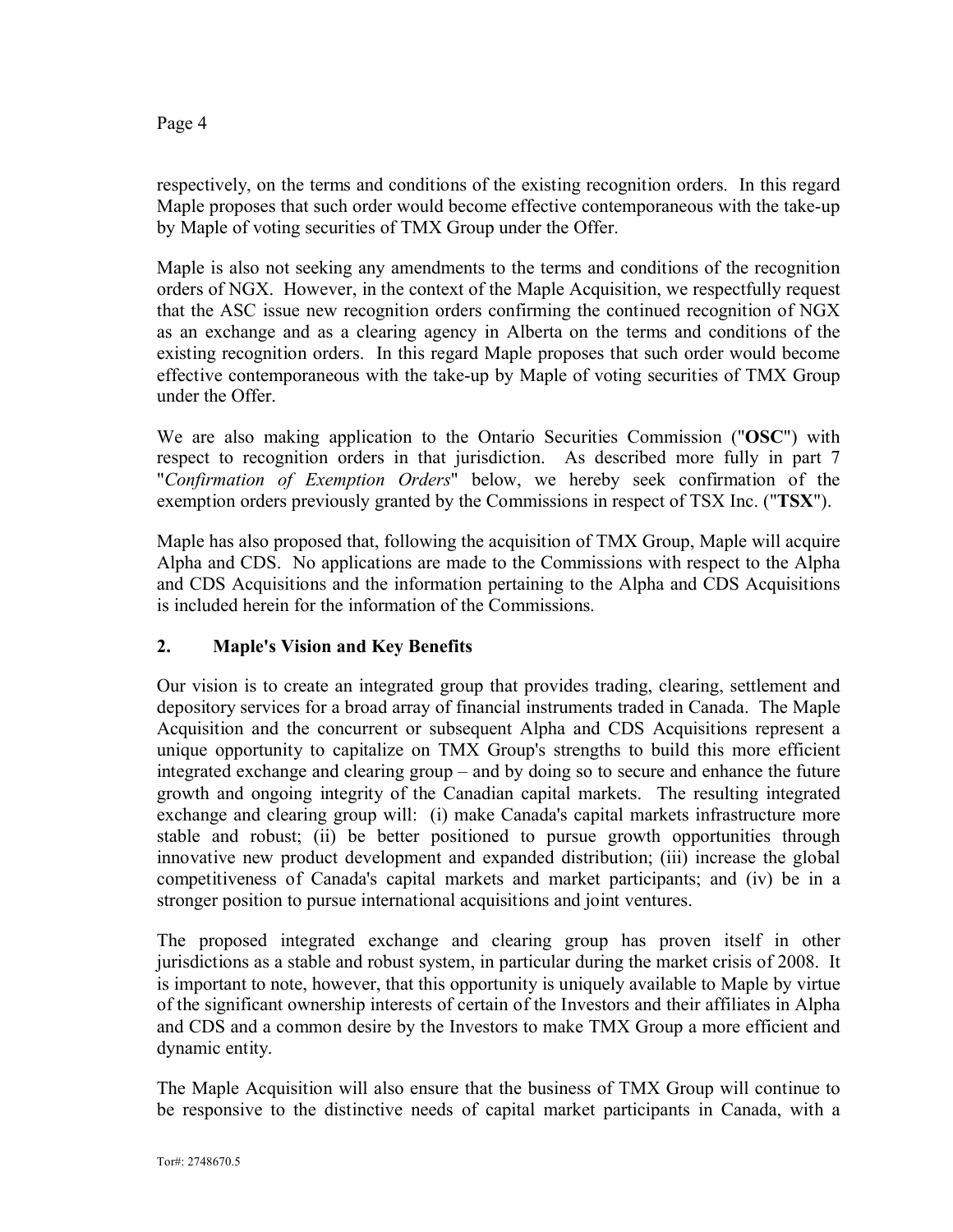particular ongoing commitment to maintain the unique characteristics of Canada's venture, resources and derivatives markets, as well as to maintain its position as the leading global exchange for resource companies. Our business model is aimed at building on TMX Group's position as the marketplace where global mining, oil & gas, and public venture companies list and trade. Additionally, we will remain focused on supporting the unique needs of small- and medium-sized enterprises, which represent the backbone of the Canadian economy, as well as Canada's derivative and energy markets.

TMX Group already competes globally from a position of strength and, as described below, the completion of the Transactions would enhance that position.

### *Key Benefits*

### Enhanced system integrity and a simplified Canadian-controlled solution for derivatives clearing

The creation of an integrated exchange and clearing group should provide for greater control by Canadian regulators over systemic risk and the solutions specific to the Canadian context that are in keeping with the rapidly evolving international regulatory environment. Our vision is to provide improved and easier management of systemic risk by providing more transparency for operators and regulators end-to-end across the trading chain thereby permitting better counterparty risk management. Risk may be more effectively identified and managed within an integrated organization for clearing and settlement that is local and transparent.

We believe market participants will, over time, benefit from having a central counterparty able to provide clearing of Canadian dollar-denominated fixed-income repurchase agreements (or repos), MX listed and over-the-counter fixed-income and equity derivatives and through net margin determination, whereby the central counterparty calculates the net capital required by each market participant for all of its outstanding trading positions across all asset classes. Following the acquisition of CDS, the integrated technology infrastructure that we expect will ultimately result from the integration of CDS' and CDCC's technology platforms will streamline market participants' risk management technology requirements for Canadian dollar denominated products.

We believe that the vertically integrated model will be an improvement over the status quo from the perspective of both provincial and federal regulators. Closer integration between the trading, clearing and settlement of equities through the common ownership of TMX Group and CDS will improve information flow and reporting capabilities, which will benefit market participants and regulators.

We intend to integrate the information flow and risk management systems of CDS and CDCC. This will allow market participants who trade both equities and derivatives to net their aggregate positions and better understand changing exposures, positions and margin requirements. Currently, a brokerage house that trades both equities and derivatives cannot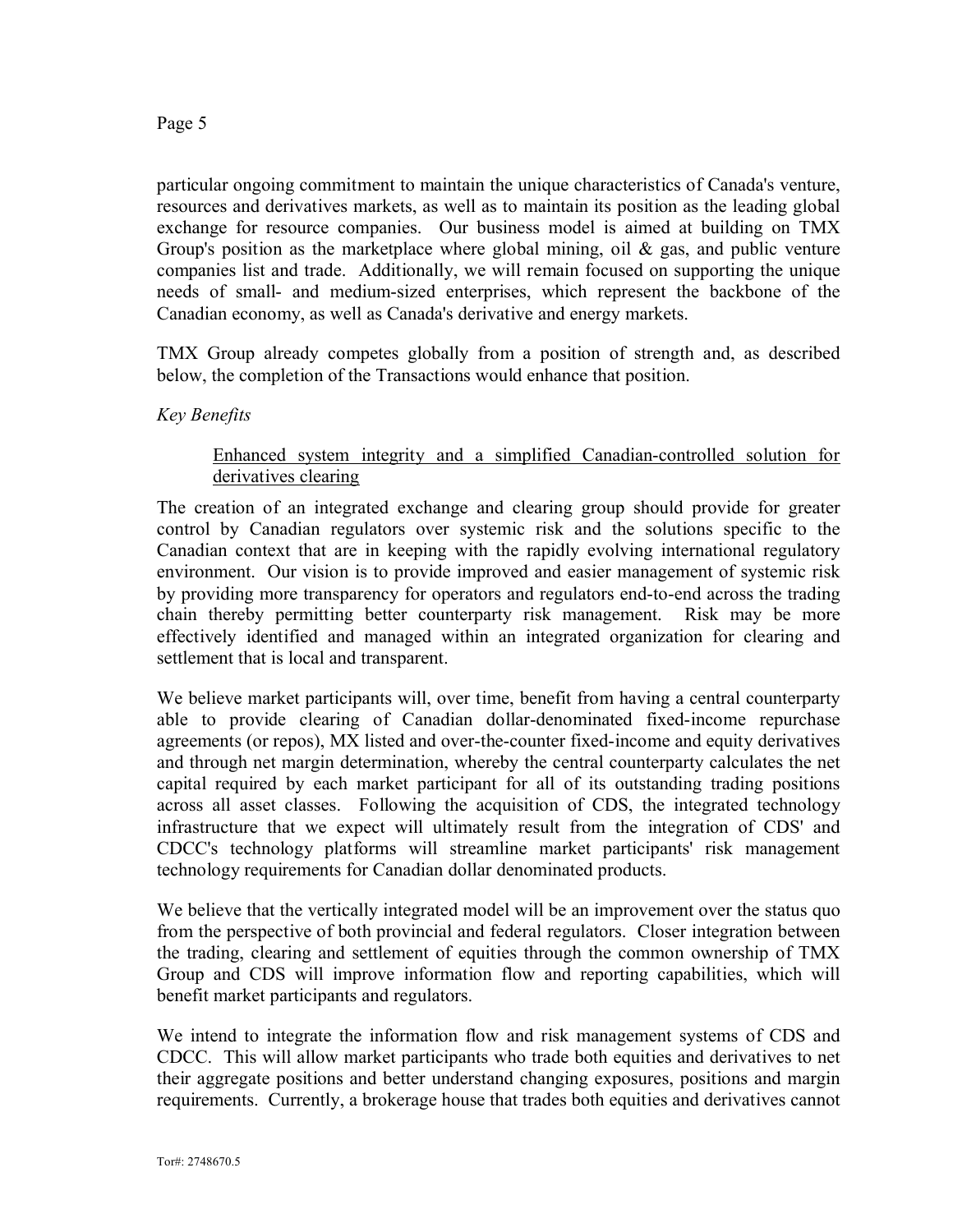see its net position on one computer screen. We intend to change that. Streamlining this information flow and providing for cross margining across different asset classes will benefit both market participants and regulators.

In response to the global financial crisis, leaders from the G20 countries agreed to improve the functioning, transparency and regulatory oversight of the over-the-counter derivatives market. As part of the response, the G20 countries have committed to move clearing of standardized derivatives to a central counterparty clearing system. Additional incentives to move to a central counterparty clearing system exist in the form of significantly greater capital requirements with respect to non-centrally cleared over-the-counter derivatives under the Basel III regulatory standard on bank capital adequacy and liquidity, which are scheduled to be implemented in January 2013. Canadian financial institutions are developing a solution for the Canadian dollar-denominated fixed-income repo market in conjunction with CDS and CDCC. The integration of CDS and CDCC would facilitate this initiative as all the required functionalities (clearing, settlement and the central counterparty) would be found under one umbrella. Although the focus is currently on the fixed-income repo market, the integrated platform could also be used for central counterparty clearing of other products, such as over-the-counter derivatives on fixedincome and equity securities, thereby reinforcing Canada's response to the G20 commitment. If successfully implemented, volume brought by these additional products would add scale which will benefit industry participants through reduced costs, improved capital management and the potential for cross-margining across asset classes, a key to maintaining liquidity in the capital markets given heightened collateral requirements under Basel III. The capital efficiency achieved by more accurately reflecting an enterprise's economic risk profile is significant. As an example, in connection with cross-margining interest rate futures cleared by New York Portfolio Clearing with broker dealer repos cleared by Fixed Income Clearing Corporation in the United States, NYPC is targeting 15- 30% improvement in capital efficiencies for its customers.<sup>2</sup>

The benefits of an integrated exchange and clearing group as proposed by Maple would become more important to capital market users as global regulatory constraints relating to clearing and reporting of over-the-counter derivatives evolve. In this context, an integrated CDS and CDCC platform could provide the functionalities and business solutions required by market participants to comply with new over-the-counter clearing standards. Such functionalities will include risk management tools which will provide a global view of all positions held at CDS and CDCC at any point in time to support enhanced risk management at the user level. Moreover, the creation of a Canadian based publicly traded integrated exchange and clearing group facilitates greater control by Canadian financial regulators, institutions and market participants over the solutions specific to the Canadian context and in keeping with a rapidly evolving regulatory environment.

<sup>&</sup>lt;sup>2</sup> New York Portfolio Clearing (2011) "Frequently Asked Questions" www.nypclear.com/FAQs.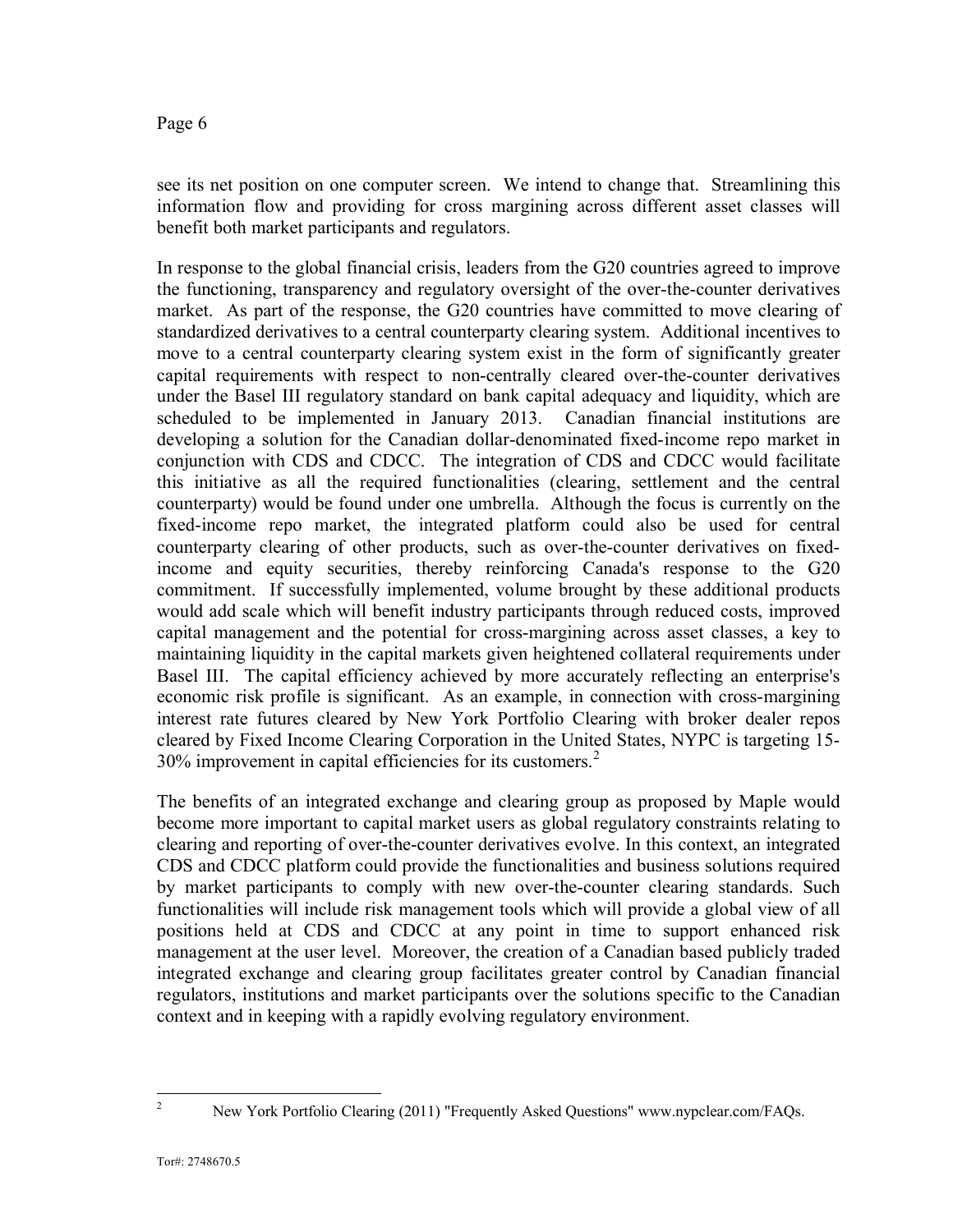In addition, the Maple ownership proposal for CDCC may accommodate the range of options currently being considered by the Canadian Securities Administrators Derivatives Committee discussed in CSA Consultation Paper 91-402 *Derivatives: Trade Repositories*. The Derivatives Committee stated that there may be concerns with not having a central collector and aggregator of Canadian derivatives data in Canada. A central derivatives repository based and managed in Canada could permit more effective regulatory oversight than would be the case if the repository were not based and managed in Canada. The role played by CDCC today and its future direction may represent an important response to the current and emerging issues in both the exchange traded and over-the-counter derivatives markets. Maple's proposal for the development of CDCC may assist in addressing Canadian concerns for Canadian dollar denominated products in the derivatives marketplace.

Given the size and scale of Canada's capital markets, the formation of a Canadian based integrated exchange and clearing group could be one means by which to achieve the regulatory and commercial goals associated with the over-the-counter derivatives market in Canada for Canadian dollar denominated products and enhancing ongoing innovation as that market, and the global regulatory environment, continues to evolve.

### Retention of regulatory oversight over a critical element of Canada's capital markets and economy

The Canadian regulatory framework has been fundamental to TMX Group's success, particularly with respect to small- and medium-sized businesses, enabling it to be locally responsive through, among other things, listing standards which foster regional growth. Under the Maple Acquisition, we propose that Maple and TMX Group will be recognized and regulated by the Autorité and OSC. In addition, TSX will continue to be subject to full oversight of the OSC, TSX Venture will continue to be subject to full oversight by the Commissions, NGX will continue to be subject to full oversight by the ASC, CDS will continue to be subject to full oversight by the OSC and the Autorité des marchés financiers ("**Autorité**"), and CDCC and MX will continue to be subject to full oversight by the Autorité, in each case as they are today. This general Canadian regulatory overlay applicable to the operations of TMX Group covers all aspects of operations, from fees to access, and we believe that maintaining this overlay is important to the continued growth of Canadian businesses and the continued growth and stability of Canada's capital markets.

### Ten percent share ownership restriction

Under the current regulatory framework, no person or company or combination of persons or companies acting jointly or in concert may, without the prior approval of the OSC and Autorité, beneficially own or exercise control or direction over more than 10% of the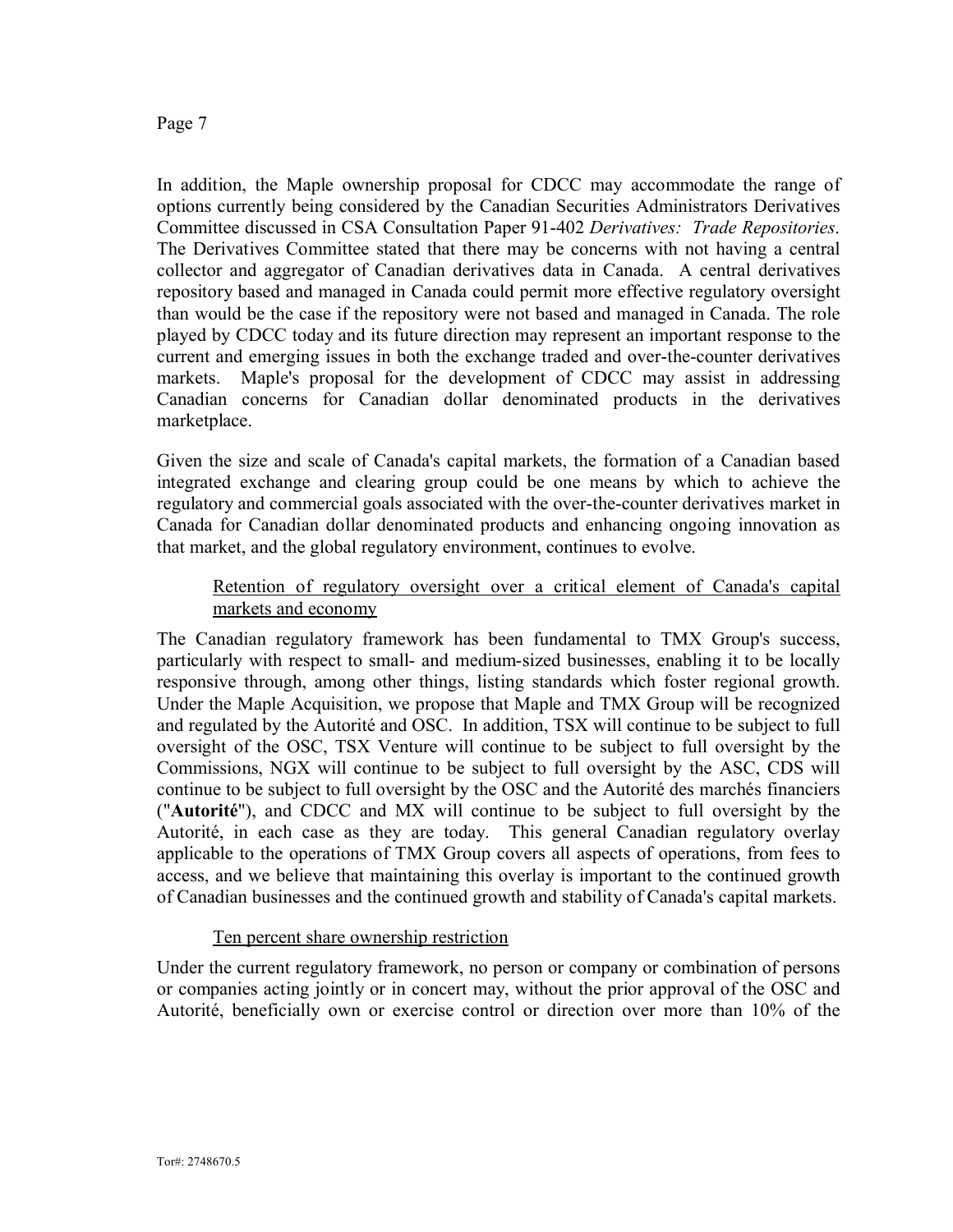voting securities of TMX Group (the "Share Ownership Restriction").<sup>3</sup> The OSC has described the purpose of the 10% ownership restriction as being:

> "To prevent any one shareholder or group of shareholders from exercising substantial influence over the Toronto Stock Exchange without prior approval of the Commission."<sup>4</sup>

Similarly, the TSX has characterized the purpose of the restriction as follows:

"As the Toronto Stock Exchange is the primary stock exchange in Canada for senior issuers, and TSX Venture Exchange is the primary stock exchange for junior issuers, TSX Inc. believes that it is in the public interest that it not become controlled by any one person, domestic or foreign."<sup>5</sup>

We believe that the 10% ownership restriction is important to ensuring that TMX Group and its operating exchanges, including TSX Venture, may continue to operate in a manner consistent with the public interest, free from undue influence from a single entity or group of joint actors and, accordingly, we have proposed to the OSC and the Autorité that the Share Ownership Restriction be extended to apply to the voting securities of Maple.

Upon completion of the Transactions, the Investors will no longer be acting jointly or in concert with respect to Maple or TMX Group. None of the Investors is or will be an affiliate or associate of another Investor or Maple or TMX Group. In addition, following completion of the Transactions, the Investors will have no agreements, commitments or understandings with respect to the acquisition of securities of Maple or TMX Group or the voting of any such securities. In particular, while certain provisions of the acquisition governance agreement entered into by the Investors in connection with the Transactions (as amended and restated on June 10, 2011, and as further amended on June 22, 2011, the "**Acquisition Governance Agreement**") will survive the completion of the Transactions, none of these provisions relates to the acquisition or voting of securities of Maple or TMX Group. Rather, the provisions of the Acquisition Governance Agreement that will survive completion of the Transactions are limited to non-competition obligations (as described further under part 5 of this application), hold periods on resales of Maple shares and orderly resale obligations. The Investors have no shareholders' agreement and, while certain Investors (or an affiliate thereof which will own Maple shares) will enter into separate nomination agreements with Maple that will entitle each of them to individually

<sup>3</sup> Pursuant to section 21.11 of the Securities Act (Ontario) (the "**Act**"), Ontario regulation 261/02 made thereunder, the order of the OSC made thereunder on September 3, 2002 and section 7 of the recognition order of TMX Group and TSX, there are restrictions attached to the shares of TMX Group and TSX. In addition, these restrictions have been incorporated into the articles of TMX Group. Pursuant to a letter of undertaking dated April 9, 2008 from TMX Group to the Autorité, these restrictions were extended for the benefit of the Autorité.

<sup>4</sup> (2011) 34 OSCB 5716.

<sup>5</sup> (2002) 25 OSCB 6132.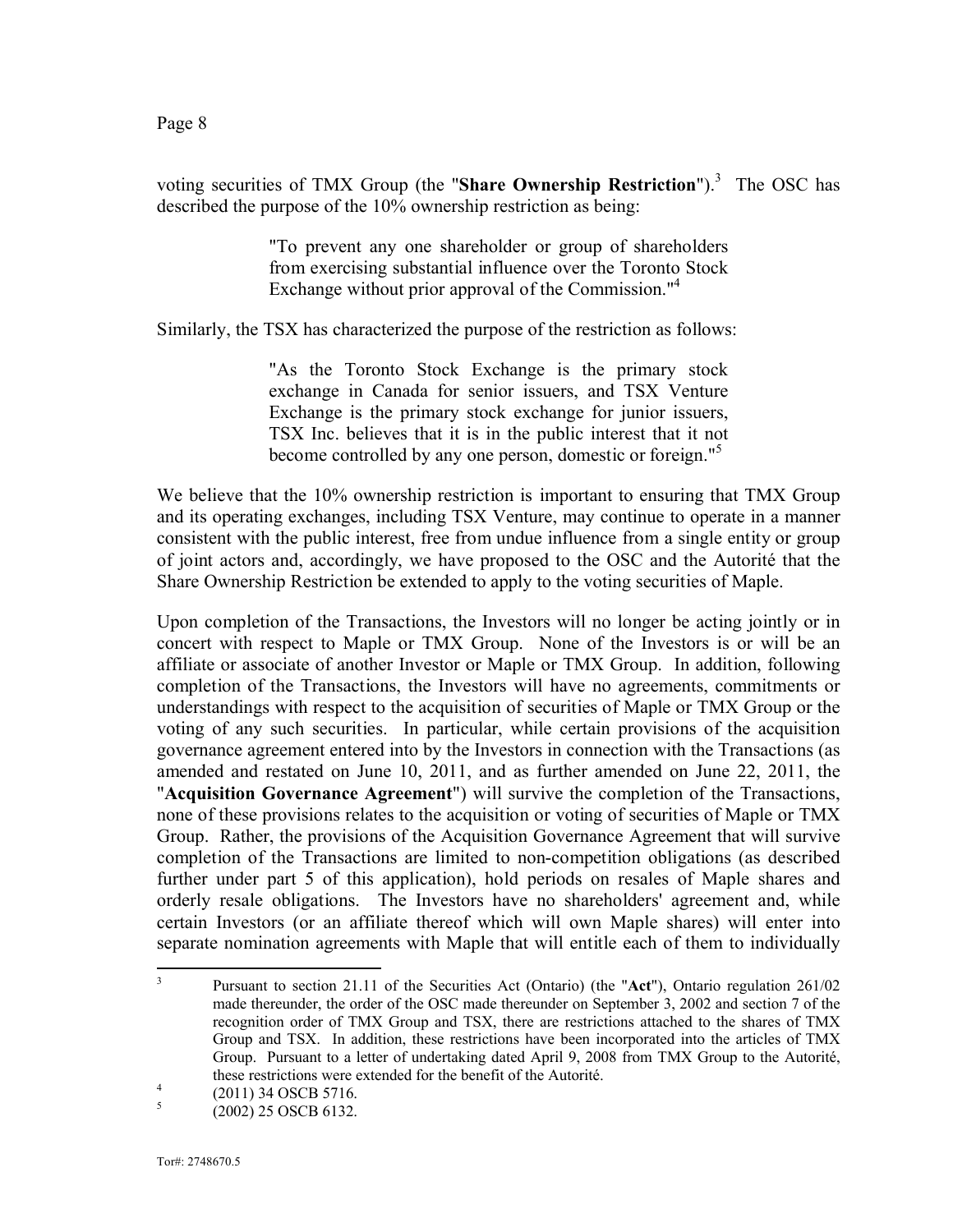nominate one director to the board of Maple, this nomination right is an individual right of each such Investor (or such affiliate) and there is no obligation, agreement, commitment or understanding that any other Investors will vote their Maple shares in favour of such nominee. In the event of some extraordinary transaction or other matter that requires a vote of shareholders, there is no agreement, commitment or understanding among the Investors as to how they must vote. The Investors are a diverse group, and each will be free to decide on all matters relating to Maple according to its own views and interests.

In addition, although the Investors have co-operated in the preparation of a high-level business plan for Maple, which describes the proposed corporate governance structures and some broad strategic objectives, much more detailed budgets and strategic and operational business plans will be prepared post-closing by the management of TMX Group, CDCC, CDS and Alpha, under the supervision of the board of directors of each company. The Investors are content that these matters will be dealt with in the ordinary course by management and by the applicable board of directors. In such circumstances, Maple submits that the Investors will not be acting "jointly or in concert" following the completion of the Transactions even with an expansive definition of that term.

### Preservation of TMX Group's existing governance structure

Following completion of the Maple Acquisition, the governance structure of the board of directors of Maple (the "**Maple Board**") and its committees will represent a fair balance between the diverse interests of capital market participants across Canada and those of its shareholders. The composition of the Maple Board will continue to comply with the requirements of the existing recognition orders and undertakings of TMX Group and its subsidiaries on a consolidated basis. At least half of the Maple Board will be independent, at least 25% of the directors will be residents of Québec at the time of their election or appointment, and at least 25% of the directors will have expertise in, or be associated with, the Canadian public venture market. In addition, we propose that at least 25% of the directors will have expertise in derivatives and that at least one director will be chosen from Canada's independent investment dealer community. Maple's strategic vision and direction will be set under the direction of a Canadian-based board of directors.

The Maple Board will be replicated at each of TMX Group, MX, TSX and TSX Venture to ensure consistency of governance at each of these exchanges.

### Support for continued growth in Canada

Maple will invest in the continued growth of TMX Group's derivatives trading and clearing business and will fulfill the undertakings given by TMX Group to the Autorité in 2008, including the commitment to keep TMX Group's derivatives trading and clearing business in Montréal. Under Maple, MX will continue as the exclusive business unit responsible for exchange traded derivatives and related products. In addition, a key business priority for Maple is the development of new over-the-counter derivatives products and if Maple establishes an exchange or clearing agency for trading or clearing derivatives that are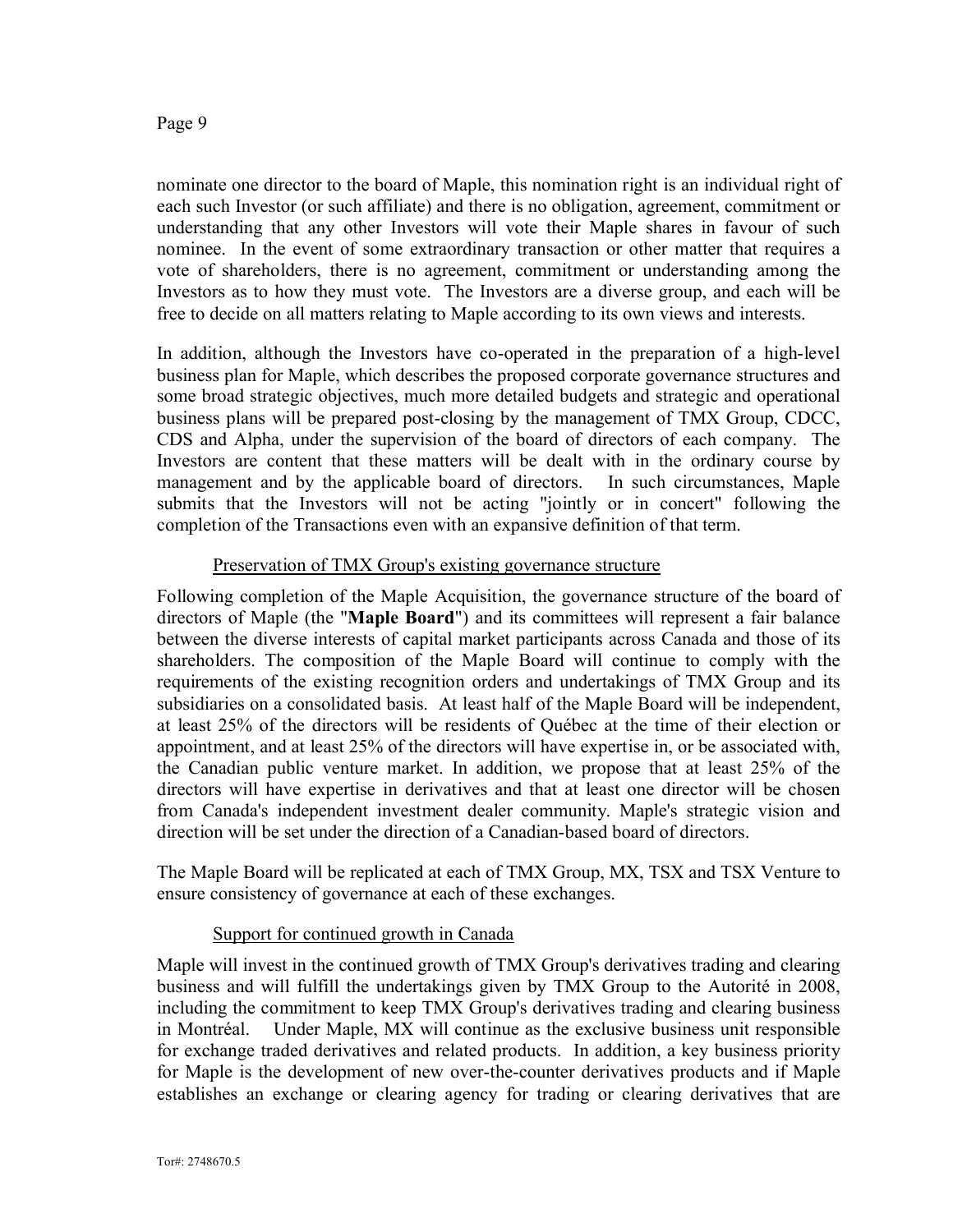presently over-the-counter derivatives, that exchange or clearing agency will be based in Montréal. MX, and any such future business unit responsible for the creation and implementation of Maple's strategic plan with respect to derivatives and derivatives related products, along with annual operating plans and budgets for that business unit, and the mind and management thereof, will remain headquartered in Montréal. MX will continue to export its expertise in the trading and clearing of derivatives, and such international activity will be directed from Montréal. The most senior executive officer with direct responsibility for the derivatives business unit, and the executives responsible for managing the development and execution of the policy and direction for that business unit sufficient to permit such senior executive to execute his or her responsibilities, will be located in Montréal.

Maple is committed to continuing to foster the growth and development of TSX Venture and to responding to the unique needs of small and medium sized enterprises. We believe that small and medium sized enterprises foster job growth and regional development and represent a key component of the Canadian economy. Under Maple, TSX Venture will continue to provide meaningful access to capital for small- and medium-sized enterprises in a manner that is locally responsive to regional capital markets' needs through operational centers of excellence in Calgary and Vancouver. Small and medium sized enterprises will also remain important to the dynamic of the Canadian exchange structure as the graduation of issuers from TSX Venture to TSX provides a steady source of new listings for TSX. The head office of TMX Group and associated finance and technology jobs will remain in Canada, and the key policies and business strategies will continue to be set in the office of the Chief Executive Officer of Maple for the benefit of TMX Group and Canadian capital markets. The Maple Acquisition will preserve substantially all of TMX Group's senior management under the direction of its current Chief Executive Officer, as well as hightech, finance and other capital market jobs ancillary to the presence of a leading exchange based in Canada.

### An integrated platform providing additional growth opportunities

Under Maple, TMX Group will benefit from additional growth opportunities associated with providing the clearing and settlement of fixed income repos and, in the longer term, over-the-counter equity and fixed income derivatives. In addition, we anticipate that revenue synergies will be achieved through the enhanced positioning of the combined TMX Group and CDS for the clearing of listed and over-the-counter products, as well as through the development of innovative products utilizing the integrated platform. Under Maple, we envision growing CDS and CDCC substantially by migrating the bilateral overthe-counter derivatives market into CDCC and CDS over time. The result is the transition of a large part of the capital markets from an unregulated over-the-counter environment into entities regulated by the OSC and the Autorité. Under Maple, the role of CDS and CDCC will be expanded and the regulatory supervision of the OSC and the Autorité will be enhanced.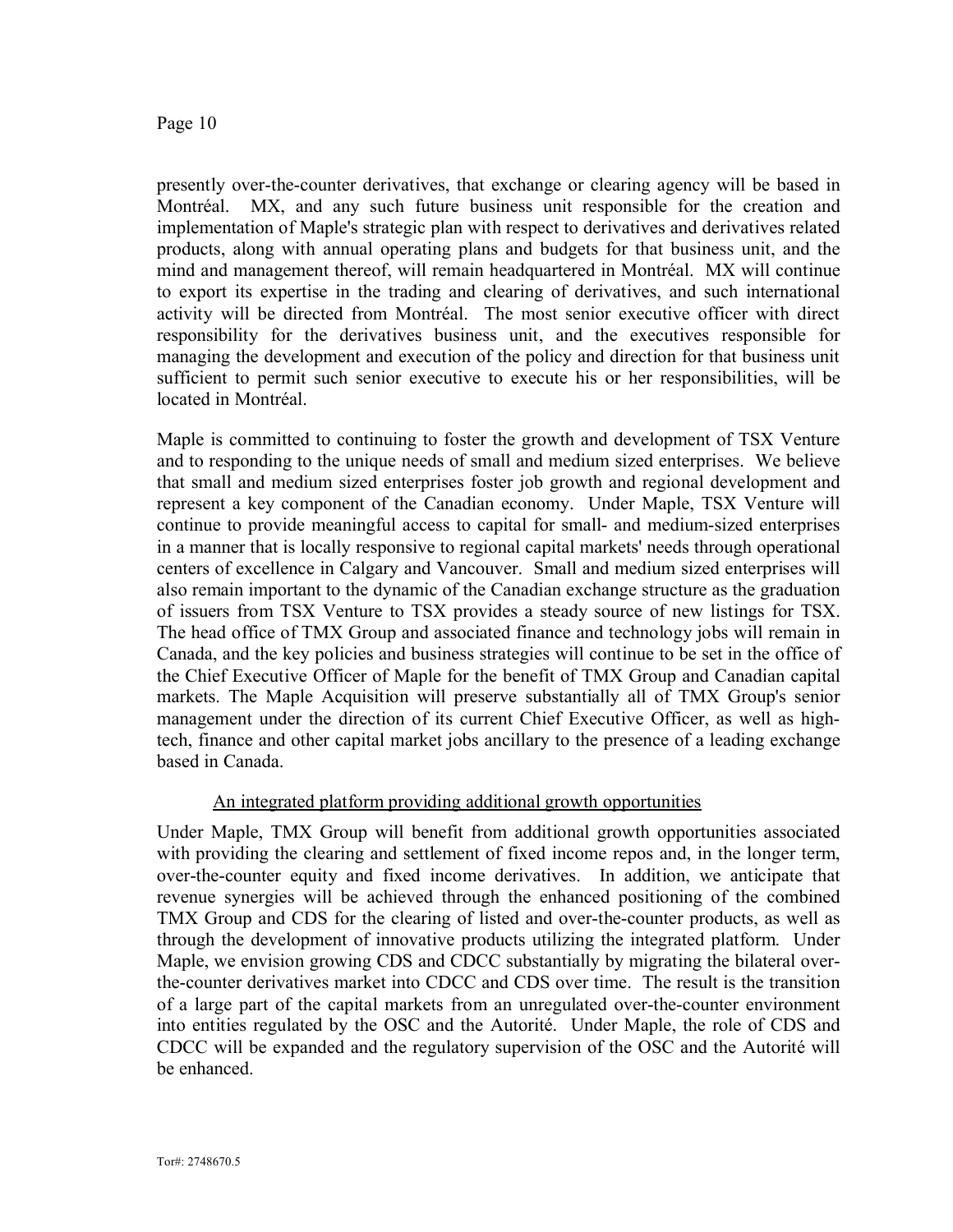### Support for high quality jobs in Canada which are dependent on the businesses of TMX Group's exchanges

The exchanges operated by TSX and TSX Venture are the top exchanges for public metals and mining and oil and gas companies to list their stocks and raise capital. Capital raising activities support high quality professional jobs including financial, legal and accounting professionals and related jobs. The Maple Acquisition will better enable Canada to retain its concentration of world class talent and remain the number one choice for resource listings globally.

## A more diversified, efficient and integrated exchange and clearing group

CDS' clearing, settlement and custodial business will add stability and diversification to TMX Group's businesses. In addition, we believe that the creation of a vertically integrated trading and clearing exchange for equities, bonds, energy products and derivatives in both exchange traded and over-the-counter markets, a proven and highly valued business model which currently exists at Deutsche Börse, BM&F Bovespa and the Australian Securities Exchange, would dramatically broaden TMX Group's business activities, generate substantial growth opportunities, and create significant synergies (including cost rationalization) for the benefit of TMX Group, its shareholders and Canada's standing as a global financial centre of excellence.<sup>6</sup>

### Meaningful cost synergies

We are confident that the combination of TMX Group with Alpha and CDS will result in meaningful cost synergies. While Maple has not been able to perform a detailed estimate of likely synergies because it has not had access to customary due diligence, we believe these synergies will be substantial and result from, among other things: (a) the closer integration between CDS' equities clearing, settlement and depository operations and the cash equities operations of TMX Group; (b) the closer integration between the clearing operations of CDS and CDCC; and (c) the integration of CDS' and CDCC's information technology platforms, initially using straight through processing. Additional information about the types of synergies likely to be realized are addressed in more detail below.

### *Guiding Principles*

Our commitment to a successful and competitive integrated exchange and clearing group will be guided by four key principles.

### Improved risk management

Prudent risk management will be our top priority to ensure that systemic risk is well managed. We will improve on existing tools and establish new tools for ourselves, for market participants, and for regulators to enhance risk management and to minimize risks

6

Set out at Appendix A to this application are overviews of integrated exchanges and clearing groups which currently exist at Deutsche Börse, BM&F Bovespa and the Australian Securities Exchange.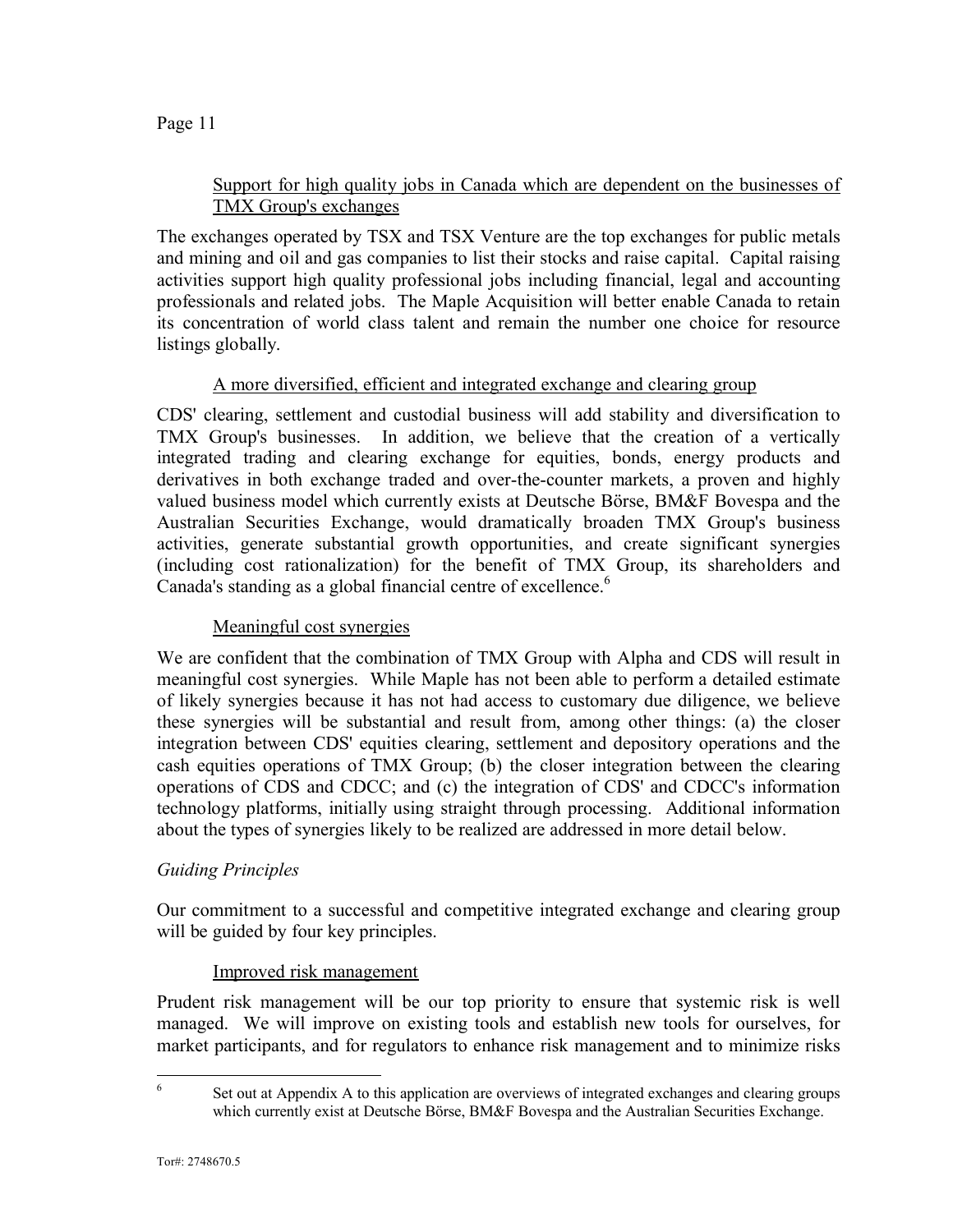to Canada's capital markets. Our vision for an integrated exchange and clearing group will lead to an end-to-end view over the trading value chain which can be used to closely monitor risk throughout the system and establish early warning triggers to quickly identify risks and prevent their escalation.

We commit to a constant dialogue with our regulators to ensure full transparency regarding risk management practices, and to provide data streams to regulators to permit direct insight into, and monitoring of, systemic risk. We believe this level of transparency will represent a material benefit to the stability of Canada's capital markets and a significant step forward in the protection of the public interest.

### A customer-centric business model

We will apply equitable pricing for our products and services – there will be unit pricing at CDS Clearing for clearing, depository and settlement services such that all participants will pay the same price for the same service, there will be no discrimination in trading pricing between inter-listed and non-inter-listed securities, and so long as Alpha continues to operate as an alternative trading system (an "**ATS**") Alpha data will continue to be available on an unbundled basis separate and apart from TMX data. Importantly, our fees will continue to be subject to regulatory review.

We will maintain fair and equitable access to our products and services. Following the acquisition of Alpha, we expect that Alpha and / or TMX Select will continue to operate as ATSs. Moreover, at CDS and CDCC we will build upon the existing advisory committees comprised of market participants to provide direct access for market participants and ensure responsiveness to their needs for new and improved products and services.

### Independent, effective governance

We are committed to maintaining the highest standards of corporate governance and ensuring that the boards of Maple and its applicable subsidiaries cause exchange and clearing functions to be carried out in a manner consistent with the public interest. The composition of the boards of Maple and its operating exchanges will ensure fair, meaningful and diverse representation, including appropriate representation of independent directors and a proper balance among the interests of the different persons and companies using TMX Group's services and facilities. In particular, we believe that balancing independent directors with knowledgeable directors who understand the industry and have an interest in the successful and efficient operation of the business, and the evolution thereof to address the needs of the Canadian capital markets, is important to ensuring best operating practices for a recognized exchange. Our proposed governance structure accomplishes this goal while maintaining appropriate checks against any one shareholder or group of shareholders exercising undue influence.

The boards of CDS and CDCC will have a number of overlapping directors and will operate separately from the board of Maple. Our proposed governance arrangements will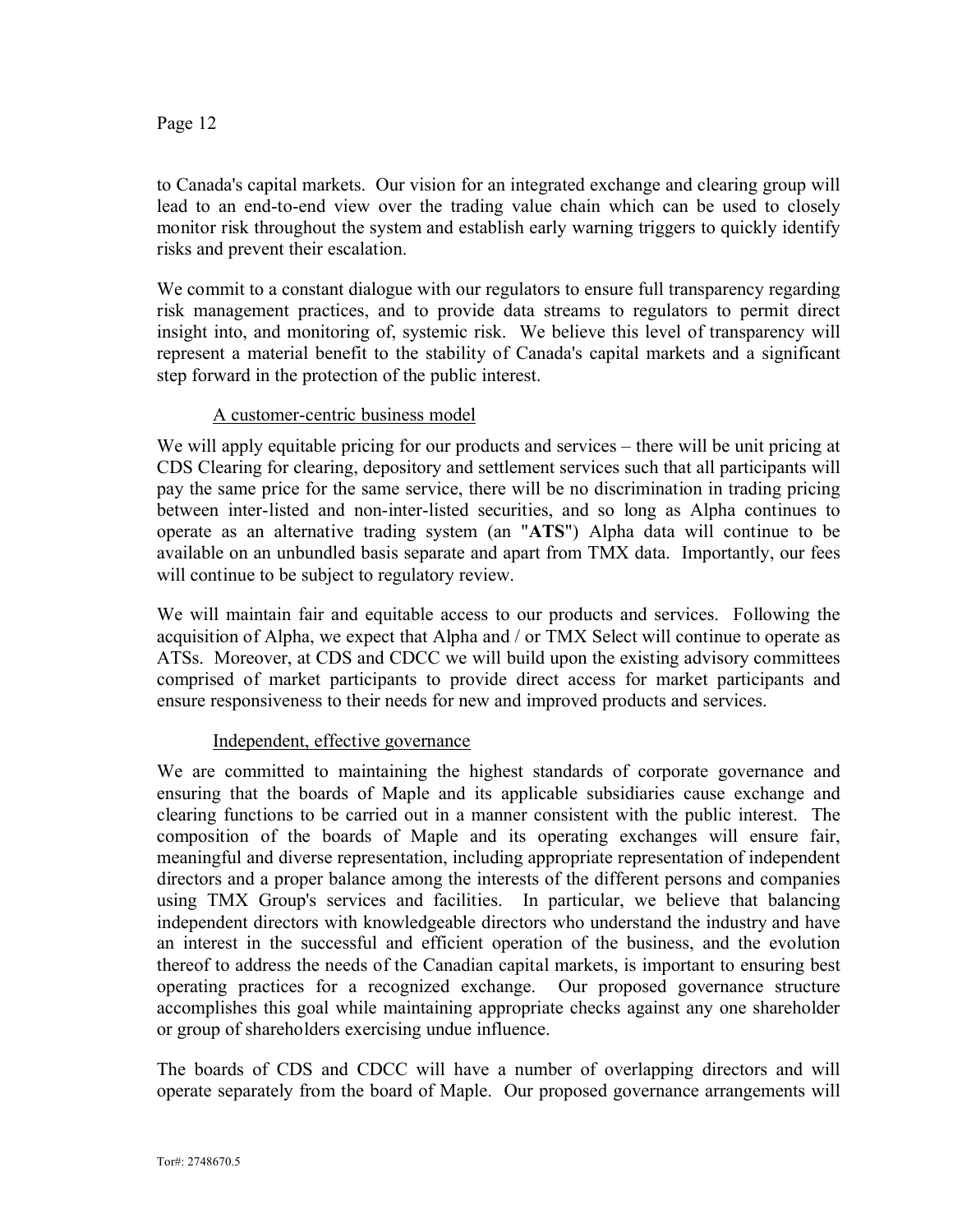ensure fair and meaningful representation on those boards, including appropriate representation by directors who are persons independent of Maple with relevant subject matter expertise. In addition, we propose to build upon existing market participant advisory committees (by establishing or maintaining committees with respect to each of the equity, fixed income, and derivatives industries as well as a strategic development committee and a risk advisory committee) so that market participants will have a direct voice in making recommendations relating to the products and services of CDS and CDCC to ensure that they are responsive to the market's needs.

### A commitment to market innovation and competition

We will maintain an open architecture for clearing infrastructure to allow competing exchanges and ATSs to connect thereto. In addition, we will establish board committees at CDS and CDCC that are responsible for identifying and resolving conflicts of interest and responsible for ensuring fair and equitable resource allocation to product development with competing exchanges and ATSs.

### *A More Robust and Stable Model*

In summary, we believe that a vertically integrated exchange and clearing group will be more robust and stable than the status quo in Canada for a number of reasons:

- (a) Revenue Diversification. The volatility of earnings for integrated exchanges is typically lower than for non-vertically integrated exchanges, in particular during crisis periods, because of the broader diversification of revenues into clearing, settlement and custodial services.
- (b) Improved Risk Management. The vertical integration will improve risk management as risk will be better monitored and managed when contained in a single integrated structure. An integrated model would permit regulators and participants to have a broader view into the risk profile of participants through a single entry-point and better reporting of risk positions. The resulting enhanced understanding of risk profile will inherently lead to greater stability by enabling regulators to intervene earlier in risk situations to prevent broader contamination. In addition, the integration of CDS and CDCC would facilitate the consolidation of risk positions to increase transparency, and to provide more effective collateral management opportunities through cross-margining across multiple asset classes.
- (c) Product Development. An integrated CDS/CDCC will provide the best opportunity for clearing OTC derivatives in Canada. It will also create additional opportunities for product innovation and strategic development, for example in respect of collateral management products and high end custody services.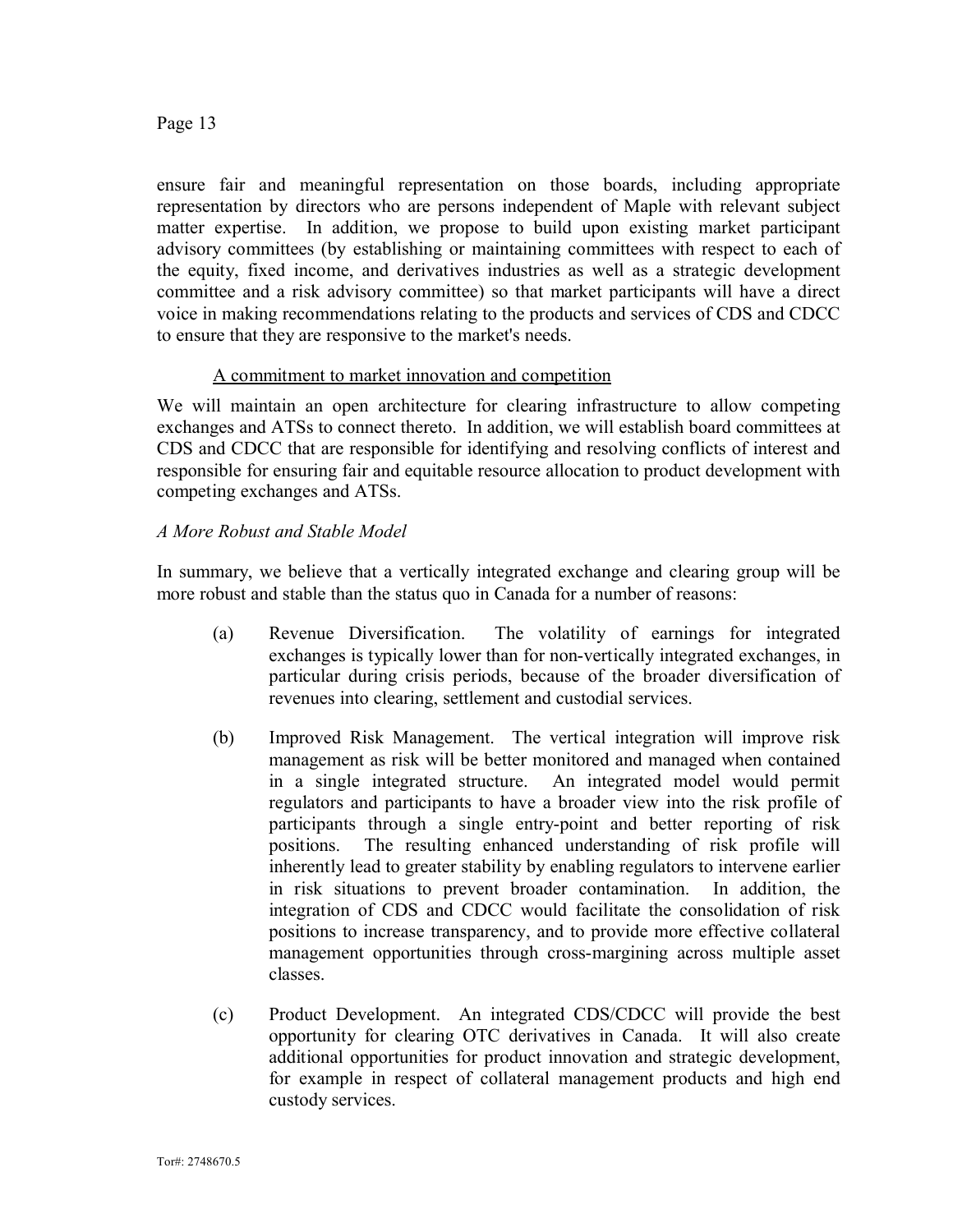- (d) Increased Scale. The vertical integration will result in increased scale of operations. This will enable cost savings from duplicated overhead costs. It will also reduce the risks that a significant portion of the clearing and settlement functions, particularly in respect of the clearing of OTC derivatives, would be conducted outside of Canada. Similarly, increased scale will reduce the likelihood of an acquisition of Maple by a foreign acquiror which, in turn, will enhance regulatory oversight and reduce the risks of a loss or diminution of regulatory jurisdiction by Canadian regulators.
- (e) Straight-Through Processing. Vertical integration allows easier straight through processing which will assist in reducing inter-operational errors and complexities.

We do not believe that any additional concentration that arises as a result of the proposed Transactions is detrimental to the stability and robustness of the market infrastructures in Canada. For example, risk in the clearing functions of CDS and CDCC will continue to be ring fenced from Maple's other operations to avoid any spill-over of risk.

We expect that efficiencies will be achieved for the benefit of shareholders, the brokerage community and public investors in two broad categories by virtue of the proposed Transactions. Just as there are synergies from operating derivatives trading and clearing together through MX and CDCC, we believe there are synergies to linking within the same organization both the trading and clearing of cash settled equities by better integrating TSX and TSX Venture with CDS. Closer integration of computer systems, for example, will materially improve information flow and reporting capabilities to everyone's benefit.

We also expect that improvements can be achieved through the integration of CDCC and CDS. While the clearing of cash settled equities is fundamentally different from clearing derivatives contracts, there is complementary expertise within these organizations with respect to risk management systems, technology solutions, capital deployment and product development that, when combined, will make the aggregate organization stronger than CDS and CDCC operating independently.

Indeed, one of the most important benefits of a single integrated exchange and clearing group is that it will permit more efficient and effective development of needed products and services in Canada's capital markets infrastructure by eliminating impediments to cooperation among key components of such infrastructure which currently exist as a result of the separate ownership and management of TMX Group and its subsidiaries (including CDCC) on the one hand and CDS on the other. The improved cooperation and alignment of interests that can be expected to result from common ownership may be expected to reduce product development time and costs by housing the required expertise under the same management and ownership umbrella.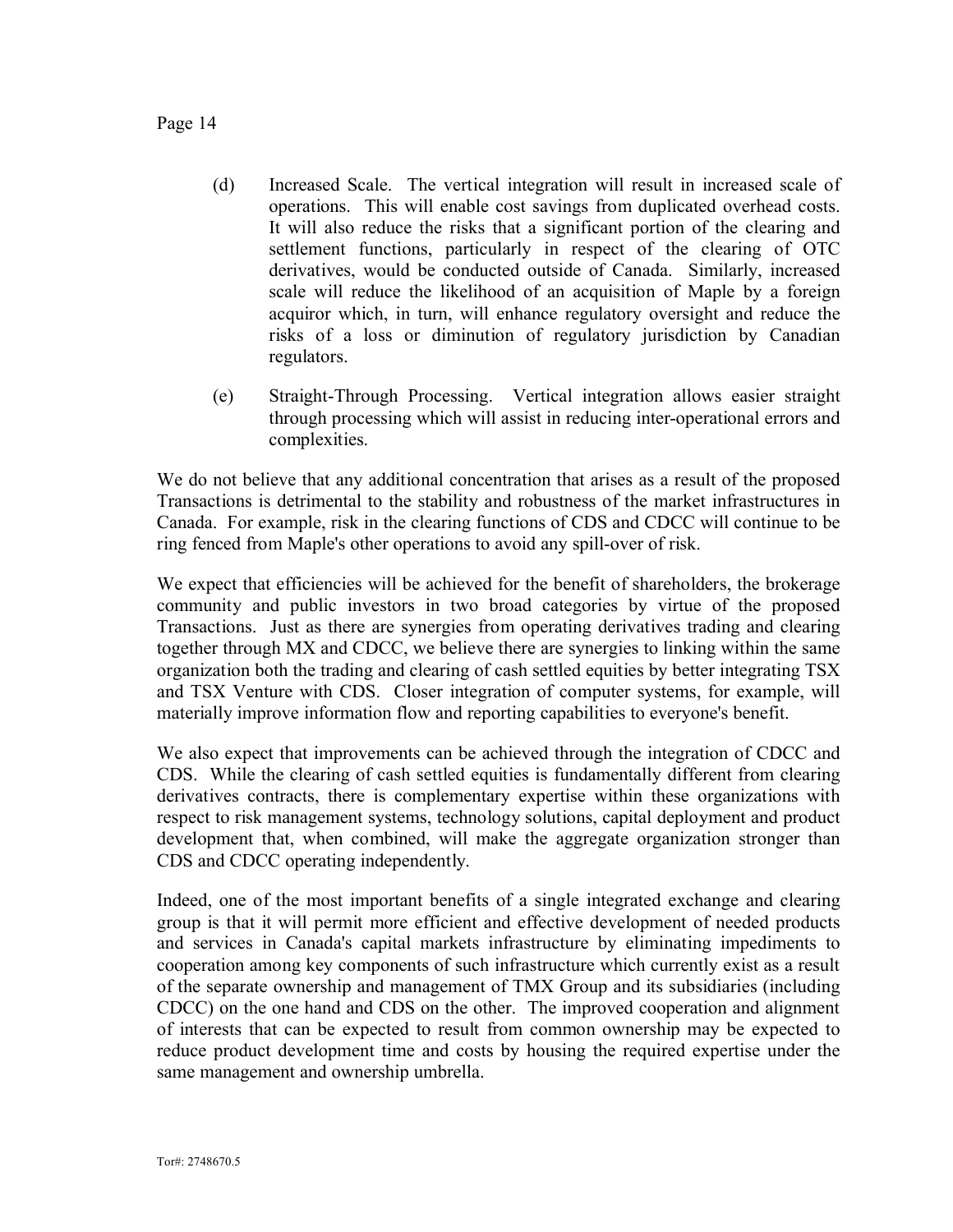### **3. Acquisition of TMX Group and Implications for TSX Venture**

Maple was formed on April 28, 2011 and has not carried on any material business prior to the date hereof other than in connection with matters related to the proposed Transactions. As a result of the Maple Acquisition, Maple will become a reporting issuer in jurisdictions across Canada. Upon completion of the Maple Acquisition, Maple will be the holding company parent for TMX Group and its exchanges and related businesses. Maple will not carry on any active business operations; the business activities of TMX Group will continue to be carried on by TMX Group and through TMX Group's subsidiaries. Maple will be the continuing public company and TMX Group will cease to be a reporting issuer. Maple's corporate office will be located with the corporate office of TMX Group.

In Ontario and Quebec, Maple is making an application to be recognized as an exchange on a basis consistent with the OSC's existing recognition of TMX Group.

#### *Corporate Governance*

Maple is committed to maintaining the highest standards of corporate governance and ensuring that the Maple Board causes exchange functions to be carried out in a manner consistent with the public interest. As such, Maple will adopt for itself TMX Group's governance framework, including substantively identical board and committee mandates. Maple's governance arrangements will ensure fair, meaningful and diverse representation on the Maple Board and its committees including appropriate representation of independent directors and a proper balance among the interests of the different persons and companies using TMX Group's services and facilities.

#### Composition of Board of Directors

The Commissions and other Canadian securities regulatory authorities have recognized the need for a strong and effective governance structure for stock exchanges that operate in Canada and, through recognition orders and undertakings, have previously mandated an effective governance structure for TMX Group and its operating exchanges, including TSX Venture. The boards of directors of Maple, TMX Group, TSX, MX and TSX Venture will be comprised of the same individuals to ensure consistency of governance at each of the exchanges. As such, the Maple Board will respect the recognition orders of TMX Group, TSX, TSX Venture and MX on a consolidated basis, including:

- (a) at least 50% of the directors will be "independent" within the meaning of s. 1.4 of NI 52-110 and the currently existing independence standards adopted by the board of directors of TMX Group;
- (b) at least 25% of the directors will be residents of Québec at the time of their election or appointment; and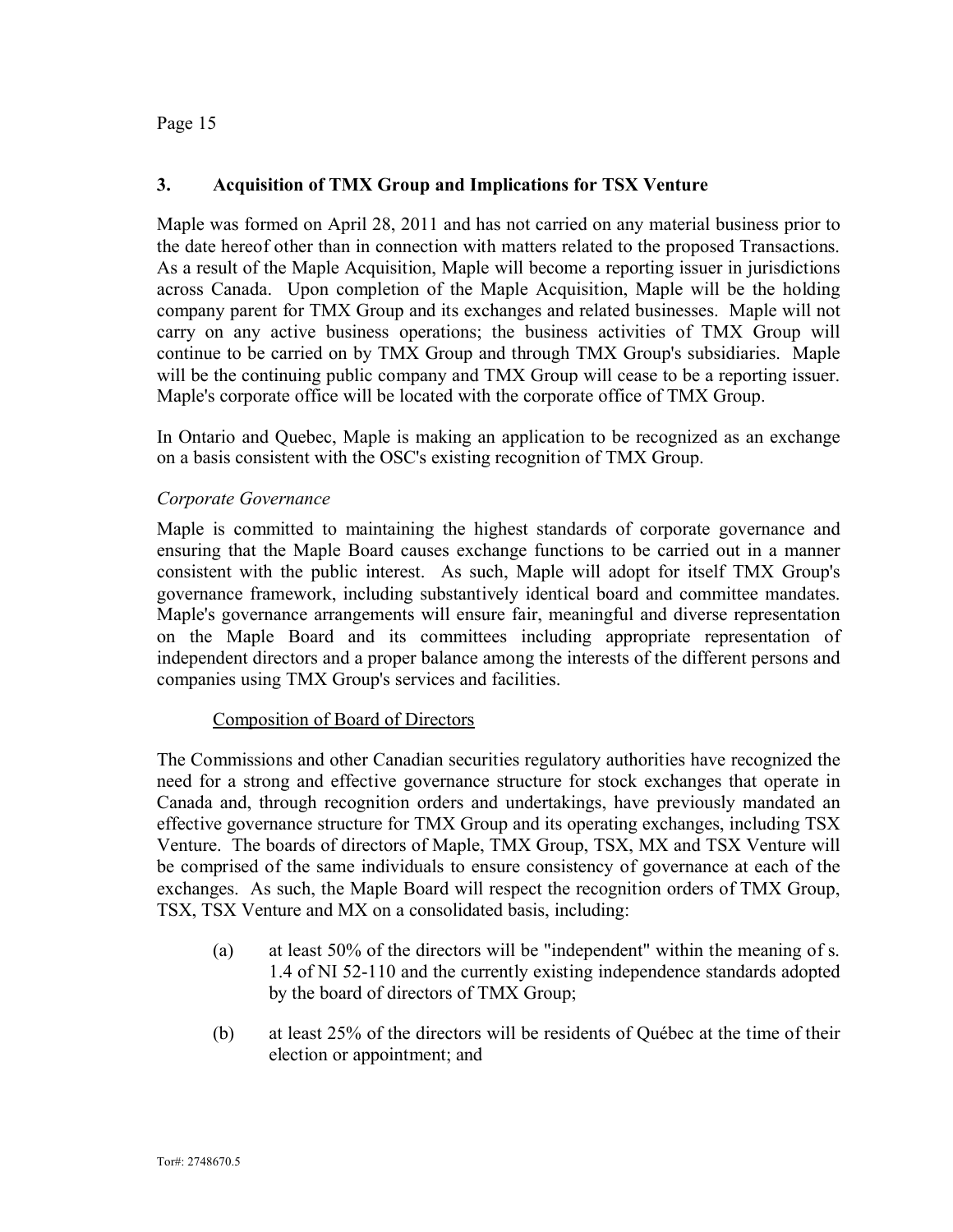(c) at least 25% of the directors will be persons that have expertise in or are associated with the Canadian public venture capital markets.

In addition, in our application to the Autorité we will propose that at least 25% of the directors of MX will be persons that have expertise in derivatives. This pool of directors would be expected to include directors with expertise in derivatives trading, derivatives clearing, and risk management. We believe that this commitment will provide the derivatives business with significant representation while permitting Maple to ensure that its board of directors is as strong and knowledgeable as it can be, in each of the areas it requires expertise, in order to make necessary strategic decisions and guide the company accordingly. By virtue of the mirror board concept, these persons would also be directors of Maple, TMX Group, TSX and TSX Venture.

Finally, we will commit that at least one member of the Maple Board will be chosen from Canada's independent investment dealer community (i.e., participants who are not affiliated with Canadian Schedule I banks) and that the chair of the Maple Board will be an independent director.

The existing requirements have proven effective at ensuring a strong and independent board at TMX Group with diverse representation. We believe, however, that the presence of a minority of directors drawn from both participants affiliated with Canadian Schedule I banks (pursuant to the nomination agreements described below) and the independent investment dealer community (pursuant to the new commitment), each of whom will be knowledgeable of the industry and have an interest in the successful and efficient operation of TMX Group's businesses and the evolution thereof, will serve to enhance the ability of the Maple Board as a whole to provide effective oversight of the operations of TMX Group, ensure that business and regulatory decisions are in keeping with the public interest, and are not unduly influenced by any one segment of capital markets participants. The nominees of the participants affiliated with Canadian Schedule I banks on the Maple Board will be a minority of the Maple Board and will be balanced by the "buy side" nominees and other directors. The board composition as a whole will ensure a diversity of voices across the capital markets spectrum.

The Maple Board will adopt the standards of TMX Group with respect to the selection of directors and will take reasonable steps to ensure that each director of Maple, TMX Group, TSX, TSX Venture and MX is a fit and proper person and that the past conduct of each director affords reasonable grounds for belief that the director will perform his or her duties with integrity.

Initially, the boards of directors of Maple, TMX Group, TSX, MX and TSX Venture will be comprised of 15 directors selected as follows: 4 nominees of pension fund Investors (Alberta Investment Management Corporation, Caisse de dépôt et placement du Québec, Canada Pension Plan Investment Board and Ontario Teachers' Pension Plan Board), 4 nominees of the bank-owned dealer Investors, 4 additional independent individuals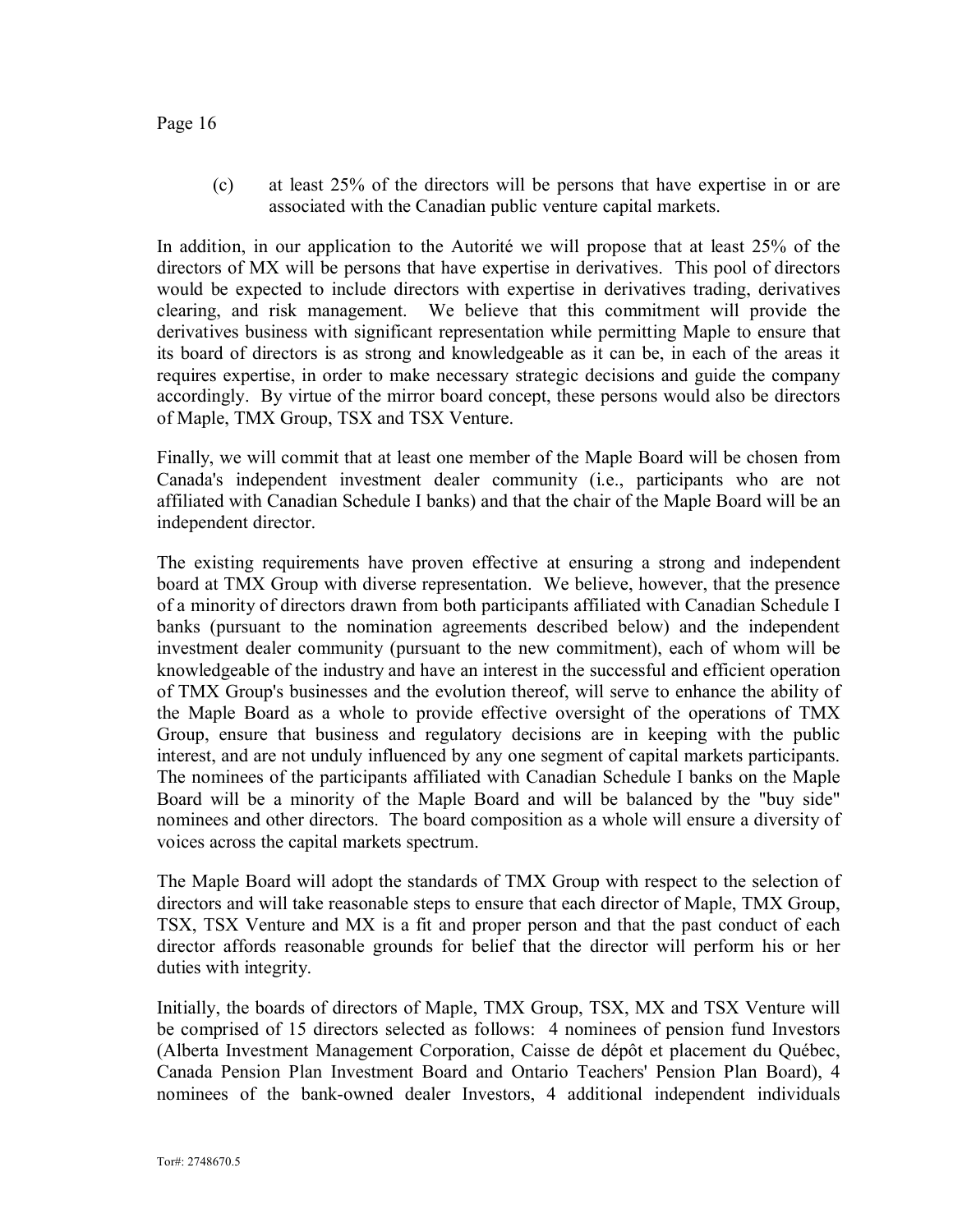(potentially including representatives from the current board of directors of TMX Group), one representative of Canada's independent investment dealer community, the Chief Executive Officer and the independent Chair. Individuals are being selected for these boards who have the appropriate skill sets and stature within the community and to ensure the boards meet all existing regulatory requirements (including requirements for Québec residents, derivatives expertise and public venture experience). Maple believes the boards will appropriately balance the interests of the users of the exchanges, including the bankowned dealers, and other owners that are entirely at arm's length from the exchanges.

In selecting these individuals, Maple will adopt and comply with TMX Group's existing specialized definition of "independence". Under this existing standard, executives of dealer Investors, who are "participating organizations", will not be considered independent directors. Under this standard, the initial boards of directors of Maple, TMX Group, TSX, TSX Venture and MX will have eight independent directors: three of the four pension fund nominees (AIMCO's nominee, George Gosbee will not be considered independent as he is President and Chief Executive Officer of a "participating organization"), four additional independent directors (potentially including independent directors from the current board of directors of TMX Group) and the independent chair. Maple is presently undertaking a process to identify an independent chair and that person will not be a nominee of an Investor nor will he or she be an existing director of TMX Group.

As described in part 4 "*Acquisition of CDS*" below, CDS and CDCC will have separate governance procedures.

### Board Committees

The Maple Board will establish committees of the board with mandates substantively identical to the Finance and Audit Committee, Governance Committee, Human Resources Committee and Public Venture Finance Committee presently in place at TMX Group. In brief:

**Finance and Audit Committee – This committee will be comprised of at least** four directors, all of whom will be independent. It will be charged with, among other things, assisting the board in fulfilling its oversight responsibilities regarding (a) the integrity of the corporation's financial statements, (b) the internal control systems of the corporation, (c) the external audit process, (d) the internal audit and assurance process, (e) business planning, (f) investment opportunities and the raising of funds by the corporation, (g) the administration, financial reporting and investment activities of the corporation's pension plan(s), and (h) the corporation's compliance with legal and regulatory requirements. This wholly independent committee will also be charged with assisting the board in fulfilling its risk management responsibilities, including reviewing and assessing Maple's risk management policies and procedures with regard to the identification of principal risks and the adequacy of the implementation of appropriate procedures to mitigate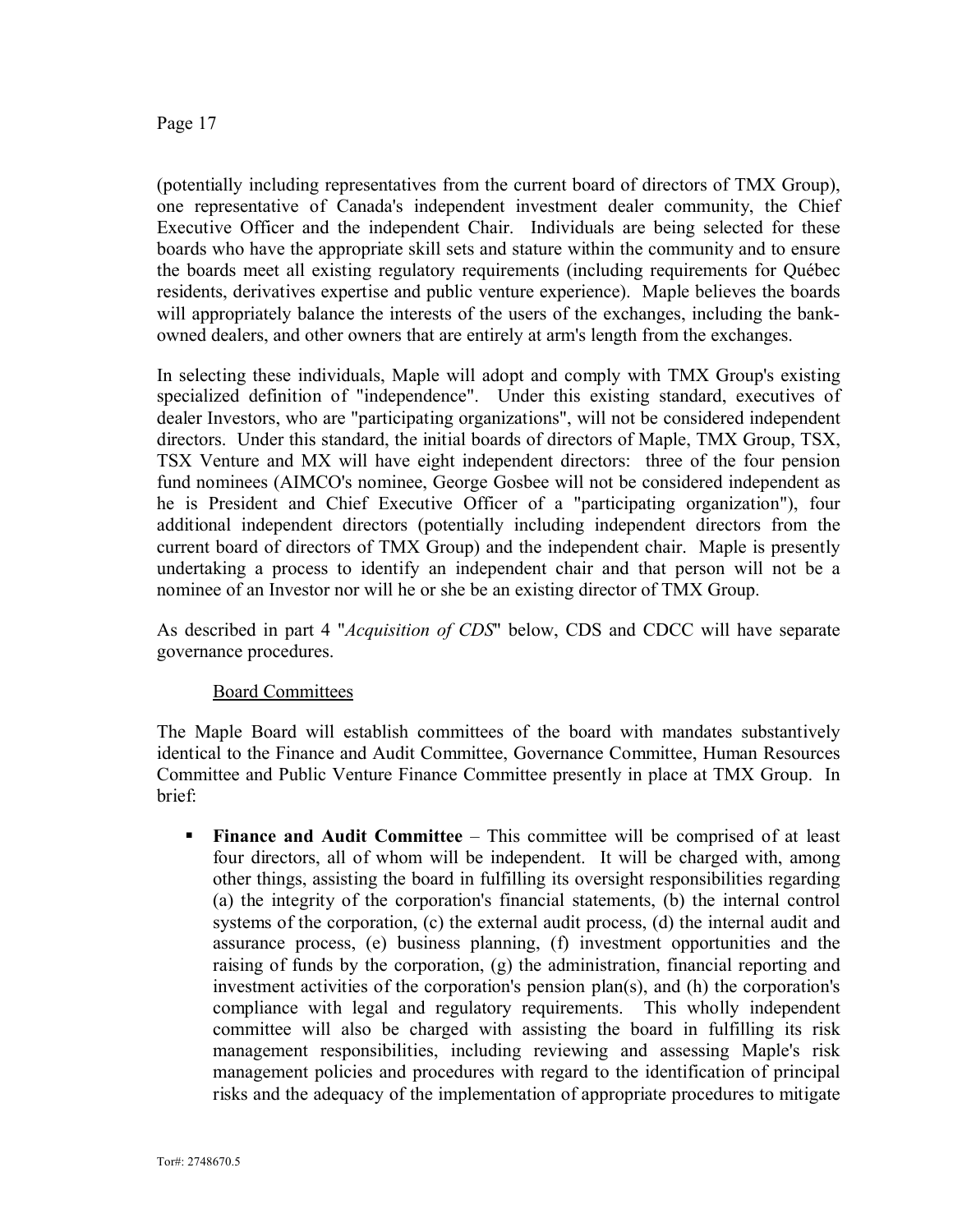and manage such risks. Each of the Finance and Audit Committees at Maple, TMX Group, TSX, TSX Venture and MX will be comprised of the same individuals and, as such, will be well positioned to best understand such risks and any interrelationship thereof.

- § **Governance Committee** This committee will be comprised of at least five directors, all of whom will be independent. It will be charged with providing the Maple Board with recommendations relating to corporate governance in general, including, without limitation: (a) all matters relating to the stewardship role of the board in respect of the management of the corporation, (b) board size and composition, including the candidate selection process and the orientation of new members, (c) board compensation, and (d) such procedures as may be necessary to allow the board to function independently of management and non-independent directors. This committee will oversee compliance with policies associated with an efficient system of corporate governance, including policies relating to conflicts of interest.
- § **Human Resources Committee** This committee will be comprised of at least four directors, all of whom will be non-management. It will be established to take steps on behalf of the Maple Board as are necessary regarding: (a) appointing and compensating executive officers and approving succession plans for the Chief Executive Officer and other executive officers, (b) approving and reporting to the board in respect of human resources policies for executive officers, and (c) overseeing the administration of compensation and benefits plans.
- § **Public Venture Market Committee** This committee will be comprised of at least four directors, all of whom will be non-management. It will be established to advise and make recommendations to the board with respect to all policy issues and matters that are likely to have a significant impact on the public venture capital market in Canada and the role of the corporation and/or TSX Venture in relation thereto.

At TSX Venture, the board of directors will establish committees in each case with a mandate substantively identical to the foregoing committees of the Maple Board. The members of each such committee at the TSX Venture board would be the same as the members of such committee at the Maple Board.

### Selection of Future Directors

The Governance Committee of the Maple Board, comprised of at least five directors, all of whom will be independent, will be charged with nominating directors. The Governance Committee will review on an ongoing basis the composition of the Maple Board, including the current strengths, skills and experiences on the Maple Board and its strategic direction. The Governance Committee will be charged with identifying any gaps in the Maple Board's composition and seeking to fill those gaps. Qualities such as integrity, good character and high regard in his or her community or professional field will always be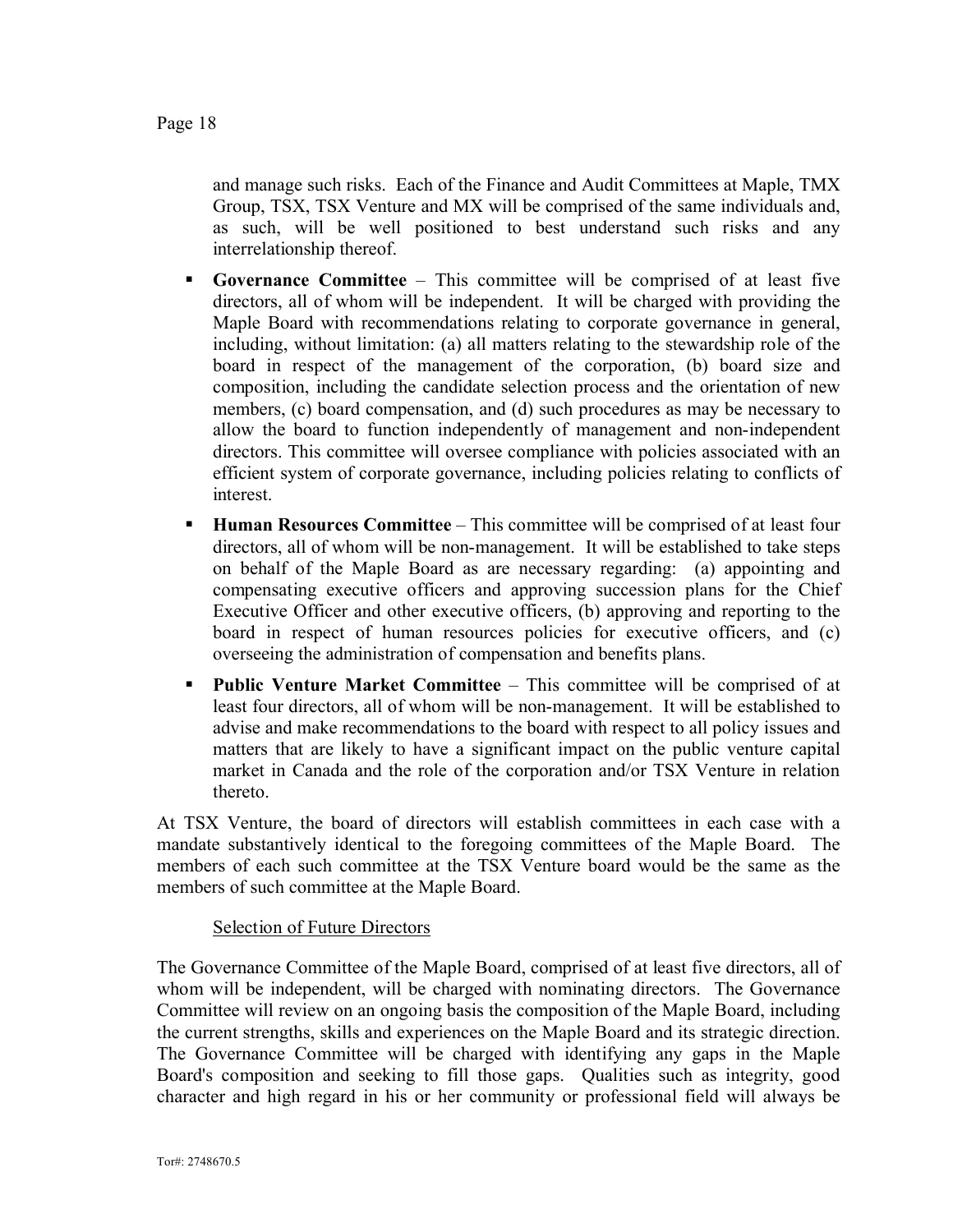basic criteria for Maple Board members. The Governance Committee will also consider independence, professional or board expertise, and experience in a number of areas including capital markets, venture exchange markets, derivatives, energy, clearing, technology, public companies, sales and marketing, corporate governance, human resources, settlement, broker/dealers and international dealings. As well, representation from geographic regions relevant to Maple's strategic priorities and Québec residency requirements will be taken into consideration. The objective will be to ensure the Maple Board's composition provides the appropriate mix of skills and experience to guide the strategies and business operations of Maple and TMX Group's exchanges, including TSX, TSX Venture and MX. The Governance Committee will be authorized to retain outside consultants to assist in conducting searches for appropriate nominees. In addition, the Governance Committee will be charged with maintaining a list of potential director candidates for its consideration, to be reviewed annually. Independent directors may also be proposed by Investors as their nominees pursuant to the nomination agreements described below. Nominees brought forward pursuant to the nomination agreements will be subject to the approval of the Governance Committee.

#### Nomination Agreements

Prior to the initial take-up of TMX Group shares under the Offer, Maple will enter into separate nomination agreements with each of Alberta Investment Management Corporation, Caisse de dépôt et placement du Québec, Canada Pension Plan Investment Board, CIBC World Markets Inc., National Bank Financial Inc., Ontario Teachers' Pension Plan Board, Scotia Capital Inc. and TD Securities Inc. (or, in each case, an affiliate thereof) pursuant to which each such Investor (or its applicable affiliate(s)) will have the right to nominate one director for election to the Maple Board. Each Investor will ensure that its nominee has the appropriate skills to serve on the Maple Board and has the full support of the nominating Investor. The persons nominated to the board of Maple pursuant to the nomination agreements will be subject to, and will be expected to comply with, their fiduciary duties owed to Maple and must act in the best interests of Maple regardless of any personal affiliations with the nominating Investor or any other corporations. Following completion of the Maple Acquisition, to ensure compliance with applicable recognition orders and to permit the Maple Board to be satisfied that any nominee proposed pursuant to a nomination agreement is a fit and proper person, such nominee will be subject to the approval of the Governance Committee of the Maple Board, acting reasonably in the discharge of its mandate. The Governance Committee will have the power to reject a proposed nominee, in which case the Investor would be required to propose an alternate nominee.

The nomination agreement will terminate in respect of an Investor (or its applicable affiliate(s)) at the earlier of (i) the sixth anniversary of the completion of the Maple Acquisition and (ii) such time as such Investor (or such affiliate(s)) ceases to own that number of common shares of Maple (or any successor entity resulting from the combination of Maple and TMX Group) equal to 5% of the total issued and outstanding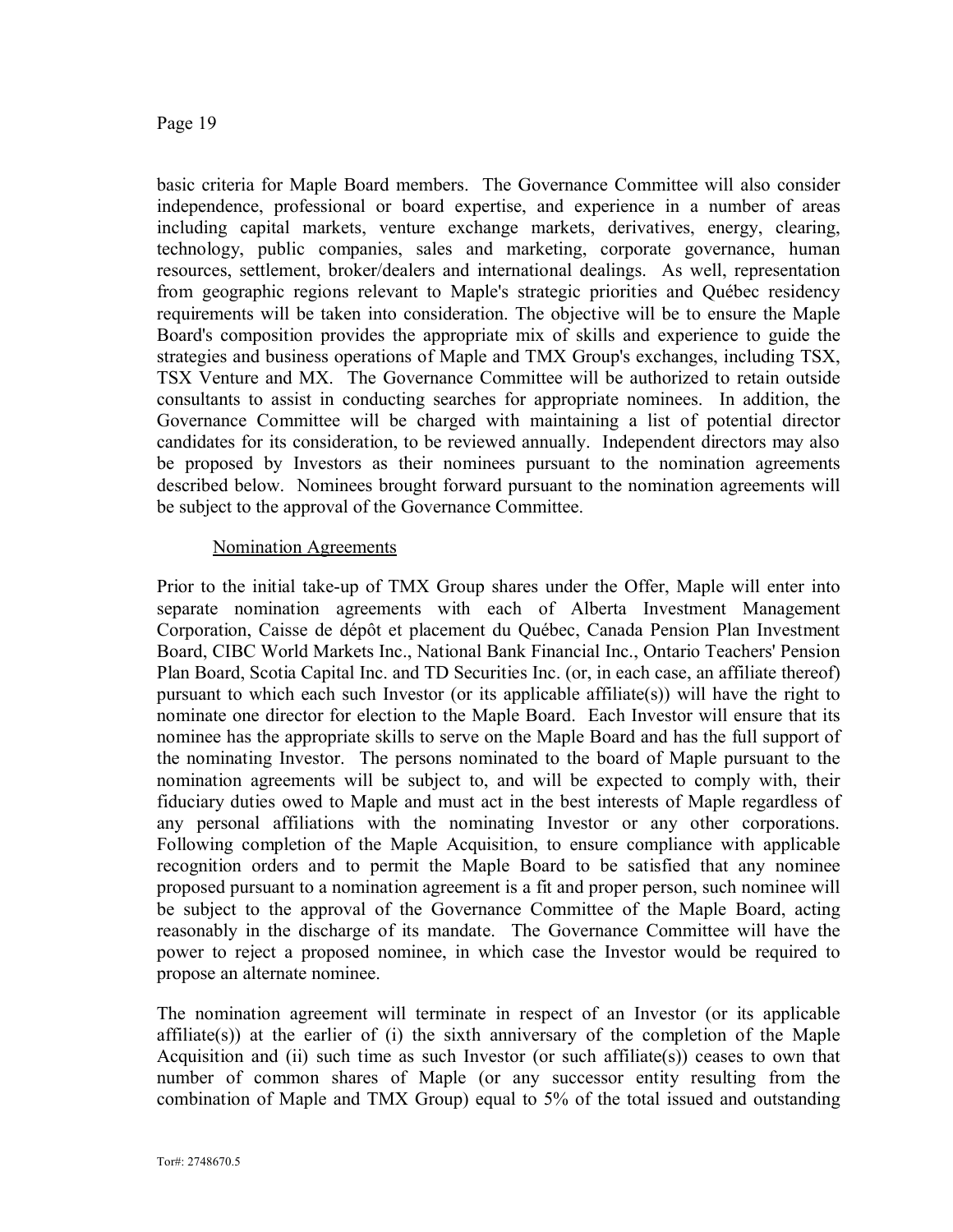common shares of Maple as at the date of, and after giving effect to, the acquisition of 100% of the shares of TMX Group. The nomination agreement will be personal to such Investor (or its applicable affiliate(s)) and non-transferable (other than to affiliates). Maple (and any successor entity) will take into account the rights of the Investors (or their applicable affiliate(s)) party to the nomination agreements in connection with ensuring its compliance with applicable recognition orders.

The nomination agreements are not among the Investors as there is no connection between an Investor's individual nomination right and any other individual Investor. There is no agreement, commitment or understanding among the Investors to vote in favour of any other Investor's nominee and the election of each such nominee will remain subject to consideration and approval by Maple's shareholders at any meetings at which directors of Maple are to be elected.

### Public Interest and Duties to Maple

As described above, the composition of the Maple Board (and similarly the boards of TMX Group, TSX, TSX Venture and MX) will include independent directors comprising at least half of the board and will reflect a balance among the interests of the different persons and companies using TMX Group's services and facilities. The Maple Board (and similarly the boards of TMX Group, TSX, TSX Venture and MX) will benefit from the inclusion of individuals who have an interest in the successful and efficient operation of TMX Group's businesses and its evolution. We believe that the composition of the Maple Board (and similarly the boards of TMX Group, TSX, TSX Venture and MX) will enhance the ability of Maple and its subsidiaries to carry out their exchange functions in a manner consistent with the public interest while inherently addressing any perception of potential conflicts of interest by balancing the participation of nominees drawn from a cross section of users of TMX Group's services with highly respected and skilled independent directors.

With respect to directors individually, Maple will adopt a code of conduct substantially identical to TMX Group's. Each director, including the directors nominated pursuant to the nomination agreements, will be expected to:

- (a) act honestly and in good faith with a view to the best interests of the corporation;
- (b) exercise the care, diligence and skill that a reasonably prudent person would exercise in comparable circumstances;
- (c) exercise his or her director's powers for the purpose for which they were intended;
- (d) ensure that the director's personal interest and his or her duty to the corporation are not brought into conflict;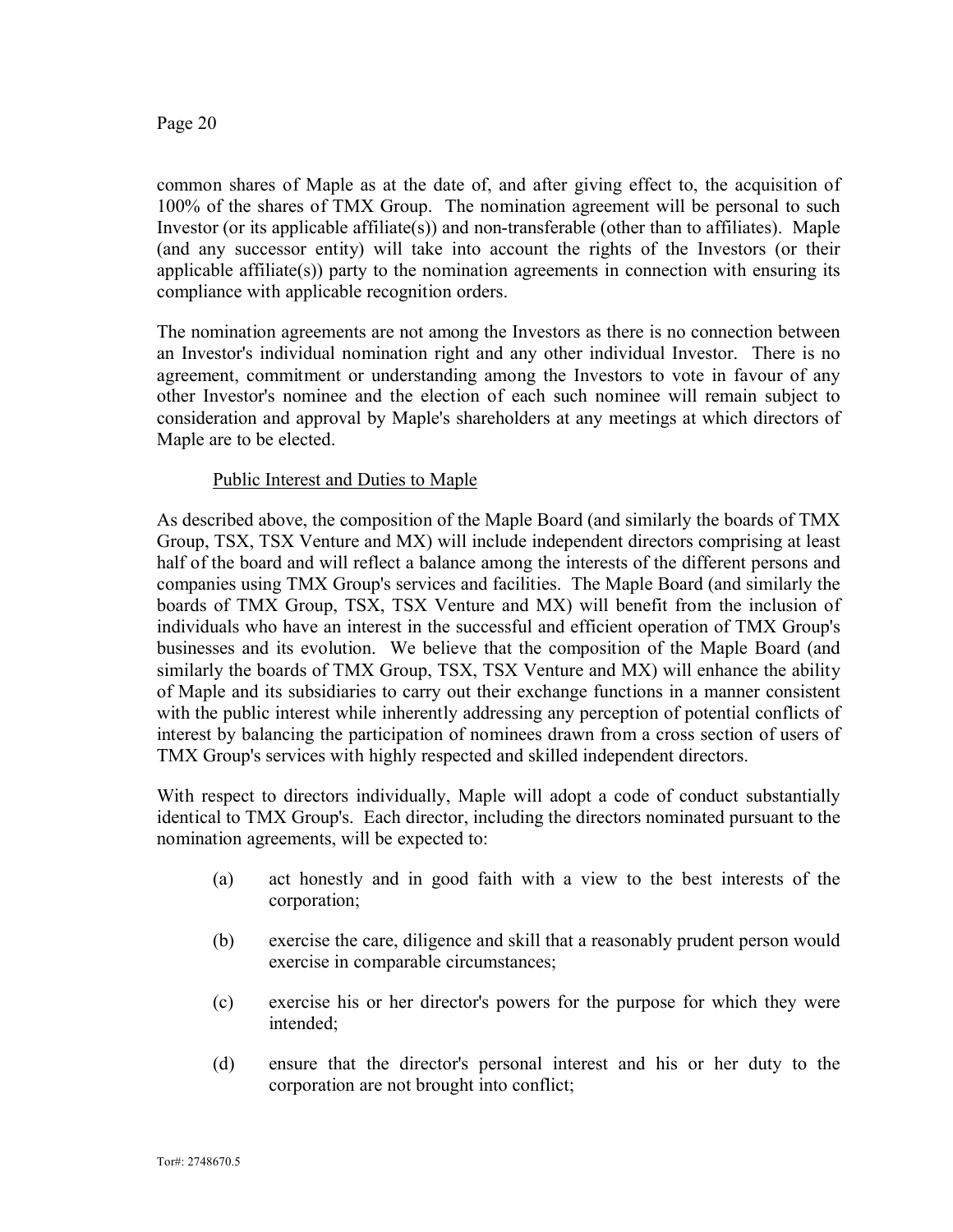- (e) ensure that the director does not obtain or receive, directly or indirectly, a personal profit, gain or benefit as a result of his or her relationship with the corporation; and
- (f) exercise his or her director's powers having regard to the public interest mandate of a recognized exchange.

The board code of conduct will also address situations where a director may find himself or herself with a potential conflict of interest. Each director will be expected to furnish annual declarations of interest and the corporate secretary will have the responsibility for monitoring conflicts. In addition, each director will be expected to self-identify conflicts of interest or potential conflicts of interest which he or she may have from time to time. The Governance Committee will at the request of a director or the corporate secretary, and may on its own initiative, consider whether a director is in a material conflict of interest. In circumstances where a director has a material conflict of interest that director will not participate in the decision taken by the board or committee with respect thereto.

The possibility of perceived conflicts of interest is also mitigated through the composition and mandate of the board committees. For example, the Finance and Audit Committee will be comprised entirely of independent directors and will be charged with overseeing risk management and the annual business plan as well as ensuring compliance with all applicable legal and regulatory requirements (including the requirements of the applicable recognition orders). In addition, the Governance Committee will be comprised entirely of independent directors and will be charged with overseeing procedures to allow the board to function independently of management and non-independent directors, including policies relating to conflicts of interest.

Maple believes that the proposed ownership structure for Maple does not increase the risks of real or perceived conflicts of interest at the operating exchanges. Following the acquisition of TMX Group by Maple, the four bank-owned dealers that are Investors will have nomination rights with respect to only four out of 15 directors on the Maple Board. These directors will have no participation at the management level of an exchange. To the extent the board has to consider an issue that raises a conflict for a nominee, that nominee would abstain from the vote, all in the normal fashion and based on established conflict of interest standards and procedures. The board will be made up of experienced directors and the Governance Committee has a mandate to monitor conflicts, all of which Maple believes will be sufficient to address any real or perceived conflict.

### Responsive Governance for all Stakeholders

Maple intends to maintain a director qualification policy which will provide that, in an uncontested election<sup>7</sup> of directors at its annual shareholders' meeting, any nominee,

<sup>&</sup>lt;sup>7</sup> An "uncontested election" means the number of nominees for election at the annual meeting is the same as the number of directors to be elected to the Maple Board.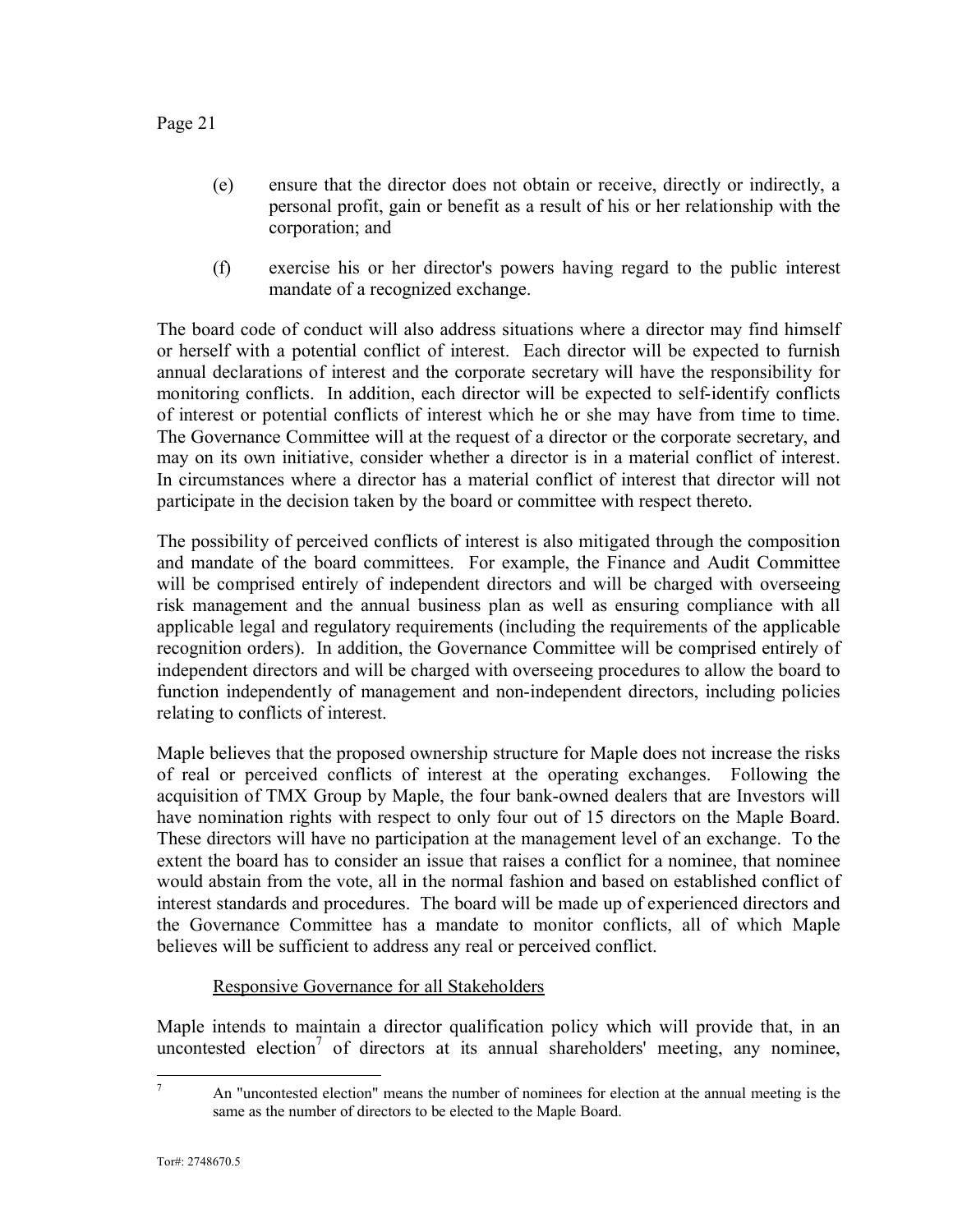including those put forward pursuant to a nomination agreement, who receives a greater number of votes "withheld" than votes "for" will tender his or her resignation to the Maple Board promptly following such annual meeting. The Governance Committee would be expected to recommend that the Maple Board accept the resignation, except in extenuating circumstances. The Maple Board will make its decision and announce it in a press release within 90 days following the election, including the reasons for rejecting the resignation, if applicable. The Maple Board may fill a vacancy created by such a resignation. Where the resigning director was the nominee of an Investor, that Investor will be entitled to nominate a new individual to serve subject to the approval of such individual by the Governance Committee as more fully described above.

The proposed governance arrangements for Maple and its operating exchanges will ensure fair, meaningful and diverse representation, including appropriate representation of independent directors and a proper balance among the interests of different persons and companies using TMX Group's services and facilities, including with respect to TSX, TSX Venture and MX. In addition, the exchanges operated by Maple will take into the account the interests of their participants (including participants who are not shareholders) in the same manner as they do today. For example, the exchanges today obtain input from participants through committees that seek full and open debate on policy issues in an open consultation process encompassing a diversity of opinions. These committees are comprised of knowledgeable individuals representing various industry groups and regions, as applicable. These committees will be maintained.

### Initial Board and Management

It is our intention that, upon take-up under the Offer, the Maple Board (and subsequently the boards of TMX Group, TSX, TSX Venture and MX) will be comprised of the following individuals, each of whom has agreed to serve as a director, together with the Chief Executive Officer of TMX Group and additional independent directors which may include certain members of TMX Group board of directors (if such TMX Group directors agree to serve):

- · Luc Bertrand, Vice Chair of National Bank Financial Group;
- · Marie Giguère, Executive Vice-President, Legal Affairs and Secretariat of Caisse de dépôt et placement du Québec;
- · George Gosbee, Chairman, President and Chief Executive Office of AltaCorp Capital Inc.;
- · Sarabjit (Sabi) Marwah, Vice-Chairman and Chief Operating Officer of The Bank of Nova Scotia;
- Frank McKenna, Deputy Chair of TD Bank Group;
- Jim Prentice, Senior Executive Vice-President and Vice Chairman of Canadian Imperial Bank of Commerce;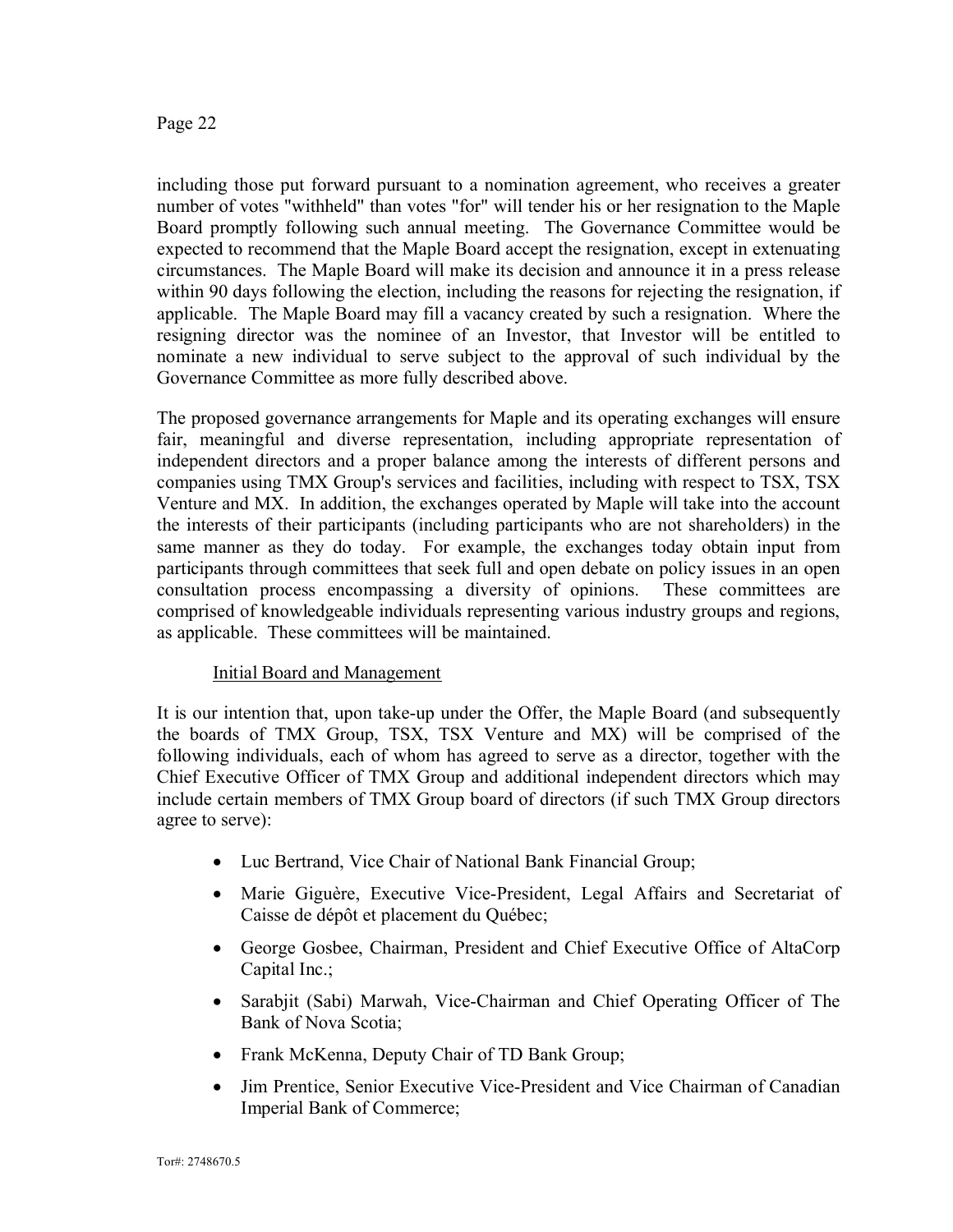- · William Royan, head of Relationship Investing at Ontario Teachers' Pension Plan Board;
- Kevin Sullivan, Deputy Chairman of GMP Capital Inc.; and
- · Eric M. Wetlaufer, Senior Vice-President, Public Market Investments at Canada Pension Plan Investment Board.

We note that six of these nine initial directors, Messrs Gosbee, Marwah, McKenna, Prentice, Sullivan and Wetlaufer, have had no direct involvement in the development of the proposed Transactions. Maple is also presently undertaking the process of identifying an individual to serve as an independent chair. The chair will not be any of the foregoing individuals nor will he or she be an existing director of TMX Group. Of the 15 initial directors, only three will have participated in the development of the proposed Transactions.

It is our intention that the existing senior management of TMX Group, including its Chief Executive Officer, will become the senior management of Maple following take-up under the Offer.

### *TSX Venture Fees and Access*

We intend to maintain a competitive fee structure for TSX Venture, and our fees will not discriminate against any particular user or category of users. To provide added assurance of competitive trading fees, trading fees will not discriminate as between inter-listed and non-inter-listed securities. We commit that all fees that are imposed by TSX Venture will be allocated on an equitable basis as among its listed issuers, applicants for listing, members, participating organizations and other market participants, will not have the effect of creating barriers to access, will be balanced with its need to have sufficient revenues to satisfy its responsibilities and will be fair, reasonable and appropriate. We note that competitive market forces, as described in part 5 "*Acquisition of Alpha - Vigorous Ongoing Competition*" below, and regulations such as the "order protection" and "best execution" rules will continue to operate as a constraint on trading fees. Moreover, a number of Investors in Maple are consumers of the services of TSX Venture and uncompetitive fees would have adverse cost implications for their businesses. We believe this consideration aligns such Investors with market forces and will further sensitize TSX Venture to the needs and concerns of its participants with respect to fees. Under our proposal, the process for setting fees will remain fair and appropriate, consistent with the current practice of TSX Venture. The Finance and Audit Committee, comprised entirely of independent directors, will be responsible for making recommendations to the board with respect to fees and ensuring that that they do not create barriers to access. In addition, fees will continue to be subject to regulatory oversight as we are not proposing any change to the Commissions' ongoing public interest oversight with respect to fees.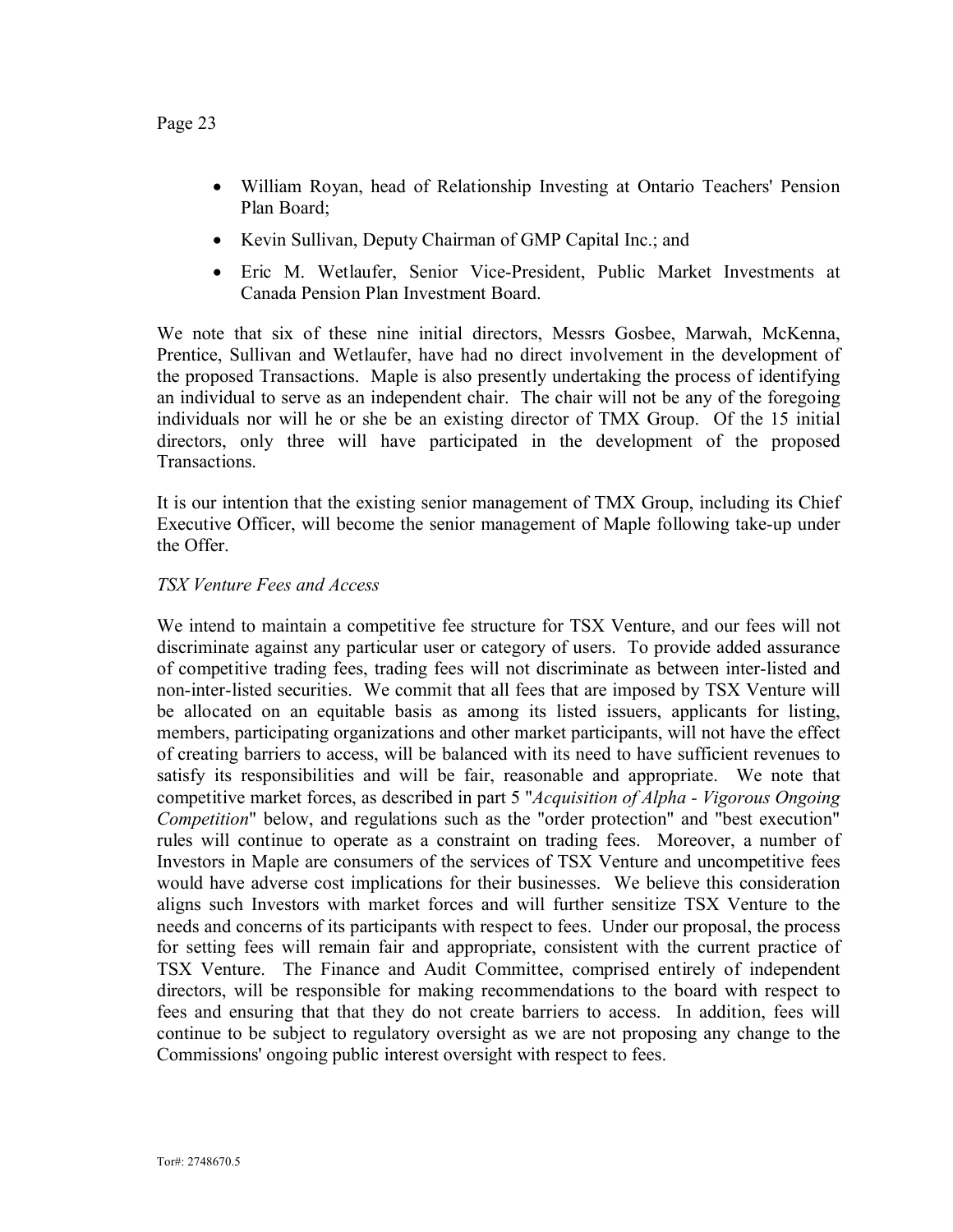Maple also intends to maintain a competitive structure for setting listing, data and other fees. Fees will be set in a manner that is consistent with the present process for setting fees at TSX Venture. With respect to data fees, Maple is aware that industry participants, in particular the Investment Industry Association of Canada ("**IIAC**"), have expressed concerns with respect to the overall level of data fees. Maple understands that the overall data fees paid by market participants are impacted by the market structure mandated by the current regulatory environment, including order protection and best execution rules which effectively require market participants to obtain data from multiple trading venues, including TMX Group exchanges and ATSs. As a result, Maple's view is that the issue of data fees needs to be examined in the context of the overall market structure, and is not an issue that is specific to the proposed Transactions. Following the completion of the Transactions, Maple is prepared to work cooperatively with industry participants and the securities commissions to identify solutions that will result in fair and equitable data fees. At a minimum, Maple will make data services available on a non-discriminatory (as between market participants) and unbundled basis (i.e., the total price for bundled packages will not be less than the individual components purchased separately).

Similarly, we do not propose any changes to the recognition order of TSX Venture with respect to access. Under Maple ownership, TSX Venture will not unreasonably prohibit or limit access to its trading facilities by properly registered dealers that are members of a recognized self-regulatory organization or exchange recognized in Canada and that satisfy the requirements of TSX Venture, nor will TSX Venture unreasonably prohibit or limit access to its services. TSX Venture will continue to maintain written standards for granting access to trading on its facilities, which shall continue to apply consistent with current practice, and which are separate from TSX standards.

Additional information with respect to fees in respect of CDS and Alpha is set out in part 4 "*Acquisition of CDS*" and part 5 "*Acquisition of Alpha*" below.

### *Non-Competition Agreement*

Consistent with standard commercial practice, the participation by each of the Investors in the Maple Acquisition was conditional upon such Investor (or its parent entity) agreeing to enter into a limited non-competition agreement with Maple and the other Investors (or their parent entities) upon the closing of the Maple Acquisition. A description of such agreement is included in part 5 of this application under "Non-Competition Agreement".

### *Share Ownership*

Upon completion of the Maple Acquisition, we expect that the shares of Maple will be owned as set out in the following table. Consistent with the existing Share Ownership Restrictions applicable to TMX Group, Maple's shares will be widely held with no one shareholder holding more than 10% of the outstanding shares.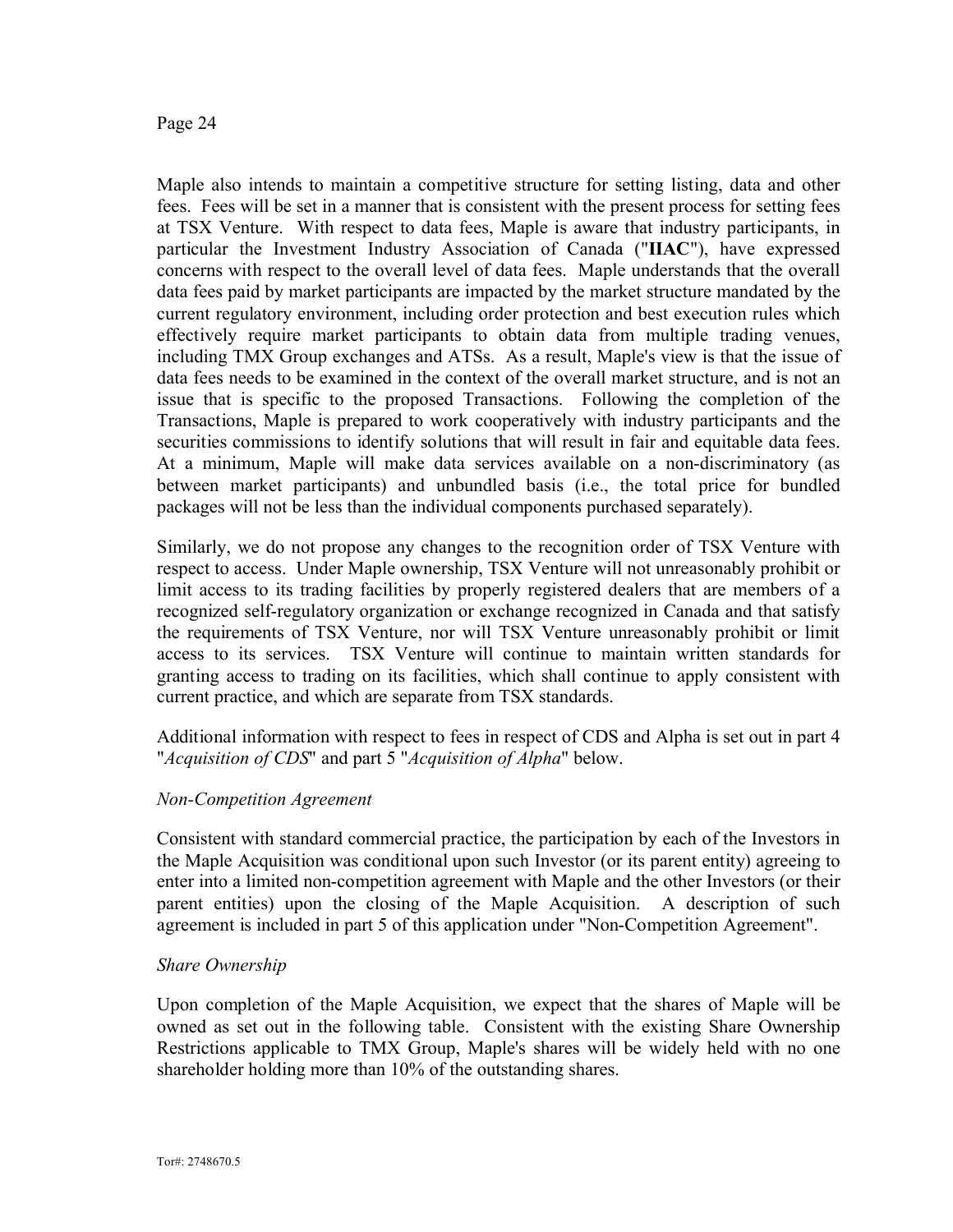| Shareholder                                             | <b>Subsequent Arrangement</b>                           |                                                         |
|---------------------------------------------------------|---------------------------------------------------------|---------------------------------------------------------|
|                                                         | If 70% of TMX shares are<br>acquired in the Offer $(1)$ | If 80% of TMX shares are<br>acquired in the Offer $(2)$ |
| Alberta Investment Management Corporation               | 7.1%                                                    | 8.7%                                                    |
| Caisse de dépôt et placement du Québec                  | $6.9\%$                                                 | 8.6%                                                    |
| Canada Pension Plan Investment Board                    | 7.2%                                                    | 8.8%                                                    |
| CIBC World Markets Inc.                                 | 5.5%                                                    | 6.7%                                                    |
| Desjardins Financial Corporation                        | 2.8%                                                    | 3.4%                                                    |
| Dundee Capital Markets Inc.                             | 0.5%                                                    | 0.7%                                                    |
| Fonds de solidarité des travailleurs du Québec (F.T.Q.) | 2.7%                                                    | 3.3%                                                    |
| GMP Capital Inc.                                        | 0.5%                                                    | 0.7%                                                    |
| The Manufacturers Life Insurance Company                | 2.8%                                                    | 3.4%                                                    |
| National Bank Financial Inc.                            | 6.1%                                                    | 7.1%                                                    |
| Ontario Teachers' Pension Plan Board                    | 6.9%                                                    | 8.6%                                                    |
| Scotia Capital Inc.                                     | 6.2%                                                    | 7.2%                                                    |
| TD Securities Inc.                                      | 5.4%                                                    | 6.7%                                                    |
| Other former TMX Group shareholders                     | 39.2%                                                   | 26.1%                                                   |
| Total                                                   | 100%                                                    | 100%                                                    |

#### Percentage of Maple shares upon completion of the Subsequent Arrangement

 $\frac{1}{2}$ Notes:

(1) Assumes Investors receive 70% cash and 30% Maple shares for TMX shares currently held by certain Investors.

(2) Assumes Investors receive 80% cash and 20% Maple shares for TMX shares currently held by certain Investors.

Maple and its Investors support the rationale for the Share Ownership Restriction – that no one shareholder or group of shareholders acting jointly or in concert should exercise substantial influence over an operating exchange without prior approval of the OSC and Autorité. To that end, other than in connection with facilitating the Alpha and CDS Acquisitions, after completion of the Maple Acquisition there will be no agreements, commitments or understandings between the Investors with respect to the voting of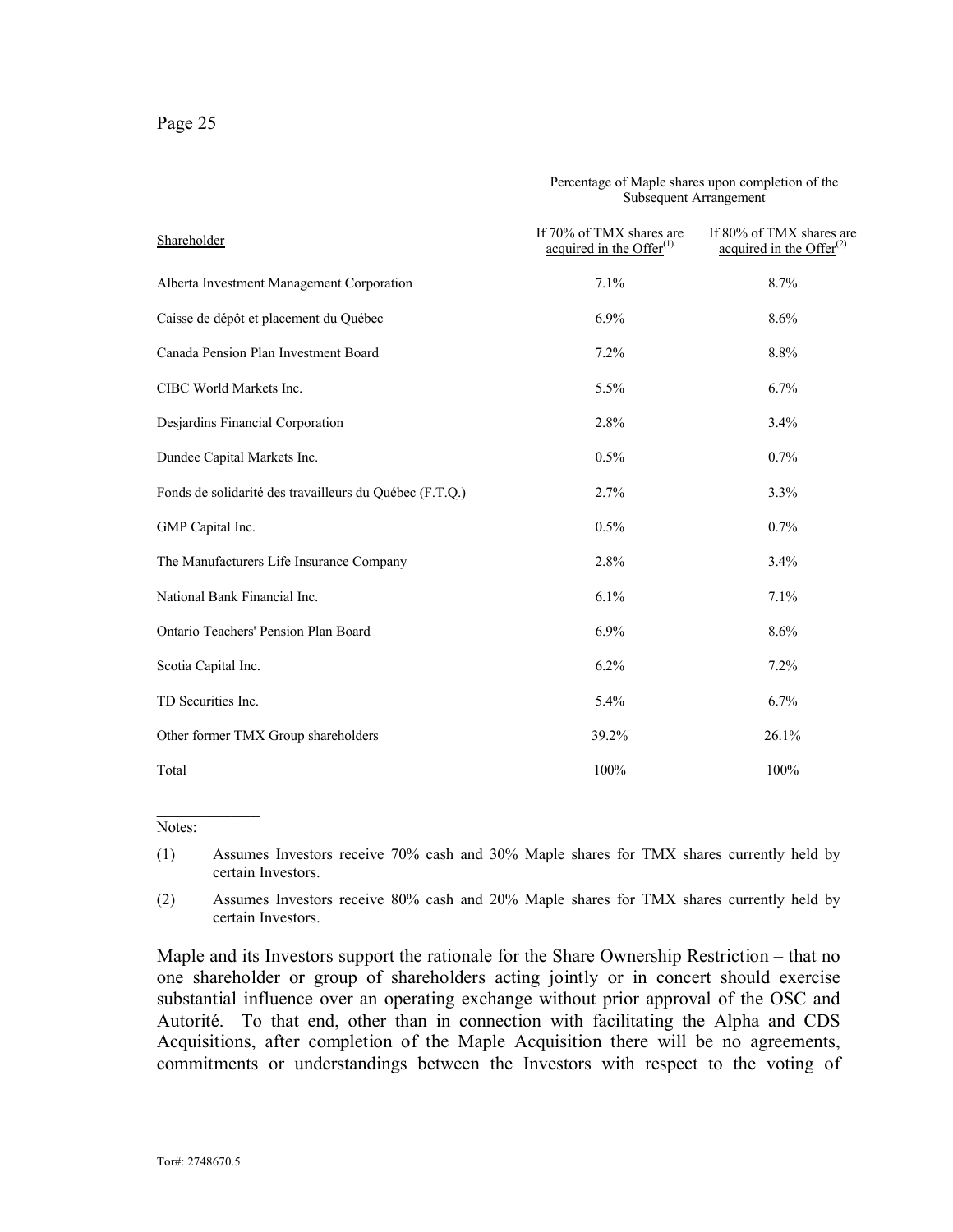Maple's shares and each Investor will deal with its interest in Maple in accordance with its own self-interest, objectives and concerns.<sup>8</sup>

Moreover, we believe it appropriate that the Share Ownership Restrictions are applied to Maple in circumstances where it is recognized as an exchange by the OSC and Autorité. Where the Share Ownership Restrictions are applied to Maple, Maple would amend its articles to provide for the Share Ownership Restrictions within its articles and to add comprehensive enforcement mechanisms, substantively identical to the existing enforcement mechanisms set out in TMX Group's articles, that would be applicable in the event of a contravention of the Share Ownership Restrictions.<sup>9</sup>

#### *Undertakings*

To ensure continuity of the existing regulatory framework, Maple will undertake to the Commissions that it will:

- (a) do everything within its control to cause TMX Group and TSX to perform their undertakings to the Commissions with respect to TSX Venture;
- (b) do everything within its control to cause TSX Venture to comply with the terms and conditions of its recognition order; and
- (c) assume the following undertakings of TMX Group with respect to TSX Venture as if it were the maker of them: sections 1, 2 and 3 ("Performance of TSX Venture Exchange Functions"); sections 5, 6 and 7 ("Change in Ownership or Operation"); section 9 ("Systems"); section 11 ("Access to Information"); section 12 ("Corporate Governance", with respect to the

9

We note that each of CIBC World Markets Inc., National Bank Financial Inc., Scotia Capital Inc. and TD Securities Inc., have agreed that for a period of five years following completion of the Maple Acquisition, it will continue to own at least the lesser of: (a) during the first year of such period, 6.25%, and thereafter, 5.625%, of the total issued and outstanding Maple shares as at the date of, and after giving effect to, the completion of the Maple Acquisition; and (b) such percentage of the total issued and outstanding Maple shares acquired by it as a result of its subscription for Maple shares pursuant to its equity commitment letter, as at the date of, and after giving effect to, the completion of the Maple Acquisition. The remaining shareholders of Maple will be free to dispose of their shares as they see fit.

Schedule B to TMX Group's articles provides for comprehensive enforcement mechanisms that are applicable in the event of a contravention of the Share Ownership Restrictions. After a determination of contravention by TMX Group directors, some of the enforcement mechanisms are that no person may vote the voting shares of the contravening persons or companies, dividends on the voting shares are limited or prohibited and TMX Group is required to send a notice requiring the sale of voting shares held in contravention. In the event that such a required sale is not made, the further enforcement mechanisms then applicable include the prohibition of the exercise of any right or privilege attached to the voting shares and the right of TMX Group to sell or redeem voting shares held in contravention and to remit the net proceeds to the holder.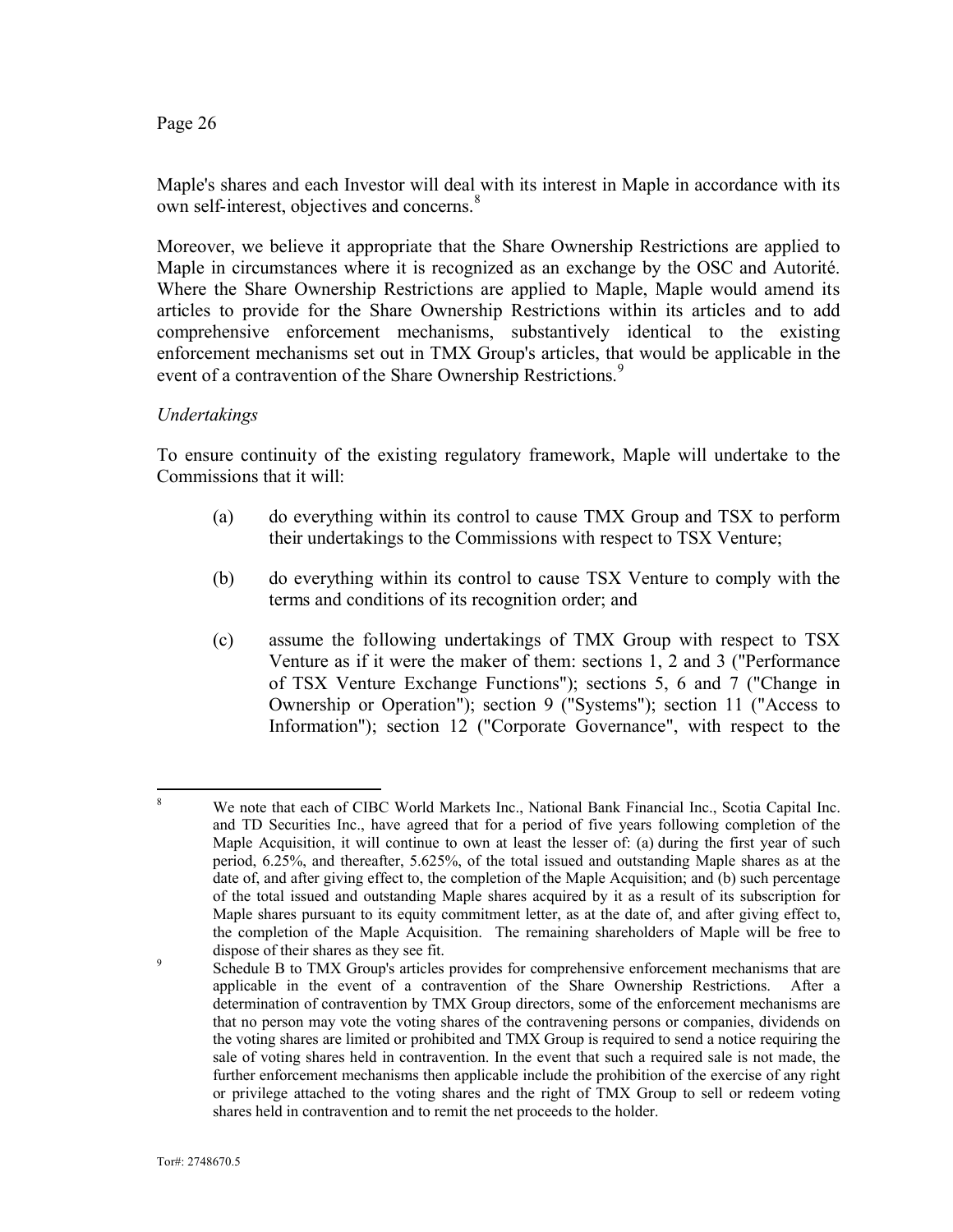creation and maintenance of the Public Venture Market Committee); and section 13 ("General").

The undertakings are set out in full in Appendix B.

### *Recognition Order*s

On November 26, 1999, as amended on July 31, 2001, September 3, 2002, and August 12, 2005, and varied on June 1, 2008, TSX Venture was recognized by the ASC as an exchange in Alberta and by the BCSC as an exchange in British Columbia. In the context of the Maple Acquisition, we respectfully request that the Commissions each issue a new recognition order confirming the continued recognition of TSX Venture as an exchange in each of British Columbia and Alberta, respectively, on the basis of the terms and conditions of the existing recognition orders. In this regard Maple proposes that such orders would become effective contemporaneous with the take-up by Maple of voting securities of TMX Group under the Offer.

### **4. Acquisition of CDS**

Contemporaneous with or following completion of the Maple Acquisition, Maple intends to acquire CDS. Maple intends to form a committee of directors who are independent of Maple shareholders with an interest in CDS to oversee the process of evaluating and consummating the acquisition of CDS, including ensuring that the consideration to be offered is fair, from a financial point of view, to shareholders of Maple (excluding Investors with an interest in CDS).

Each of the Investors has agreed with Maple to use its commercially reasonable efforts to pursue and effect the acquisition of CDS and to support such transaction. Maple understands that, in circumstances where Maple controls TMX Group, with the support or abstention of any one of the Investment Industry Regulatory Organization of Canada ("**IIROC**"), The Bank of Montreal or Royal Bank of Canada (as direct or indirect shareholders of CDS), the Investors or their affiliates would be able to cause the completion of the acquisition of CDS.

Affiliates of each of CIBC World Markets Inc., National Bank Financial Inc., Scotia Capital Inc. and TD Securities Inc. currently directly and indirectly hold shares of CDS and would be expected to receive its proportion of any consideration payable therefor in connection with an acquisition of CDS concurrently with or following the successful completion of the Maple Acquisition.

### *Integration Objectives*

Our objective is to more closely align the products and services offered by TMX Group, in particular by its indirect subsidiary CDCC, and those offered by CDS to create an efficient trading and clearing platform for all asset classes, whether exchange traded or over-the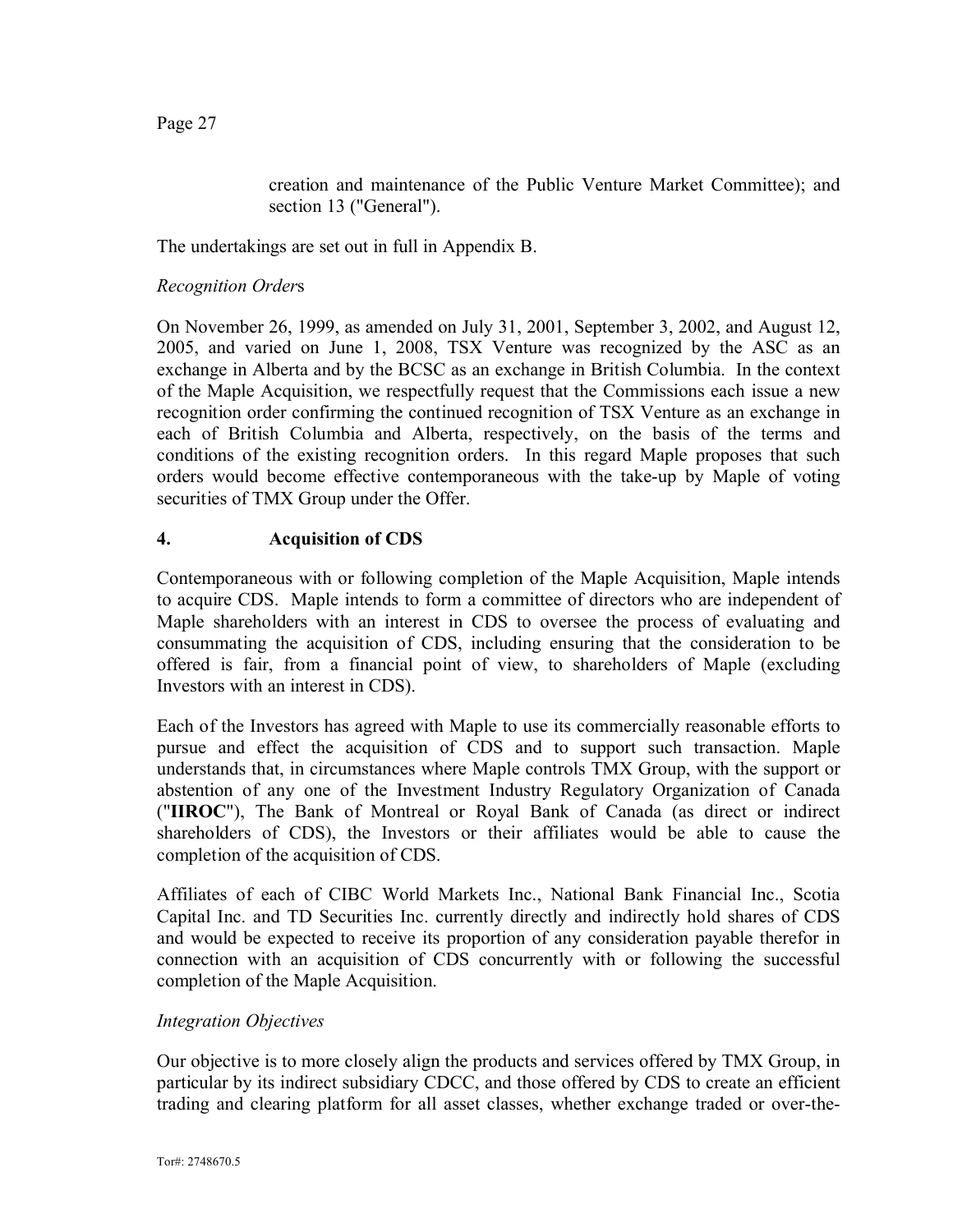counter. We believe that this alignment, combined with external market forces and the common ownership of CDS and CDCC, will enable more efficient and effective new product development for clearing and settlement, increase the ease of access and use for clients, enable the creation of innovative new risk management tools and facilitate improved collateral management, including cross-margining across asset classes.

As described in greater detail above in part 2, "*Maple's Vision and Key Benefits*", by aligning the operations of CDS and CDCC under Maple, the combined enterprise will be better able to grow and develop new solutions for the Canadian capital markets and will be able to develop products and solutions that CDS and CDCC would individually be unable to develop independently. Furthermore, it is our intention to open a dialogue with regulators with a view to establishing trade repository services under the combined enterprise. This alignment, and the provision of trade repository services, will bring distinct benefits for regulators through the provision of data streams providing meaningful insight across the trading chain and enhancing transparency on systemic risk to enable such regulators to more effectively discharge their systemic risk mandates.

Under our proposal, the clearing infrastructure of CDS and CDCC would be integrated. To maintain separation of financial risk, under the legal structure we expect that the clearing operations of each of CDS and CDCC would remain housed in separate legal entities, with material overlap in personnel, resources and board membership. To further isolate risk, the depository and settlement functions of CDS would be housed in a separate subsidiary of TMX Group. Initially, technology would be integrated by means of straightthrough processing between the technology platforms of CDS and CDCC with the goal of moving to one common platform over time. That integration is a long term project, requiring careful planning, which will be commenced by appropriate experts within the applicable organizations following the completion of the Transactions. The common information technology infrastructure would remain open to other ATSs and exchanges operating in Canada in order to continue to foster innovation of new products and an ongoing competitive trading environment.

The services, policies and procedures (such as the margin requirements, the applicable membership requirements, etc.,) of CDCC and CDS will continue to be maintained in the ordinary course consistent with current practice. Following the completion of the acquisition of CDS, management and the boards of CDS and CDCC will develop a reorganization plan to accomplish the integration of the clearing infrastructure of CDS and CDCC and the separation of the settlement and depository functions into a separate legal entity. Among other things, this reorganization plan will address the ownership of each such legal entity within the Maple group of companies, which has not been determined at this time.<sup>10</sup> The reorganization plan will be presented to applicable regulators for their

<sup>&</sup>lt;sup>10</sup> For example, CDCC is presently a wholly-owned subsidiary of MX. As part of the reorganization, CDCC may remain a wholly-owned subsidiary of MX, it may become a direct wholly-owned subsidiary of TMX Group, or it may become a wholly-owned subsidiary of another subsidiary of TMX Group.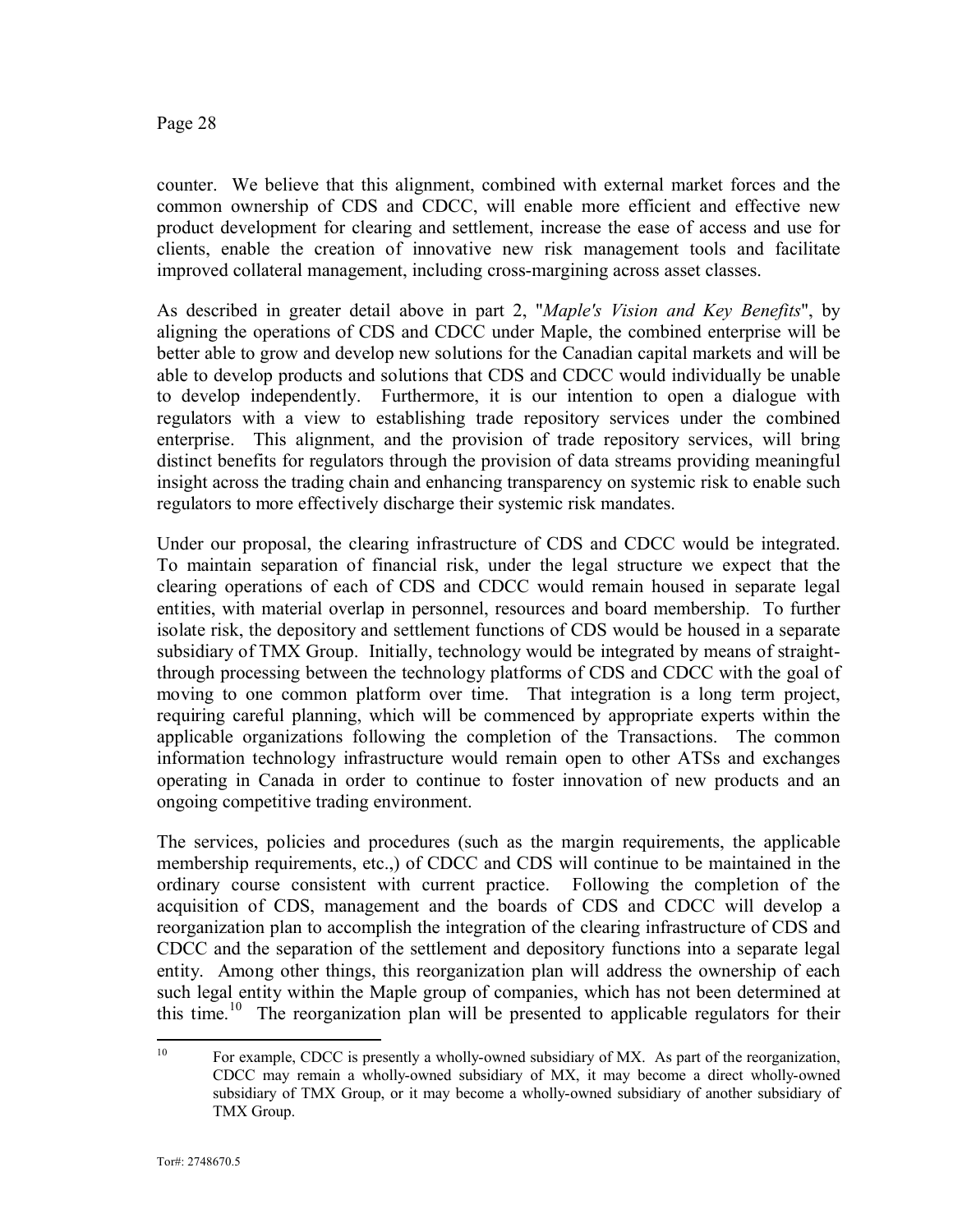approval prior to the implementation thereof and will include proposed amendments to applicable recognition orders and undertakings, if required.

CDS will remain headquartered in Toronto and CDCC will remain headquartered in Montréal. Consistent with existing regulatory requirements, the most senior officer of CDCC would be a resident of Québec at the time of his or her appointment and for the duration of his or her term of office and will work in Montréal.

### *Corporate Governance*

We are proposing a governance structure that we believe will ensure that the best interests of CDS and CDCC are met, taking into consideration input from members, market participants and regulators and with due consideration of the public interest. Under our proposal, the boards of directors of CDS and CDCC (the "**Clearing Boards**") will include a number of directors who will be common to each board and also a number of directors unique to each board taking into account the specific technical and other expertise required in respect of each clearing operation. Maple's proposed governance arrangements will ensure fair and meaningful representation on the Clearing Boards and their committees, including appropriate representation by directors who are persons independent of Maple. It is also our desire to ensure continuity on the Clearing Boards through the inclusion of existing CDS and CDCC directors, respectively (if they agree to serve).

Maple believes that adopting overlapping boards at CDS and CDCC will facilitate consistent governance and direction at CDS and CDCC and enhance Maple's ability to efficiently integrate their clearing infrastructure.

Maple will annually make a regularly scheduled meeting of the Clearing Boards open to observers from the Bank of Canada, the OSC and the Autorité, as applicable, and will furnish each such regulator with copies of all board and committee minutes to ensure transparency for regulators.

### Composition of the Clearing Boards

We believe it is critically important that the Clearing Boards include directors with technical expertise, industry experience and an interest in the successful and efficient operation of the business and the evolution thereof. The board of directors of each of CDS and CDCC will be comprised of 11 directors, including 5 directors appointed by Maple, 5 independent directors $11$  and the Chief Executive Officer of CDS and CDCC, respectively.

<sup>&</sup>lt;sup>11</sup> For purposes of the CDS and CDCC boards, a director will be "independent" if the director is not: (a) an associate, partner, director, officer or employee of a shareholder of Maple where such shareholder beneficially owns or exercises control or direction over more than 5% of the outstanding shares of Maple; or (b) an officer or employee of Maple or its affiliates or an associate of such officer or employee. In addition, at least two of the independent directors will not be an associate, partner, director, officer or employee of a participant of CDS or member of CDCC or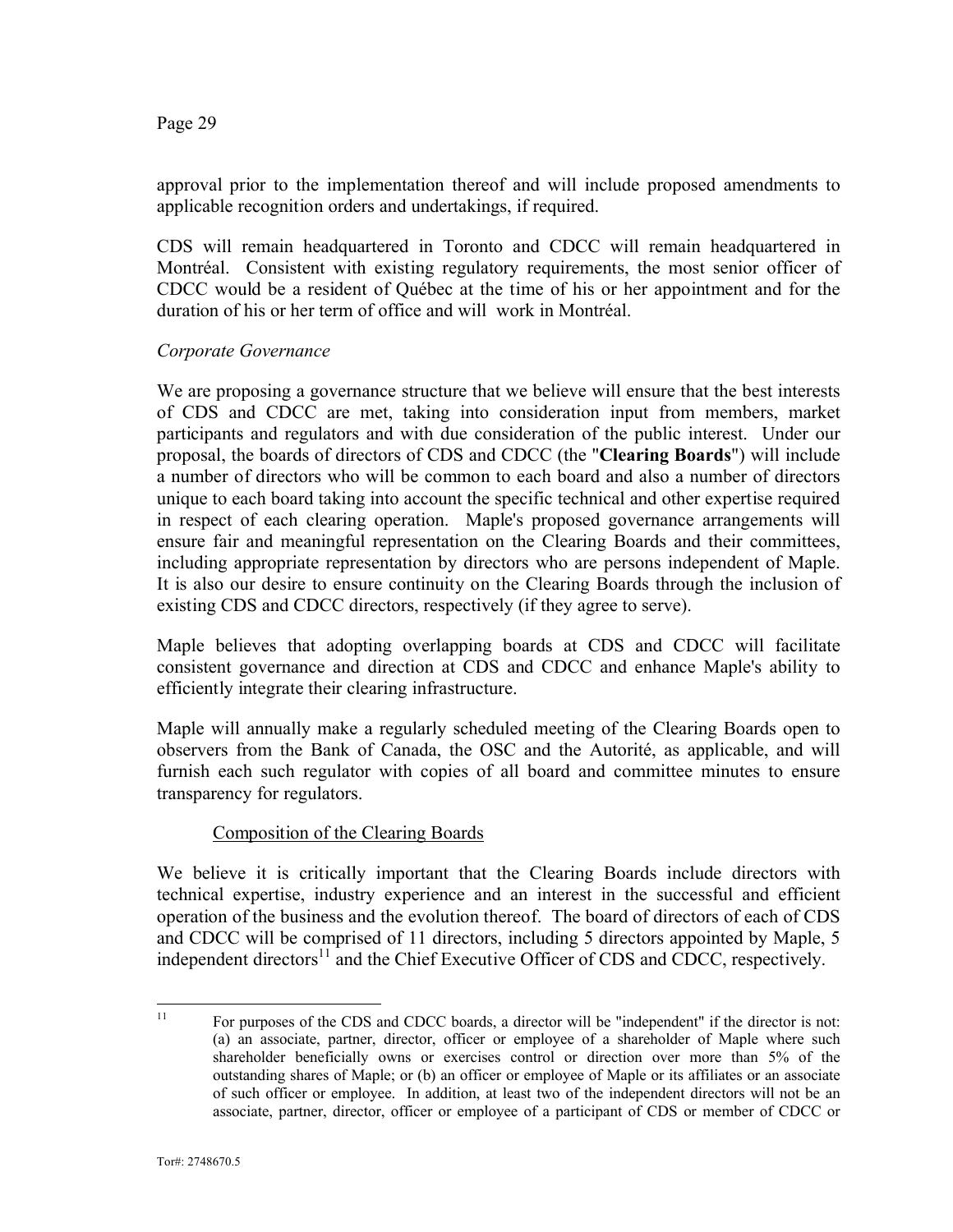Under Maple ownership, CDS and CDCC will each take reasonable steps to ensure that each director of CDS and CDCC, respectively, is a fit and proper person and that the past conduct of each director affords reasonable grounds for belief that the director will perform his or her duties with integrity. The selection criteria for persons to serve as directors will focus on identifying knowledgeable persons who understand the industry and, wherever appropriate, have an interest in the successful and efficient operation of the business and to ensure that the risks to the clearing and settlement system are properly managed.

The Clearing Boards will be comprised of persons with relevant subject matter expertise and industry experience, including persons with expertise in derivatives clearing at CDCC (including risk management and the technology requirements related to derivatives clearing) and equities clearing at CDS (including risk management and the technology requirements related to equities clearing). We commit that at least 25% of the directors of CDCC will be persons that have expertise in derivatives clearing. In addition, at least 25% of the directors of CDCC will be residents of Québec at the time of their election or appointment.

We commit that at least 4 of the 11 directors of each of CDS and CDCC will be representatives of users of the clearing services of CDS and CDCC, respectively. We will also invite IIAC and IIROC to propose to the Governance Committees of each of CDS and CDCC a list of potential independent director candidates to serve on the CDS and CDCC boards, and those Governance Committees will, subject to being satisfied that the applicable nominee is a fit and proper person, select at least one of the proposed candidates to act as a director of CDS and CDCC, respectively. These industry directors would also serve on the risk management committees of CDS and CDCC, respectively, to ensure user input into any risk management decisions, including collateral requirements. We believe that this structure, together with the use of Market Participant Advisory Committees as described below, will ensure user representation in the governance and operations of CDS and CDCC, and properly balance the need to ensure that an appropriate level of expertise is provided by industry participants while also ensuring a diversity of views from independent directors who are not associated with Maple, CDS or CDCC.

### Board Committees

The Clearing Boards will each establish three committees, all chaired by independent directors, to assist the Clearing Boards in the discharge of their respective duties. In brief:

**• Risk Management Committee** – This committee will be comprised of at least four directors. It will be charged with, among other things, assisting the board in fulfilling its risk management responsibilities, including reviewing and assessing CDS' or CDCC's (as applicable) risk management policies and procedures and the adequacy of the implementation of appropriate procedures to mitigate and manage

their affiliates or an associate of such director, partner, officer or employee. The threshold of 5% above may be adjusted if other persons become additional investors in Maple.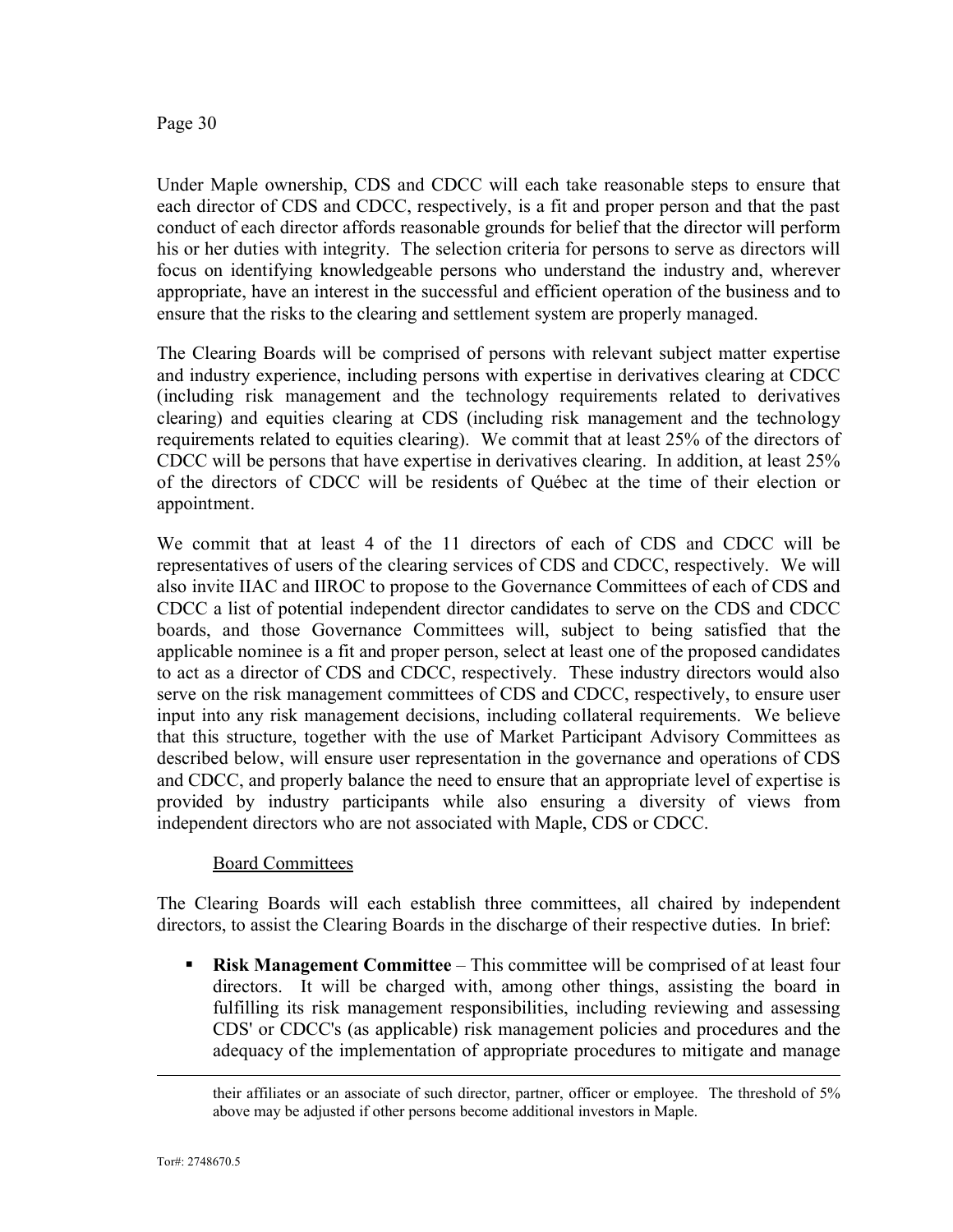such risks. Members of the committee will be required to possess experience or expertise in one or more of the following areas: internal risk controls, risk assessments and reporting, legal matters, government and public policy, accounting, risk management and corporate governance.

- **Finance and Audit Committee This committee will be comprised of at least** four directors, all of whom will be independent. It will be charged with, among other things, monitoring the financial performance of CDS or CDCC (as applicable), providing financial management and direction to the business and affairs of CDS or CDCC (as applicable) and advising the board on the equitableness of its pricing and fees.
- § **Governance Committee** This committee will be comprised of at least four directors, at least a majority of whom will be independent. It will be charged with assisting the board on matters related to corporate governance, including, without limitation: (a) the candidate selection process for the identification of independent directors and the orientation of new members; (b) oversight of policies and procedures for the identification and resolution of conflicts of interest; (c) the operation of the Market Participant Advisory Committees (as described below); and (d) ensuring fair and equitable resources are dedicated to development projects for competitive ATSs and exchanges.

In connection with the process for the acquisition of CDS, Maple anticipates working with CDS and CDCC to develop formal mandates for the Clearing Boards and committees. Such formal mandates will be submitted to the OSC and Autorité for approval prior to the implementation thereof.

### Selection of Future Independent Directors

The Governance Committee of each of CDS and CDCC will be charged with nominating independent directors. Each Governance Committee will review on an ongoing basis the composition of the applicable board, including the current strengths, skills and experiences on the board and its strategic direction. Each Governance Committee will be charged with identifying any gaps in its board's composition and seeking to fill those gaps. Qualities such as integrity, good character and high regard in his or her community or professional field will always be basic criteria for board members. Each Governance Committee will also consider independence, professional or board expertise, and other relevant expertise and experience. The objective will be to ensure that the board's composition provides an appropriate mix of skills and experience to guide the strategies and business operations of CDS and CDCC, as applicable. As previously discussed, we will also invite IIAC and IIROC to propose to the Governance Committees lists of potential independent director candidates, and each of the Governance Committees will, subject to being satisfied that such nominee is a fit and proper person, select at least one of the proposed candidates to act as a director.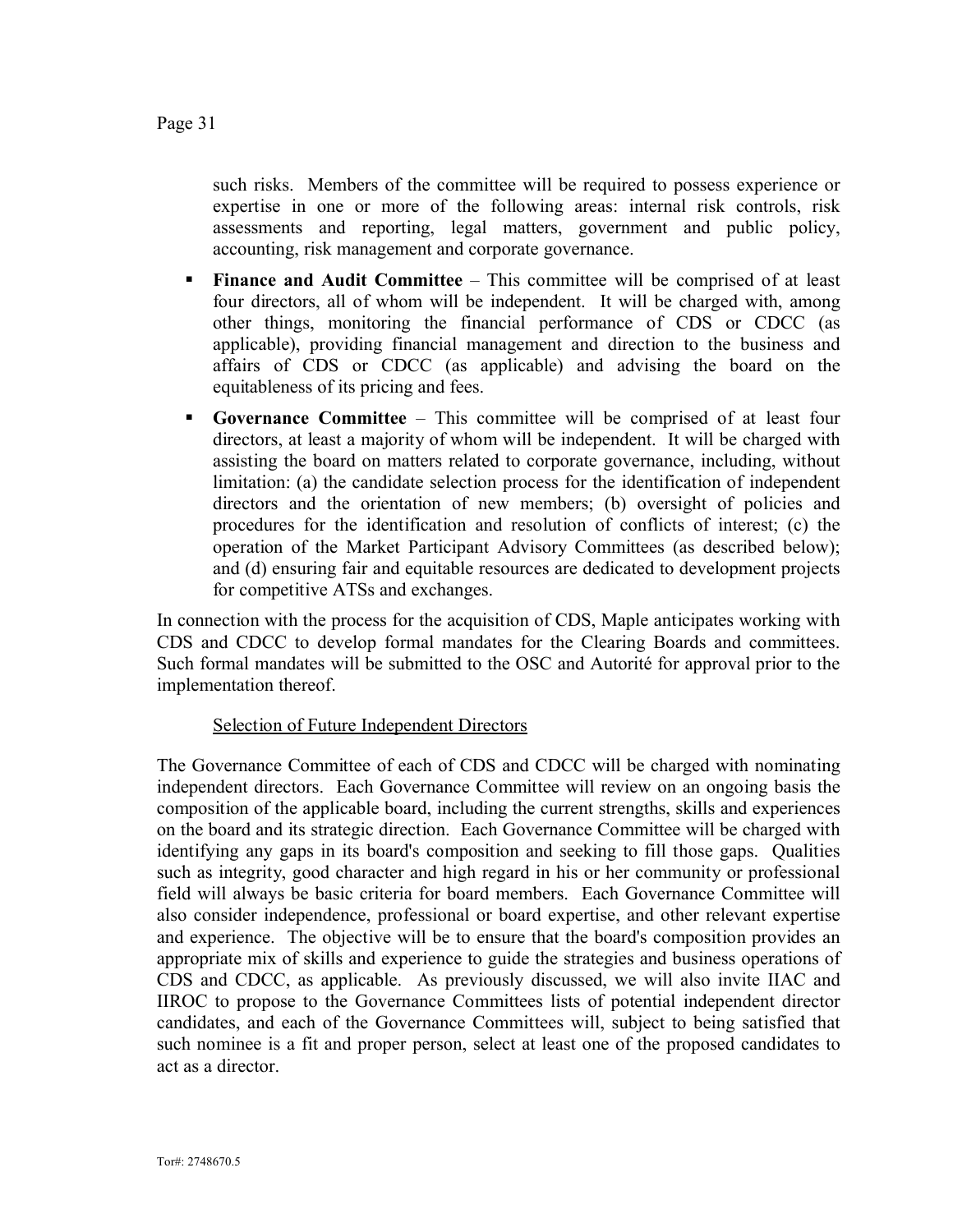### Public Interest and Duties to CDS and CDCC

The Clearing Boards will be specifically focussed on discharging their duties having due regard to the public interest. We intend to adopt a board code of conduct which establishes similar expectations for directors appointed to the Clearing Boards as are described in part 3 "*Acquisition of TMX Group and Implications for TSX Venture – Public Interest and Duties to Maple*" above. The code of conduct will also include conflict of interest disclosure provisions.

On a more general basis, Maple will ensure that CDS and CDCC and their respective subsidiaries are appropriately partitioned from Maple and its other subsidiaries to avoid situations of real, potential or apparent conflicts of interest that may arise, and to ensure that confidential information currently or potentially held by CDS or CDCC concerning their functions, activities and files remain confidential and are not communicated, disclosed or exchanged inappropriately to Maple or its applicable subsidiaries or to third parties.

Further, Maple will ensure that it and CDS and CDCC strive to minimize any risk of conflict of interest between risk management functions and other operations of CDS and CDCC, respectively. The clearing operations of each of CDS and CDCC are presently part of larger organizations with existing risk management policies intended to address the risk of conflict of interest between risk management functions and other operations (in the case of CDS, the depository and other operations, and in the case of CDCC, the exchange and other operations). We do not believe that the completion of the Transactions would require that any new mechanisms be introduced in this regard. These organizations presently assess the adequacy of their risk management policies and procedures at least annually and each organization benefits from the advice and guidance of a market participant risk advisory committee. We propose that these prudent risk management practices would continue to be adhered to consistent with past practice and that amendments and improvements to risk management policies and practices would be implemented where necessary or desirable.

We do not believe that the business model of the organization (i.e., cost recovery or forprofit) inherently leads to any difference in risk profile. CDCC has for several years operated on a for-profit basis under TMX Group's ownership, with an internal risk management committee of the CDCC board that is advised by a market participant risk advisory committee. Following the completion of the Transactions, CDCC would continue to do so utilizing the same policies and procedures as it does today. Similarly at CDS, CDS will continue with a risk management committee of the CDS board that is advised by a market participant risk advisory committee following its acquisition. Maple expects that CDS will successfully make the transition to a for-profit model just as CDCC did and without impairment of risk management policies and procedures. All decisions with respect to risk management regarding clearing services will continue to be made by the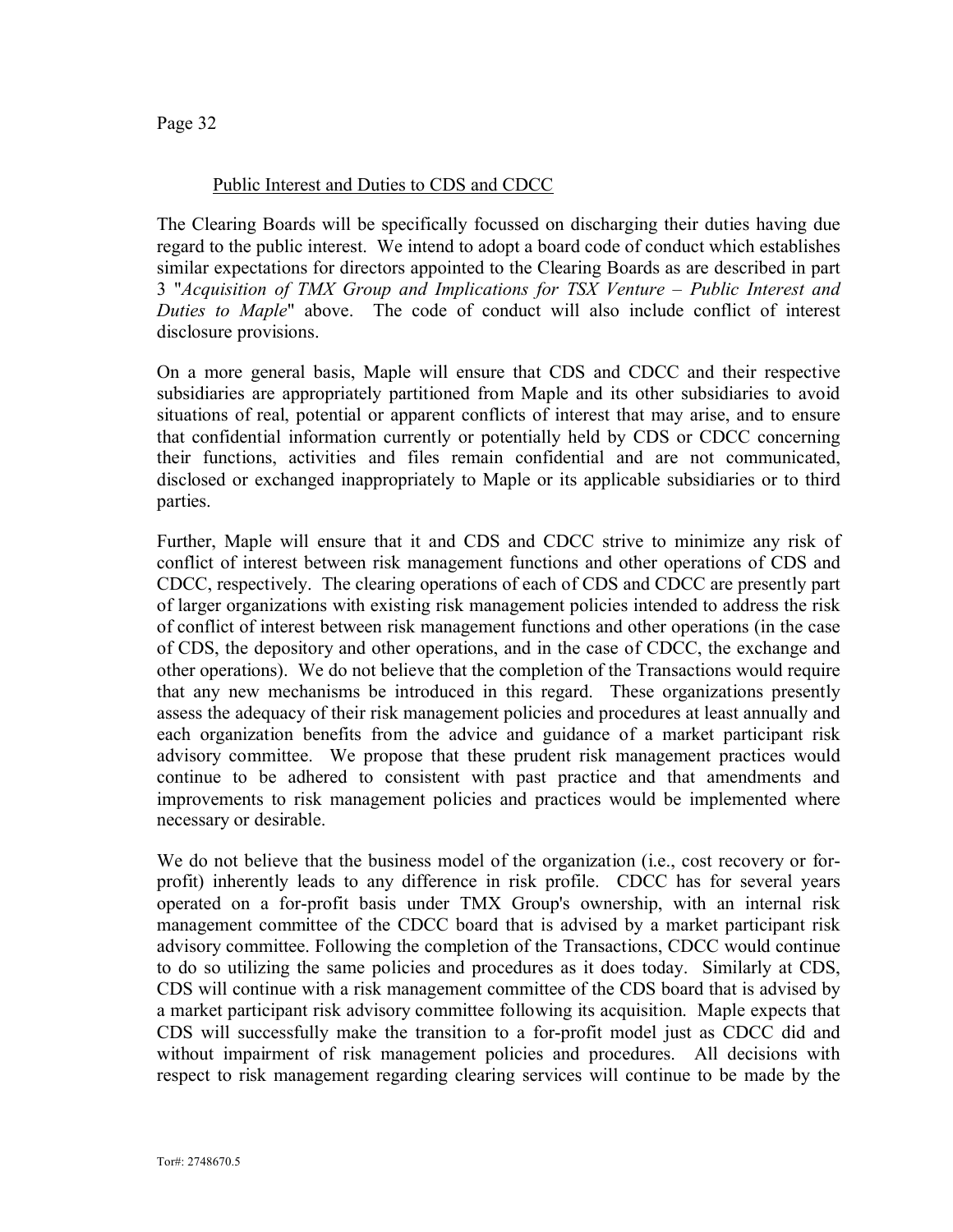CDS and CDCC boards, respectively, taking into account the advice of the market participant risk advisory committees.

#### Advisory Committees

CDS and CDCC presently utilize market participant advisory committees to obtain participant input into their clearing operations. Maple believes that the existing process is effective at obtaining this input. CDS for example highlights at page 36 of its 2010 Annual Report that:

> "CDS has developed processes that provide for extensive consultation and input from all stakeholder groups. Membership on these committees extends to a wide range of stakeholders and ensures that there is extensive understanding and input regarding CDS policies and operations."

We propose to enhance the committee mechanism by formally enshrining it in CDS' and CDCC's recognition orders and mandating annual reporting obligations to the OSC and Autorité, as applicable, with respect to the recommendations made by such committees. In such annual reports, CDS or CDCC, as applicable, would be required to explain any rejection of a recommendation or any partial or modified implementation of a recommendation of such committees with respect to its clearing operations. Each market participant advisory committee would be provided a copy of CDS's and/or CDCC's report, as applicable, and such market participant advisory committee would be required to advise the Autorité or the OSC, as applicable, if it accepts CDS's and/or CDCC's report, as applicable, or, where it disagrees with such report, provide reasons for such disagreement. In this manner the board would be obligated to proactively consider the issues and suggestions raised by the market participant advisory committees, the OSC and Autorité, as applicable, would be made aware of such issues and suggestions, and the OSC and Autorité, as applicable, would be made aware of the dispositions thereof.

Accordingly, we intend to establish external Market Participant Advisory Committees with the participation of industry executives to advise on, among other things, matters of service development in order to (a) ensure that systems development initiatives are prioritized based on industry consensus, (b) arrange for provision of industry data related to services, such as operating volumes, (c) facilitate the provision of expert industry resources for projects and arrange for agreed upon resources to be made available, and (d) assist management in improving industry understanding of functions and benefits for CDS and CDCC services. We currently anticipate that the Market Participant Advisory Committees will include a strategic development committee, a risk advisory committee and specific committees for each of the derivatives, equities and fixed income industries.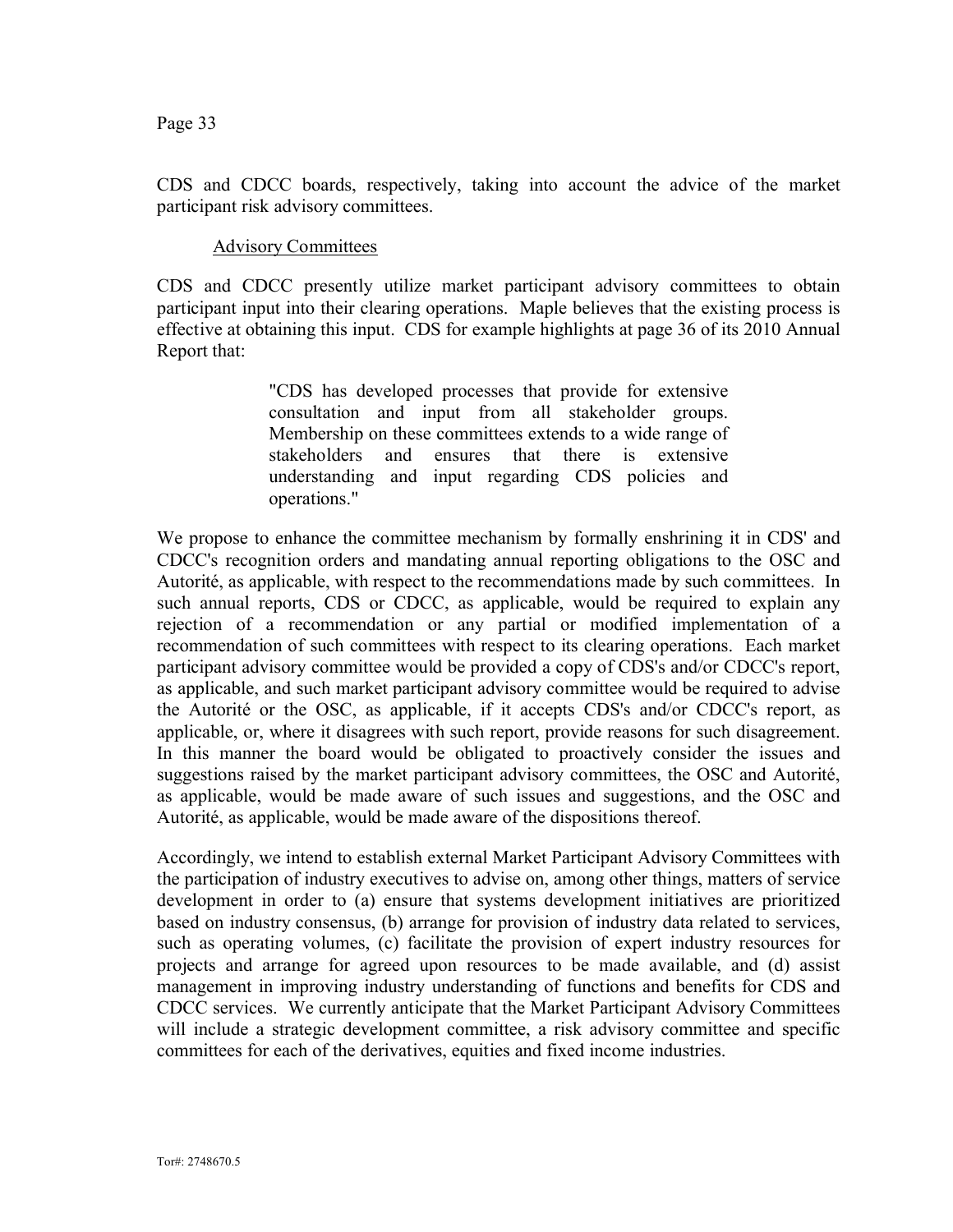The CDS and CDCC Governance Committees would be charged with responsibility for overseeing their respective Market Participant Advisory Committee process to ensure it is properly implemented and that adequate resources in the form of logistical support are furnished to the committees. To facilitate this mandate, the Governance Committees would be expected to meet at least annually with the chairs of their respective Market Participant Advisory Committees to, among other things, obtain feedback on the committee process with a view to optimizing such process.

Participation on the Market Participant Advisory Committees would be open to all interested parties within the industry, including members of IIROC and IIAC. We also propose that the Bank of Canada, the OSC and the Autorité would be entitled to participate on all Market Participant Advisory Committees.

#### Management

We expect that the senior executive position for CDS and CDCC will be maintained, but that certain management and other functions will be reviewed as part of the integration analysis to achieve an efficient organizational structure. The specific details of such integration will be determined by CDS and CDCC senior management, under the supervision of the CDS and CDCC boards, following the completion of the Transactions.

### *CDS Fees*

Under Maple ownership, CDS Clearing will offer a for-profit customer-centric proposition which balances cost and service. We intend to operate an equitable pricing structure – there will be unit pricing for clearing, depository and settlement services such that all participants will pay the same price for the same services. We commit that all fees imposed by CDS Clearing for clearing, depository and settlement services will be equitably allocated in relation to product types and volumes, will not have the effect of unreasonably creating barriers to access such services and will be balanced with the criterion that CDS Clearing has sufficient revenues to satisfy its responsibilities, including to its shareholder. In addition, the process for setting fees will remain fair, appropriate and transparent. CDS Clearing will have a practice of benchmarking its fees for its various products against relevant domestic and international counterparts and CDS' Finance and Audit Committee, comprised entirely of independent directors, will be responsible for advising the CDS board with respect to the equitableness of its fees, taking into account the interests of market participants, including as articulated by the Market Participant Advisory Committees. In addition, we commit that the fees, costs and expenses borne by participants in the clearing, depository and settlement services will not reflect any cost or expense incurred by CDS Clearing in connection with any activity that is not related to such services.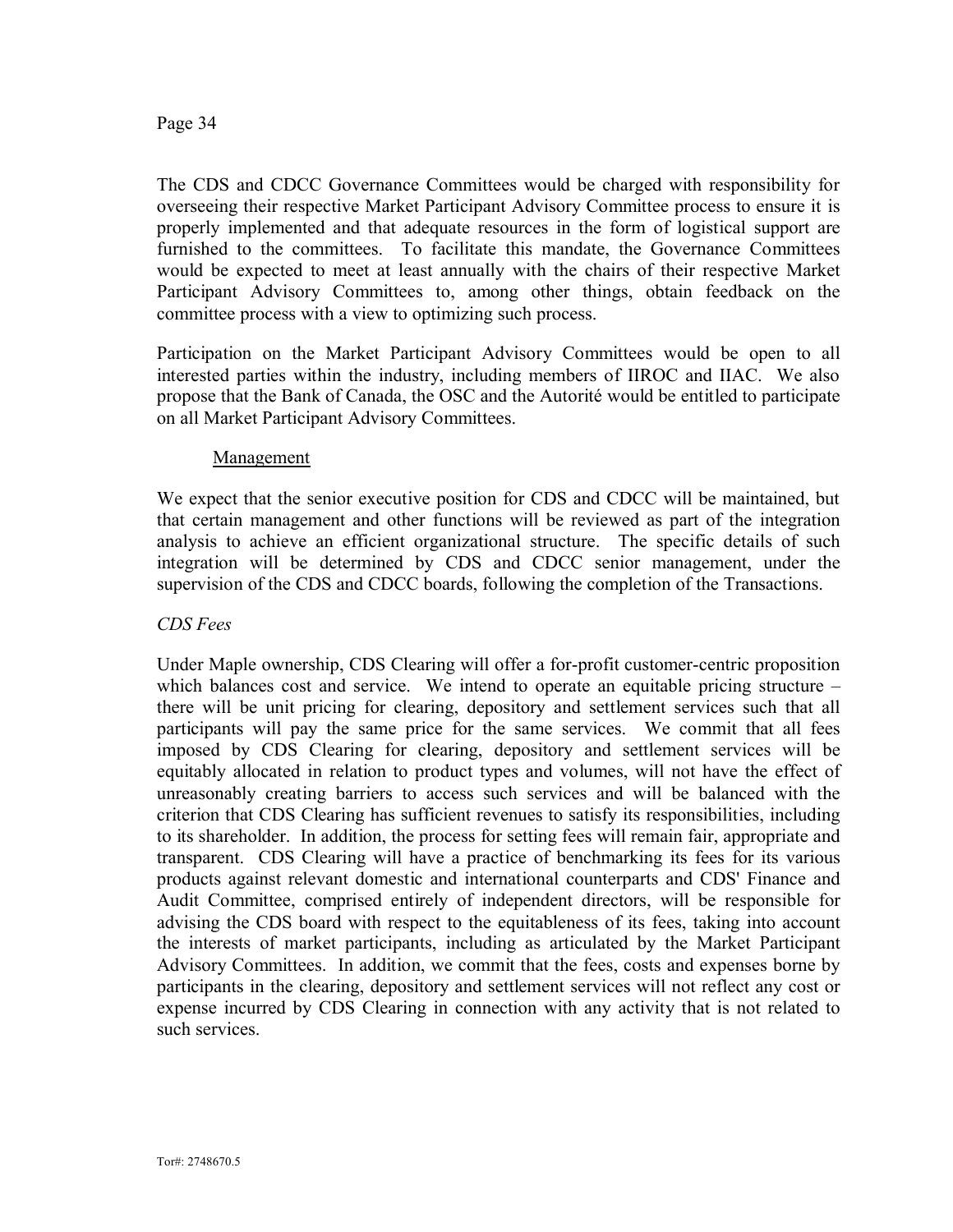#### *Access*

Maple understands that ensuring fair access to CDS is essential to an efficient marketplace and does not intend to make any changes in this regard.

CDS presently maintains an open architecture and permits all market participants that satisfy applicable criteria to access its clearing services, no matter the Canadian trading venue where the trade is executed. Maple does not propose any changes to the recognition order of CDS with respect to access, and intends to maintain CDS's open architecture following the completion of the Transactions with a view to continuing to fulfil CDS's public interest mandate. In addition, Maple has no intentions to make any changes to such access criteria or eligibility requirements. Under Maple ownership, CDS will provide any person or company reasonable access to the clearing, settlement and depository services of CDS where that person or company satisfies the applicable participation standards. CDS will continue to maintain written records of each such grant or denial or limitation of access and the reasons for such grant or denial or limitation of such access.

### *Competition*

CDS does not provide any services provided by TMX Group, Alpha or any of their respective subsidiaries (including CDCC). Accordingly, an acquisition of CDS by Maple following the Maple Acquisition will not reduce competition in any market for clearing, settling, custody or any other services provided by CDS. DTCC in the United States will remain CDS Clearing's closest competitor.

We recognize that CDS will become 100% controlled by TMX Group pursuant to the proposed Transactions and that Canadian-based competitors of TMX Group in the provision of equities trading platforms in Canada will continue to use CDS Clearing for clearing services. However, as the principal Canadian clearing system for equities trading (in which TMX Group and affiliates of major bank-owned investment dealers already have a significant interest), CDS is already subject to extensive regulatory oversight designed to ensure access to its clearing system on non-discriminatory terms and conditions.<sup>12</sup> In addition to that continued regulatory oversight, the above-noted substantial independent director representation on the CDS board and its committees, partitioning of CDS from Maple and its other subsidiaries, Market Participant Advisory Committees (to which operators of competing Canadian-based ATSs will be invited to join), and the unit pricing

<sup>&</sup>lt;sup>12</sup> For example, section 13 of the Ontario Securities Commission's recognition order of CDS Clearing requires CDS Clearing to equitably allocate its fees for settlement and requires that such fees not have the effect of unreasonably creating barriers to access to such settlement services. Section 13 also requires such fees to be fair, appropriate and transparent. In addition, pursuant to section 20.3 of the recognition order, CDS Clearing rules may not permit unreasonable discrimination among participants. More generally, the Commission has the authority under section 21.2(3) of the Ontario Securities Act to make decisions in the public interest with respect to any by-law, rule, regulation, policy, procedure, interpretation, or practice of CDS Clearing and the manner in which CDS Clearing carries on business.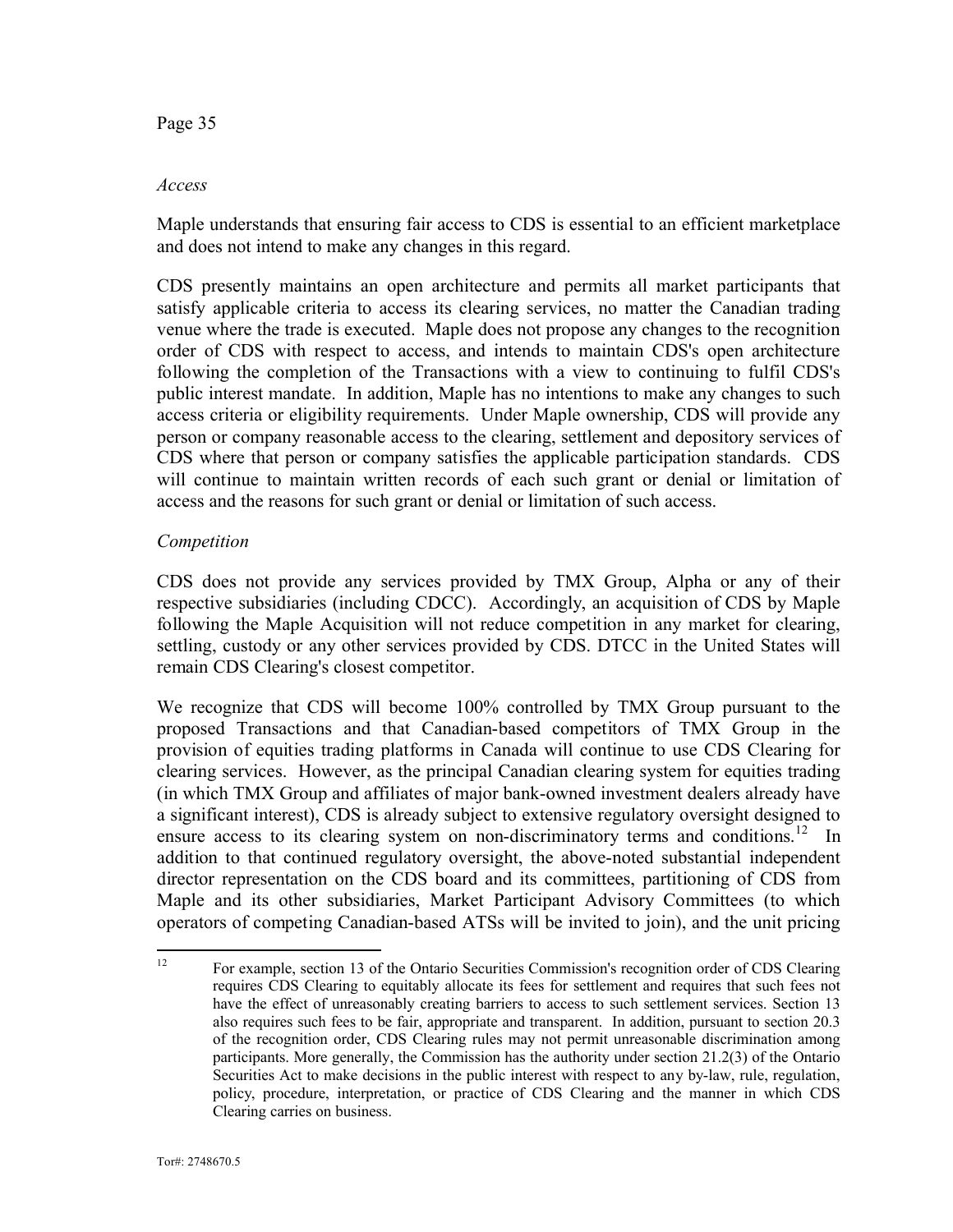model under which all participants will pay the same price for the same clearing, settlement and depository services, will further assist in addressing any such concerns about TMX Group controlling the clearing system in Canada.

The proposed acquisition of CDS also will reduce the percentage ownership of CDS by affiliates of the bank-owned investment dealers. Individually, affiliates of Schedule I Canadian banks currently own on average about an 11% interest in CDS, with one bank affiliate owning over 20% of CDS. As a group, such bank affiliates currently own over two-thirds of CDS. Following the proposed transactions, no Schedule I bank-owned dealer or its affiliates will own more than 7.5% of the combined TMX Group/CDS, and the Investors who are such bank affiliates will own less than 28%. Indeed, the above-noted Share Ownership Restrictions will ensure that no one exercises control or direction of more than 10% of CDS's controlling parent company following completion of the proposed transactions.

### *Amended and Restated Recognition Order*

On October 17, 2006, the OSC issued an amended and restated recognition order, as amended on August 9, 2007, recognizing CDS in Ontario. Similarly, the Autorité issued decision No. 2006-PDG-0180 recognizing CDS in Quebec. In each of Ontario and Quebec Maple has requested that CDS' recognition orders be amended and restated to reflect a "for profit" business model, to implement obligations described herein and to reflect the Market Participant Advisory Committees, all in the form to be agreed by Maple with each of the OSC and the Autorité. Maple has further proposed that the amendments to the recognition orders would become effective only upon the direct or indirect acquisition by Maple of a majority of the outstanding voting shares of CDS Ltd.

To ensure continuity of the existing recognition order in respect of CDS, Maple has also proposed to the OSC and the Autorité that Maple will do everything within its control to cause CDS Ltd. (and CDS Clearing) to satisfy certain obligations pursuant to the recognition orders of the OSC and Autorité.<sup>13</sup>

### **5. Acquisition of Alpha Group**

Contemporaneous with or following completion of the Maple Acquisition, Maple intends to acquire Alpha. Maple intends to form a committee of directors who are independent of Investors with an interest in Alpha to oversee the process of evaluating and consummating the acquisition of Alpha, including ensuring that the consideration to be offered is fair,

<sup>&</sup>lt;sup>13</sup> In Ontario, Maple proposes that it will perform the obligations set out in sections 4.0 (Risk Controls), 5.0 (Allocation of Costs), 6.0 (Allocation of Resources), and 9.0 (Information Sharing) of CDS' Ontario recognition order. In Quebec, Maple proposes that it will perform the obligations set out in sections 7 (Risk Controls), 8 (Allocation of Costs), 9 (Allocation of Resources), and 12 (Information Sharing) of CDS' Quebec recognition order.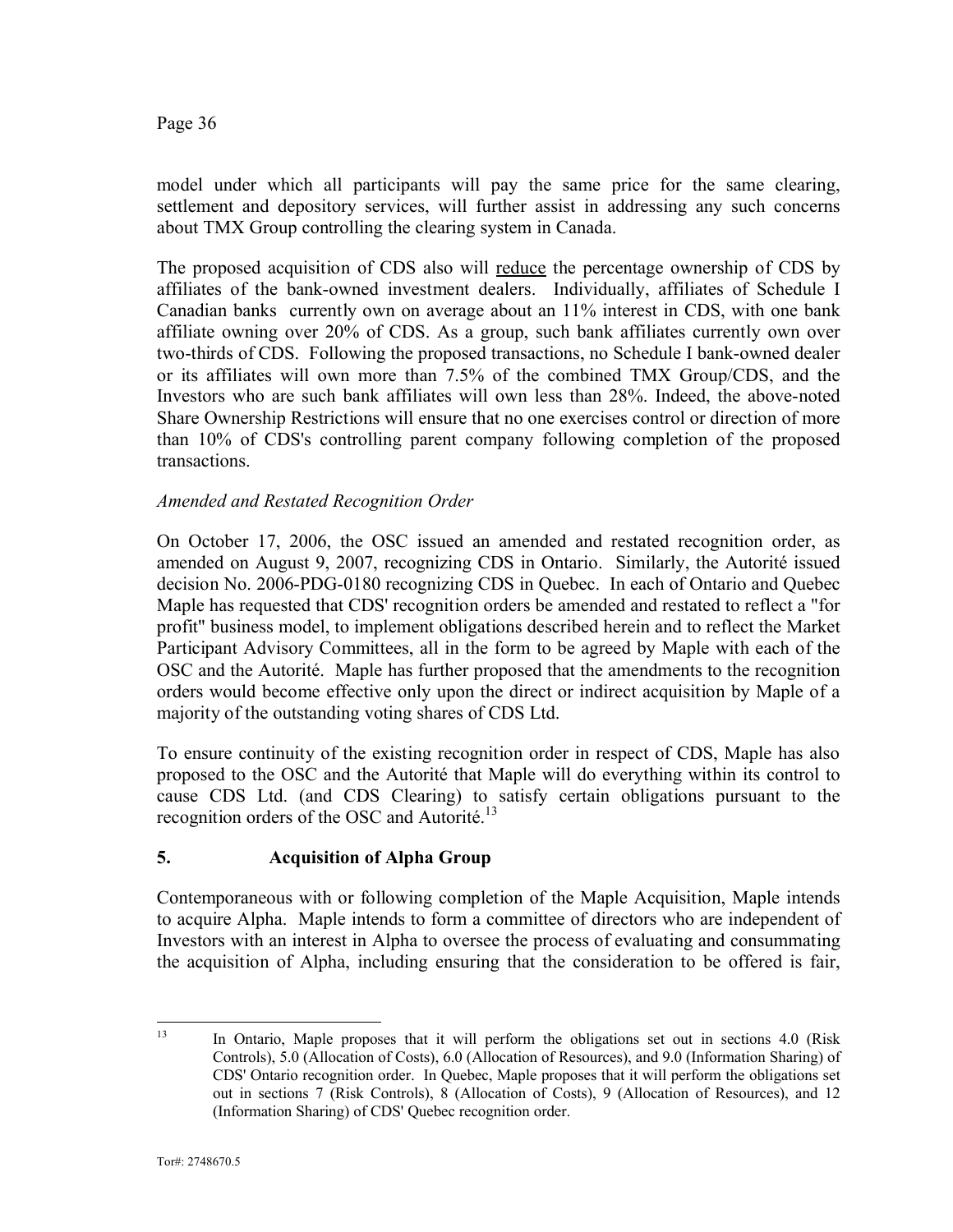from a financial point of view, to shareholders of Maple (excluding Investors with an interest in Alpha).

Each of the Investors has agreed with Maple to use its commercially reasonable efforts to pursue and effect the acquisition of Alpha and to support such transaction. Maple understands that the Investors who hold (or whose affiliates hold) ownership interests in Alpha would be able to cause the acquisition of Alpha to be completed.

Each of CIBC World Markets Inc., CPP Investment Board Private Holdings Inc. (an affiliate of Canada Pension Plan Investment Board), Desjardins Securities Inc. (an affiliate of Desjardins Financial Corporation), National Bank Financial Inc., Scotia Capital Inc. and TD Securities Inc. owns securities of Alpha and would be expected to receive its proportion of any consideration payable in connection with the acquisition of Alpha concurrently or following the successful completion of the Maple Acquisition.

### *Integration Objectives*

We envision maintaining multiple equities trading platforms within Maple for providing complementary services and to cater to the differing needs of some market participants. Users are not homogenous and we believe that the ability to potentially offer multiple trading venues serving different constituencies may represent an opportunity to increase Maple's trading volumes. We intend to consult with market participants prior to making any decision with respect to the best course of action for the platforms and services of Alpha and TMX Select, TMX Group's new ATS, recognizing that it may not be necessary to meet the needs of market participants for TMX Group to operate multiple ATS platforms.

If Maple is successful in acquiring Alpha, the board of directors will consider whether Alpha should withdraw or continue to pursue (i) its proposal to be recognized as an exchange by the OSC and to provide listing services, and (ii) its application for an exemption from the Autorité with respect to (i).

### *Vigorous Ongoing Competition*

We believe the provision of trading services for equities listed on TMX Group's operating exchanges, including both TSX and TSX Venture, is an area that will continue to be subject to vigorous competition following the combination of Alpha with TMX Group.

Trading of TMX listed equities takes place on several types of platforms:

(a) "lit platforms", such as the equity exchanges operated by TMX Group, NYSE, and NASDAQ and ATSs such as Alpha, Chi-X Canada, Omega ATS and Pure Trading, as well as U.S.-based ATSs such as BATS and Direct Edge;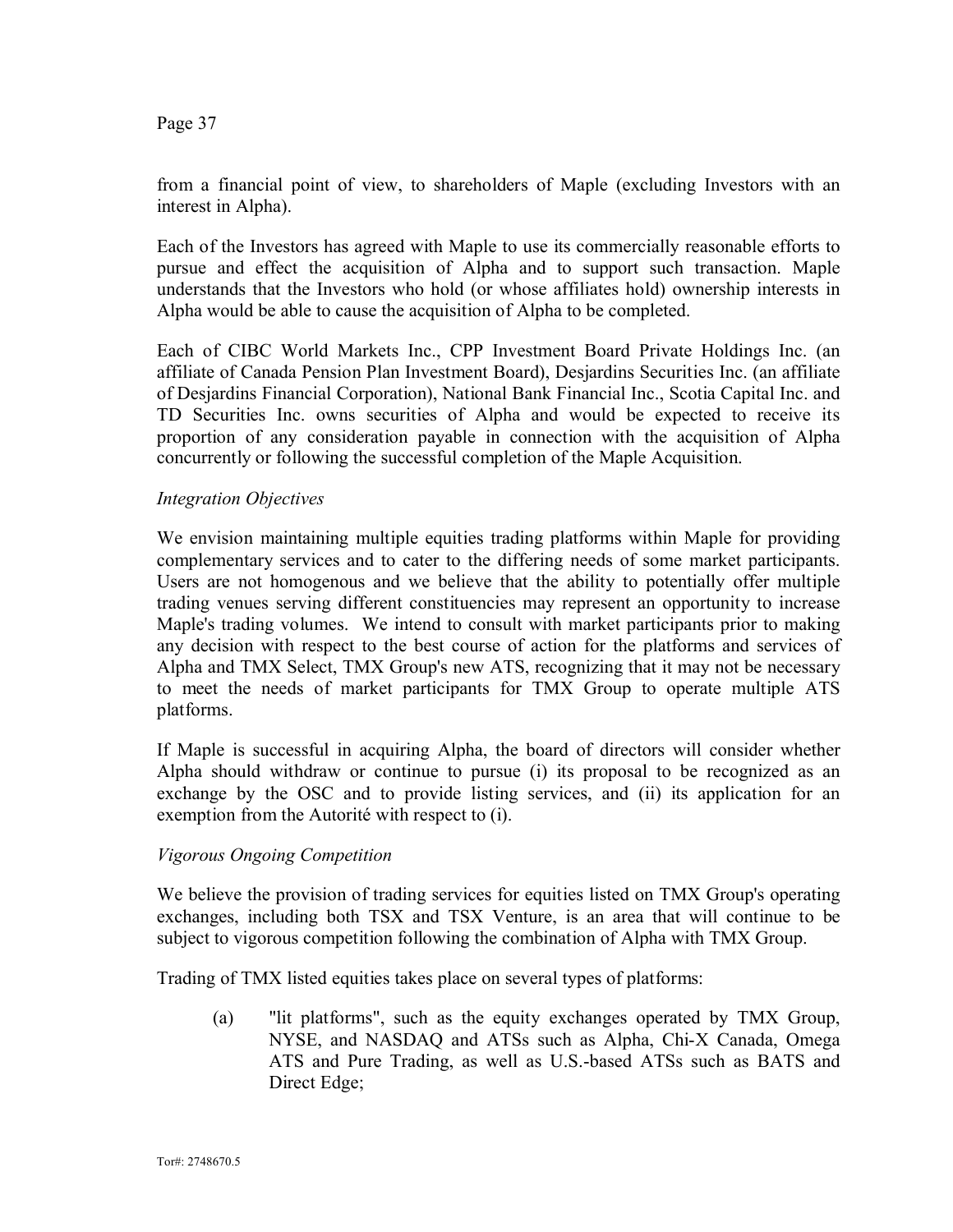- (b) "dark pools", platforms typically used by institutional investors to trade large blocks of equities without providing pre-trade transparency; and
- (c) "over-the-counter", where equities are traded between two parties, away from any structured venue.

For example, over the six months ended May 31, 2011, the lit platforms represented 87% of the total volume traded globally (taking into account international volumes) for the 248 constituents of the S&P TSX Composite Index.<sup>14</sup> TMX Group, Alpha and many others compete for trading volume in the lit platforms. TMX and Alpha combined represented 51% of the total volume traded globally, and 46% of the total value of those trades, for the constituents of the S&P TSX Composite Index in the 6-month period ended May 31, 2011. (Alpha itself represented 12% by volume and 9% by value.)

### Market Shares

In some industries, especially those characterized by significant excess capacity, for the purposes of assessing likely competitive impact, it is most appropriate and meaningful to measure competitors' market shares based on capacity.<sup>15</sup> In equities trading, each trading system has not only significant, but effectively unlimited, capacity. Accordingly, in the context of equities trading, combined TMX/Alpha shares overstate the competitive influence of a combined TMX/Alpha. We also note that equities trading volumes are able to easily shift among trading platforms given the abundance of available capacity, low switching costs and technological features inherent to the equities trading business. A more meaningful factor is the existence and ready availability of three other lit ATSs in Canada, several U.S.-based exchanges and lit ATSs, "dark" trading platforms in Canada and the U.S., and the ability to quickly and easily establish additional ATSs to which users could rapidly divert sufficient trading volume to make unprofitable any attempt by a combined TMX/Alpha to raise trading fees above competitive levels, or otherwise engage in anti-competitive conduct.<sup>16</sup>

In any event, market share is only one factor in the analysis of competitive effects. For example, market share is not determinative of the Competition Bureau's analysis of a merger, and section 92 of the Competition Act expressly states that the Bureau's analysis cannot be based only on market shares. Other important factors that the Bureau takes into account include whether barriers to entry and expansion are low (which they are here), the

<sup>&</sup>lt;sup>14</sup> All statistical data in this section is derived from Fidessa Fragmentation Index and the TSX eReview and is for the six months ended May 31, 2011.

<sup>15</sup> See, for example, the Commissioner of Competition's *Merger Enforcement Guidelines*, at para 4.7: "Where firms producing homogenous products have excess capacity, market shares based on capacity may best reflect a firm's relative market position and competitive influence in the market."

<sup>&</sup>lt;sup>16</sup> A recent example of rapid entry by an established foreign ATS into Canada is SIGMA X, which is owned by Goldman Sachs. Goldman Sachs intends to support its ATS with its own clients' trading volumes. See below for additional information about SIGMA X.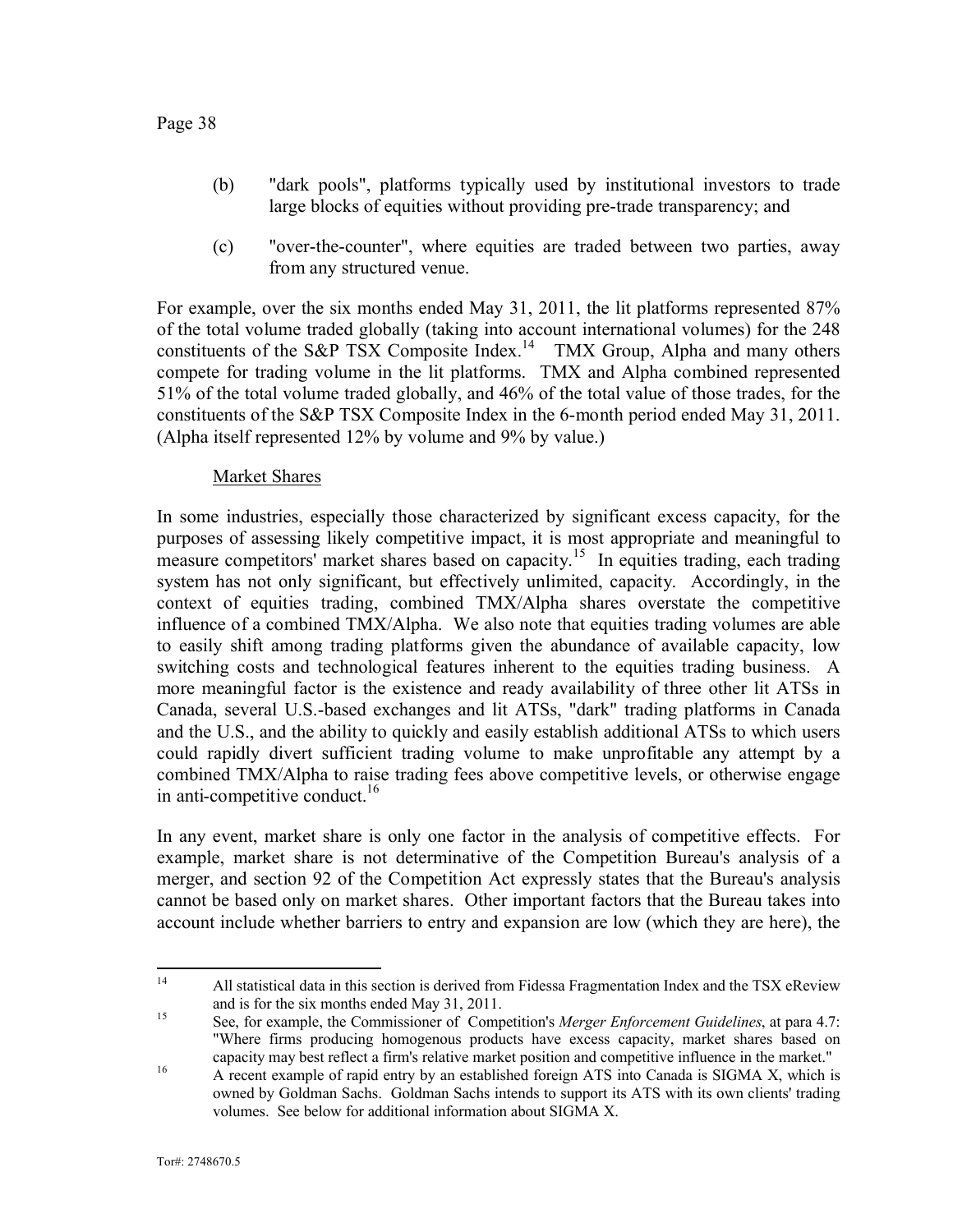ability of customers to easily switch suppliers (which is costless in this case), and the disruptive role of innovation (which also operates here).

Even if we consider only the lit trading platforms, following the integration of TMX and Alpha, vigorous and effective competition for equities trading of TMX-listed securities will continue to be provided by:

- (a) other Canadian-based ATSs, each of which has a sophisticated trading platform, effectively limitless capacity, and the ability to draw bids and trades to its platform with advantageous pricing of trading fees and other features;
- (b) U.S. exchanges and ATSs, such as NYSE, NASDAQ, BATS and Direct Edge, on which a large volume of inter-listed TMX securities already trade;
- (c) the threat of entry by new Canadian-based ATSs with similar capabilities to Alpha, particularly given the ease of entry, including from a technological and regulatory perspective – for example, all Canadian dealers are required by law (under the order protection rule) to have direct or indirect access to each new ATS and trade on any ATS which offers the best price; and
- (d) the threat of regulatory intervention by provincial securities regulatory authorities in response to any conduct deemed not to be in the public interest (anti-competitive conduct is unlikely to be considered to be in the public interest).

### Canadian-Based ATSs

Chi-X Canada, Pure Trading and Omega ATS are Canadian-based lit ATSs that compete for trading volume of both TSX and TSX Venture listed securities, have effectively unlimited capacity to handle increased volumes of trades, and have been increasing their share of overall trading of TMX-listed equities. Each of these ATSs offers equities trading services, possesses significant excess trading capacity, and exerts a comparable competitive constraint upon TMX Group and Alpha.

In considering the competitive impact and potential impact of these ATSs, it is useful to keep in mind that Alpha itself is a relatively small business that has been in operation for only about three years. Alpha has benefited from varying degrees of support from its current owners, but as smaller percentage shareholders in a combined TMX/Alpha those owners may have less incentive to trade on TMX than they currently have to trade on Alpha. Accordingly, Chi-X, Pure and Omega will be even better positioned to attract greater trading volumes following a TMX/Alpha combination, and to represent an even greater competitive discipline on trading fee pricing by TMX.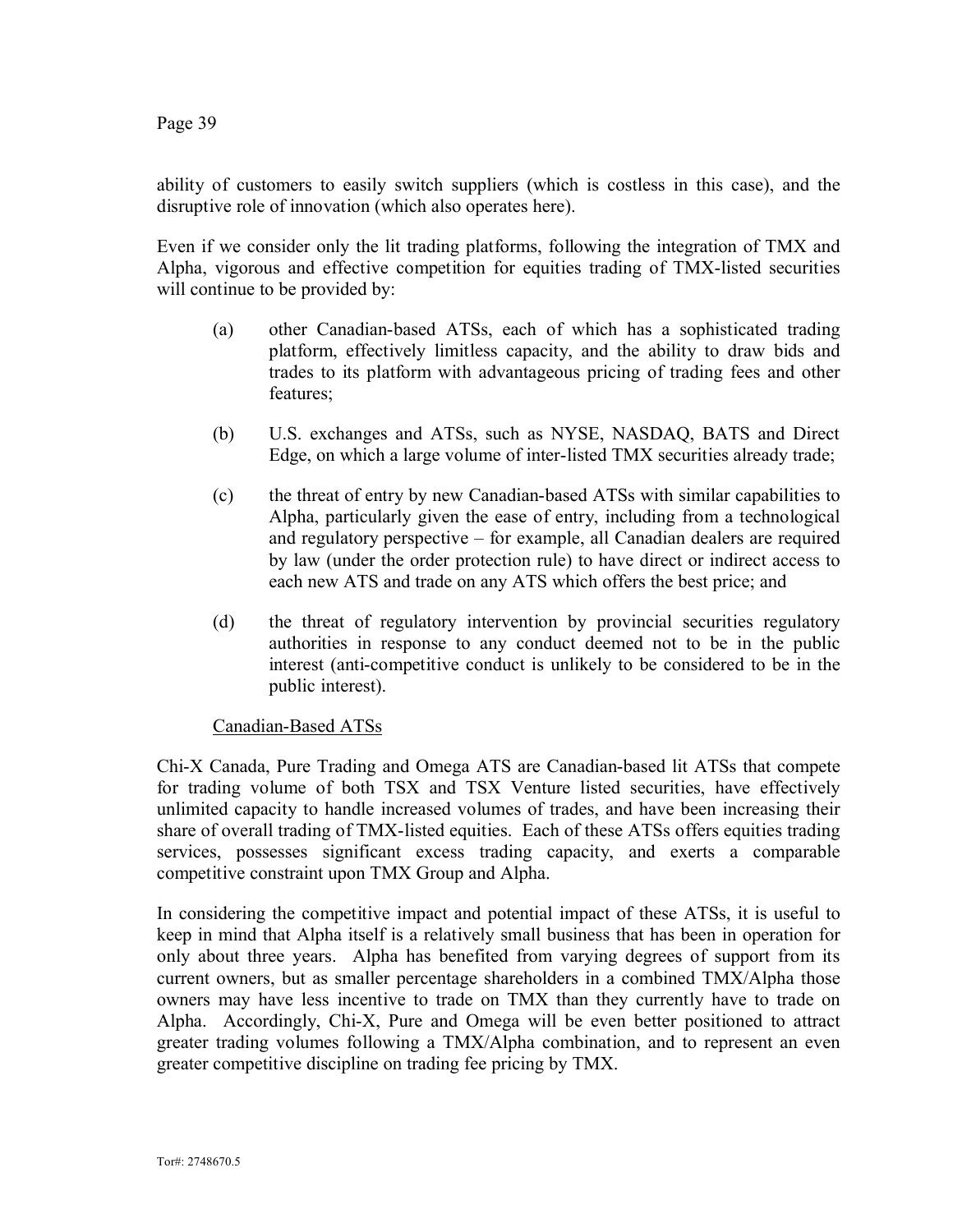Traders can and do switch between trading platforms without incurring any cost. Rapid switching of platforms used by dealers in favour of the best price or advantageous fee opportunities takes place all the time – for example, Chi-X recently opened its platform to trading for TSX Venture stocks, offering attractive fee levels to "active side" traders, and within two weeks captured more than 4% by volume and 9% by value of all trading of TSX Venture equities in Canada.

### U.S. Trading Platforms

As noted above, competition is not limited to Canadian-based ATSs. U.S. exchanges and ATSs offer additional trading platforms for Canadian-based securities also listed in the U.S. For example, although inter-listed Canadian-based securities account for only 8% of the securities listed on the TSX, these inter-listed Canadian-based securities account for 25% of the total volume and 54% of the total value of trading on the TSX over the same six month period. Indeed, 38% of the total volume and 40% of the total value for these inter-listed securities traded on U.S. platforms, compared to 37% and 38% collectively on TSX and Alpha.<sup>17</sup> The U.S. platforms directly constrain pricing for equities trading in Canada. If such Canadian pricing were ever to exceed competitive levels, migration of the trading volume for inter-listed Canadian equities (and associated revenues) to trading platforms in the United States would accelerate to a point that would make such an attempted uncompetitive price increase unprofitable.

As noted above, we commit that TMX equity trading fees will not discriminate as between inter-listed and non-inter-listed securities. This commitment will provide added assurance of the ongoing competitive constraint on all TSX listed equities created by the option to trade in the U.S. In the absence of discrimination in trading fees for listed and noninterlisted equities, the risk of losing substantial inter-listed trading volume in the event of an attempted uncompetitive price increase will keep the trading fees for all TSX listed equities competitive.

### Ease of Entry

As noted above, the threat of new entry will be an additional competitive constraint on a combined TMX/Alpha. In this regard, it should be kept in mind that Canadian equities trading regulations support the establishment of new entrant ATSs. For example, Canadian dealers are obligated to maintain direct or indirect access to all ATSs and must observe the order protection and "best execution" rules, which require that trades be routed to such an ATS when it presents the most attractive opportunity for a particular trade. Technology requirements are also modest and an ATS can be profitable even with relatively small volumes traded on its system. If the combined TMX/Alpha entity attempted to significantly raise trading fees following the proposed Transactions, it would face a real risk of inducing other foreign ATSs to enter Canada.

<sup>17</sup> See Maple's Offer to Purchase and Circular dated June 13, 2011 at page 48.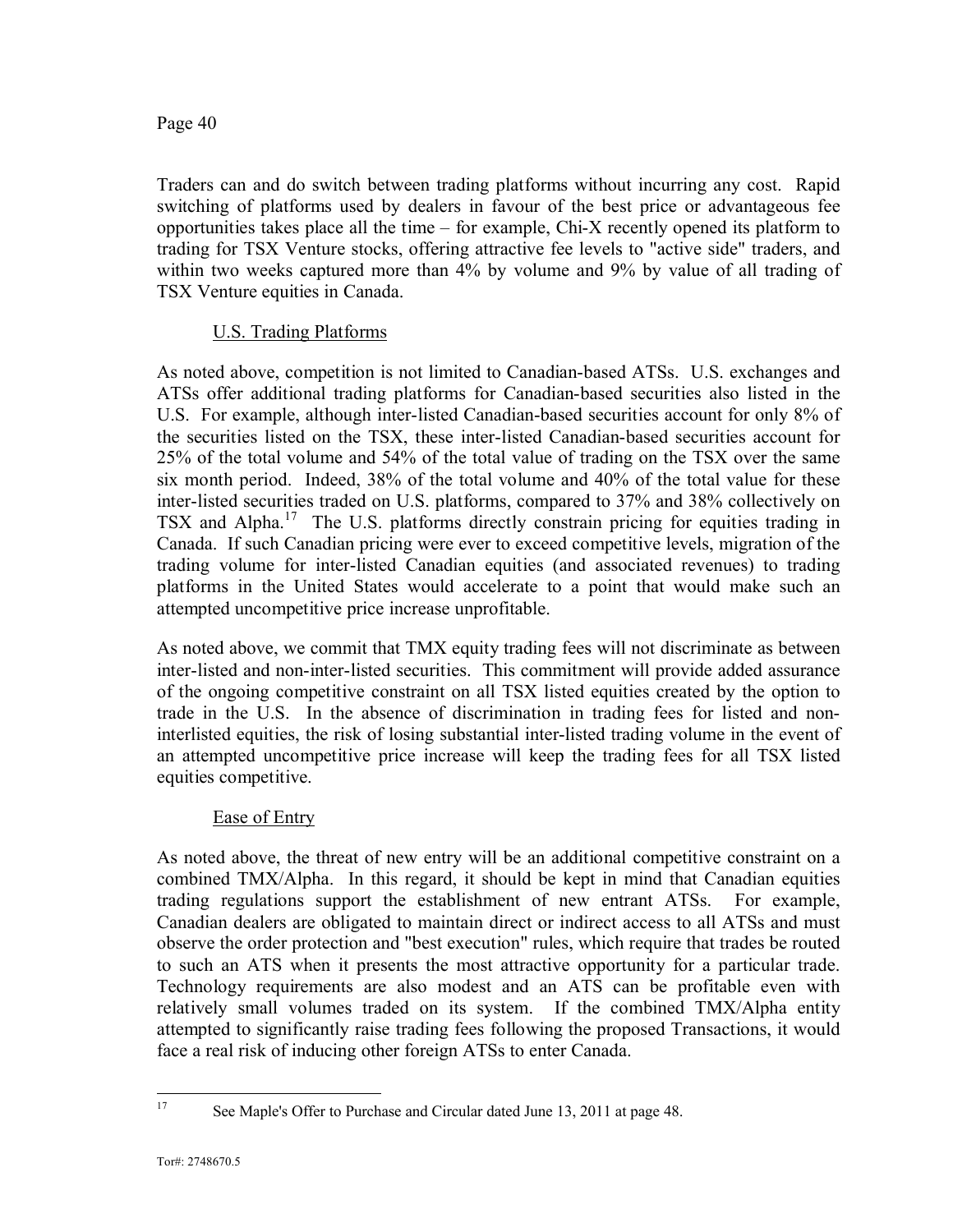Established U.S. ATSs, for example, have the management, reputation and advanced technology necessary to quickly establish a material presence in Canada. They also maintain relationships with high frequency traders, who are already familiar with the technologies these ATSs operate. In late August, Goldman Sachs announced that it would expand its dark pool ATS, SIGMA X, into Canada for trading in TSX listed stocks.<sup>18</sup> Goldman Sachs indicated that its ATS would make use of Goldman Sachs' electronic trading technology and be supported with its own and its clients' liquidity. Analysts reported that, "*Goldman is betting on demand from its own clients, a pricing model that it believes will be cheaper, and the fact that it is adding other technology to its Canadian offering, including a locally-placed smart order router that will be faster and attract clients.*" <sup>19</sup> (We expect that there is no reason why Sigma-X Canada could not quickly and easily also offer trading of TSX Venture listed securities.)

The leading U.S. ATSs, which account for approximately 10% each of trading in lit U.S. equity markets, are BATS and Direct Edge. BATS has publicly commented about its desire to enter Canada. Operation of a Canadian-based ATS would make either of these firms an even stronger competitive threat to a combined TMX/Alpha.

#### User Incentives

Users of TMX and ATSs are sophisticated entities who have a good understanding of the costs of using the various available trading platforms. If a combined TMX/Alpha were to attempt to impose anti-competitive price increases on trading fees, traders (including the minority investors in TMX/Alpha) would have a strong incentive to move a substantial portion of their own trades (subject to the order protection and best execution rules) to other ATSs, U.S. trading platforms or new entrants. Even the investment dealers with share ownership positions in TMX/Alpha (each with less than 7.5%), would benefit by directing their trades to lower priced platforms. While a 7.5% investor in TMX may regain some value from paying a higher trading fee to TMX, any such benefit is clearly outweighed by paying 100% of an uncompetitive fee when that dealer has the option of using other platforms. In this environment, uncompetitive trading fee levels would create a strong incentive for all users to move significant volumes to other existing ATSs and exchanges and would create incentives for rapid establishments of new trading venues such that an attempted TMX/Alpha uncompetitive price increase would be unprofitable and unsustainable.

<sup>&</sup>lt;sup>18</sup> "Goldman Sachs Launches Sigma  $X^{TM}$  Canada", Goldman Sachs Electronic Trading press release,<br>August 18. 2011. available online: http://gset.gs.com/cgi-August 18, 2011, available online: http://gset.gs.com/cgibin/upload.dll/file.pdf?z03860f0azffdd0179528d4cde88555e6bdd4ffdad.

<sup>&</sup>lt;sup>19</sup> Boyd Erman, "Goldman sees opportunity in tough market for dark trading", The Globe and Mail, August 19, 2011, available online: http://www.theglobeandmail.com/globe-investor/investmentideas/streetwise/goldman-sees-opportunity-in-tough-market-for-dark-trading/article2134847/.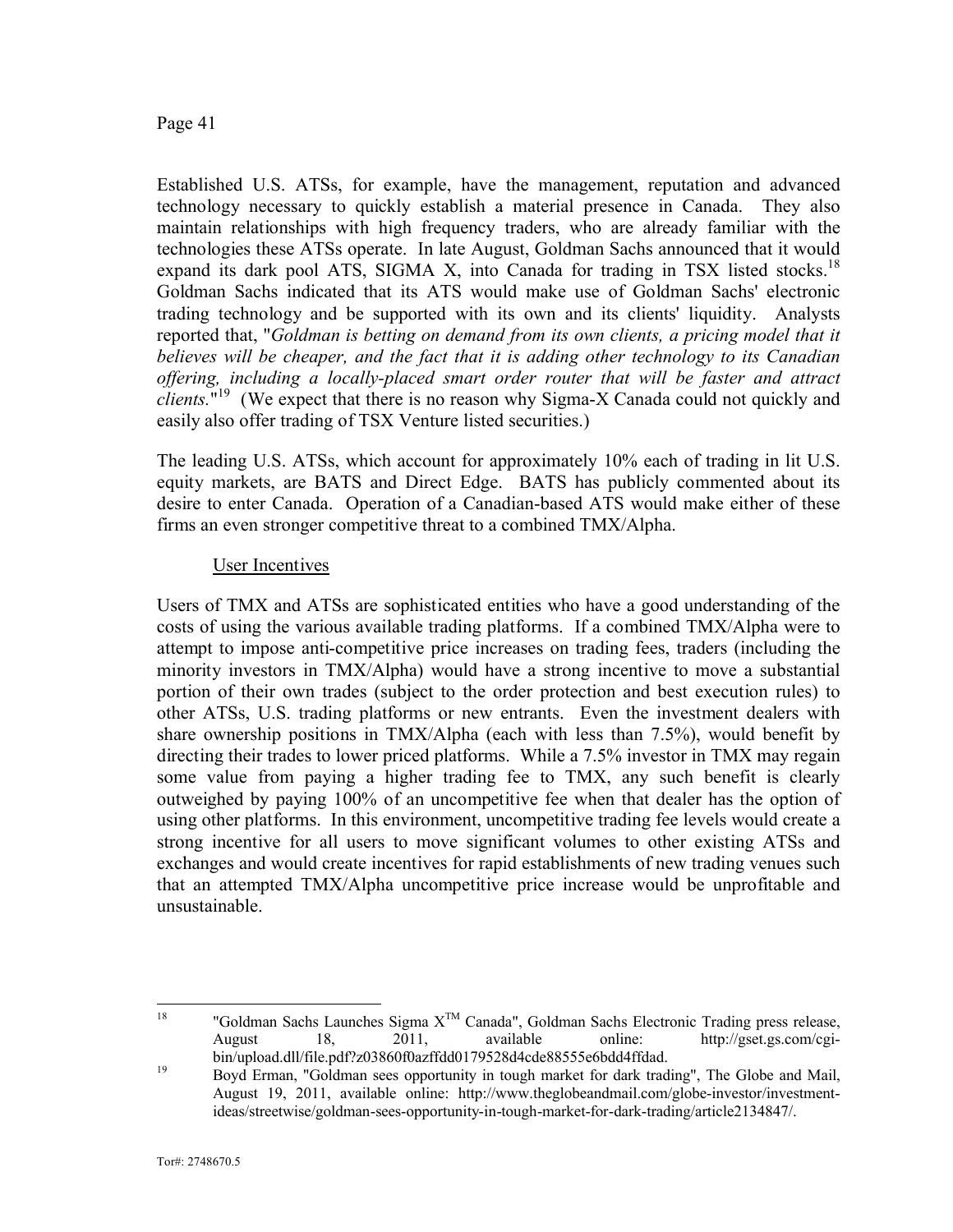### Regulation

Finally, all aspects of the provision of equities trading services, including fees and access, are subject to regulation by provincial securities authorities. Among other things, securities regulatory authorities could regulate equity trading fees if they determine that to be in the public interest.<sup>20</sup> Even absent actual price regulation, the threat of regulatory activity will continue to be a significant discipline on the activities of TMX/Alpha and a further influence to keep its equity trading fees competitive.

### **Efficiencies**

The combination of TMX Group and Alpha will create more efficient and diversified trading venues that will allow TMX Group to better serve its customers and thereby better compete with other ATSs and exchanges, including U.S. trading systems with respect to Canadian inter-listed equity securities. The resulting repatriation of trading volume would benefit TMX Group's equity trading platforms, as well as MX's derivatives platform (since derivatives are traded where the underlying security is trading).

### *Alpha Fees and Access*

We intend to maintain a competitive fee structure for Alpha (including as between interlisted and non-inter-listed securities, for which there will be no price discrimination). Fees will be set in a manner that is harmonious with the present process for setting fees at TSX. With respect to data fees, Maple will continue to offer Alpha data on a non-discriminatory and unbundled basis – separate and apart from other TMX data.

We also intend to maintain appropriate standards for access to trading on Alpha that do not unreasonably prohibit, condition or limit access by persons or companies to Alpha's services.

### *Non-Competition Agreement*

Consistent with standard commercial practice, the participation by each of the Investors in the Maple Acquisition was conditional upon such Investor (or its parent entity, and each such entity, a "**Parent**") agreeing to enter into a limited non-competition agreement with Maple and the other Investors or their Parents upon the closing of the Maple Acquisition. The Investors or their Parents (other than the pension fund Investors and Manulife Financial Corporation) will agree not to, and to cause their subsidiaries not to, engage in

<sup>&</sup>lt;sup>20</sup> Pursuant to the recognition order of the ASC, TSX Venture is required to operate in the public interest (section 4). Its rules may not permit unreasonable discrimination between those seeking and granted access to its services or impose any unreasonable or inappropriate burden on competition (section 6(b)). TSX Venture also must have a fair, reasonable and appropriate process for setting fees. Such fees must be allocated on an equitable basis, not have the effect of creating barriers to access and must themselves be fair, reasonable and appropriate (sections 28 and 29). The same rules are set out (in the same sections) in the TSX Venture recognition order of the BCSC.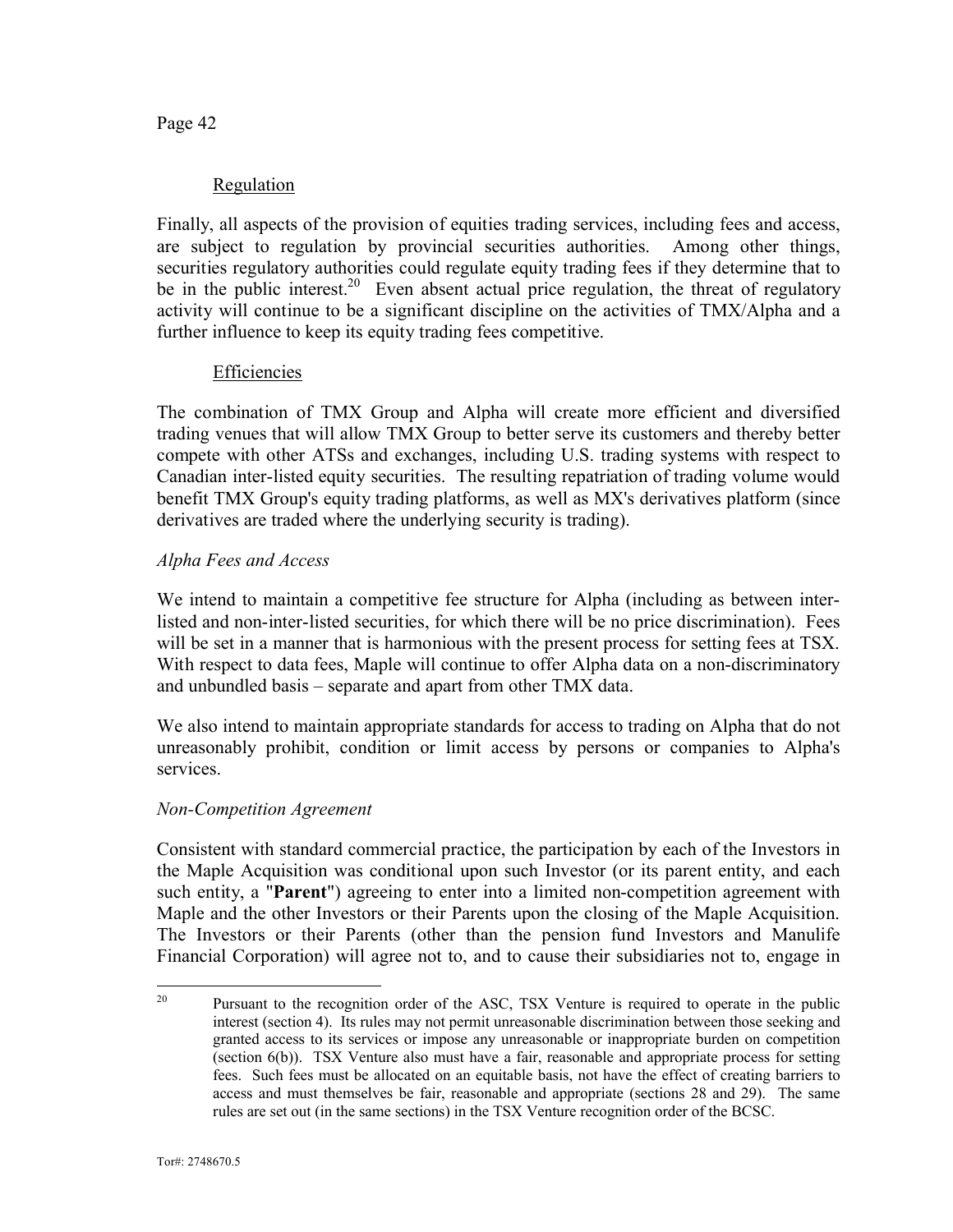any business in Canada that competes with the business of TMX Group, CDS or Alpha, subject to certain exceptions. Further, each Investor or Parent (including the pension fund Investors and Manulife Financial Corporation) will agree not to, and to cause its subsidiaries for which it controls decision making authority not to, invest in any person engaged in establishing or operating an alternative trading system or recognized exchange in Canada, or in any person primarily engaged in the settlement and clearing of securities or derivatives trading transactions in Canada, subject to certain exceptions. The noncompetition agreement will run for a term of five years from closing of the Maple Acquisition. 21

The non-competition agreement is directly related to and necessary for the implementation of the Transactions. It limits the ability of the Investors and their affiliates (including those Investors with nominees on the Maple Board<sup>22</sup>) to undermine the significant investments in Maple of each of the Investors through competition with TMX Group in Canada for a limited period of time.

Maple submits that the non-competition agreement will not give rise to the Investors acting jointly or in concert after completion of the Transactions. The non-competition obligations in no way amount to any agreement between any of the Investors with respect to the future direction or development of Maple's business, and the obligations do not commit any of the Investors to take any positive action with respect to Maple's business or the conduct of an Investor's own trading activities. Moreover, the obligations under the non-competition agreement of each Investor or Parent will be independent of and entirely unrelated to (i) the continued ownership or acquisition of securities of Maple by such Investor or Parent during the term of the agreement, or (ii) the voting of any such securities. For instance, a pension fund Investor could sell all of its shares in Maple shortly after closing of the Maple Acquisition, but would continue to be subject to the non-competition obligation for the full five-year term. $^{23}$ 

### *Non-Preferencing Obligations (in the event Alpha is unable to be acquired)*

The Acquisition Governance Agreement contemplates the possibility that Maple might be unable to acquire Alpha even if all necessary regulatory approvals for the acquisition of Alpha are obtained. To account for this contingency, and with the same overall objective of

<sup>&</sup>lt;sup>21</sup> A summary of the non-competition agreement is included at page 75 of Maple's Offer to Purchase and Circular dated June 13, 2011.

<sup>&</sup>lt;sup>22</sup> Although the nomination rights will not expire until after six years, if at any time an Investor competed with TMX Group after the expiry of the non-competition agreement, such Investor's nomination right would expire immediately.

<sup>&</sup>lt;sup>23</sup> The right of Maple to enforce each Investor's or Parent's obligations under the non-competition agreement will continue for the full term of the non-competition agreement. The right of each other party to enforce such obligations under the agreement will terminate on the date on which such party and its subsidiaries no longer owns at least that number of Maple common shares that represented 2% of the total issued and outstanding Maple common shares on the date that the noncompetition agreement is entered into.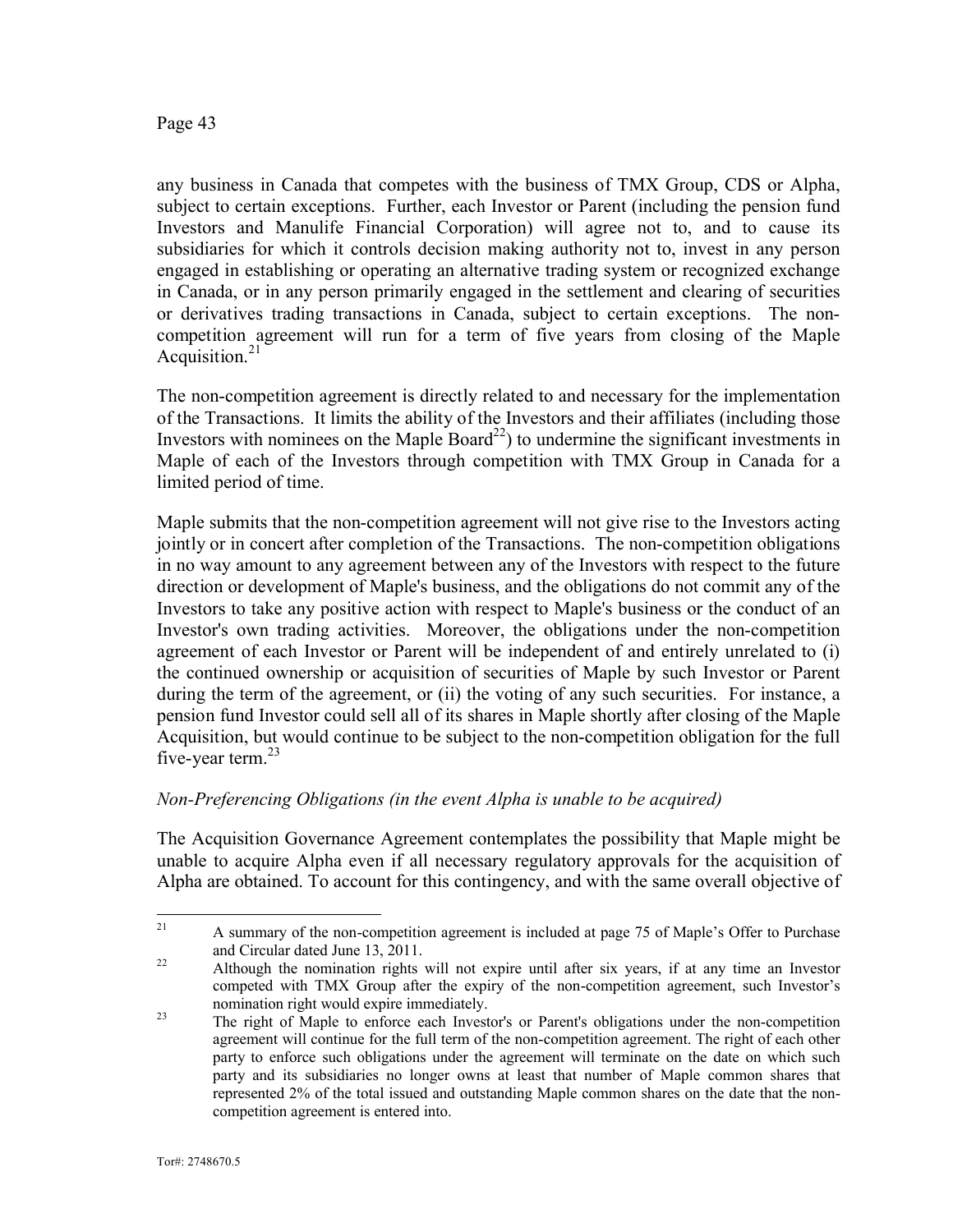not undermining the significant investments in Maple by each of the Investors, the Maple offer entails certain non-preferencing obligations that would arise in only specified limited circumstances. In particular, in the event that Maple completes the Maple Acquisition and receives approval from the Commissioner of Competition to acquire Alpha, but is unable for any other reason to acquire Alpha (or the ownership interests in Alpha held by CIBC World Markets Inc., Desjardins Securities Inc., National Bank Financial Inc., Scotia Capital Inc., TD Securities Inc. (collectively, the "**Alpha Dealers**") and CPP Investment Board Private Holdings Inc.), then each Alpha Dealer will agree with Maple that it will not preference trading on the facilities of Alpha with respect to its trading volumes in securities listed or traded on such facilities.<sup>24</sup> However, given that the Alpha Dealers and CPP Investment Board Private Holdings Inc. have committed to sell their ownership interests in Alpha to Maple at a price to be agreed upon or resolved by arbitration, Maple is of the view that it is highly unlikely that this non-preferencing obligation would ever come into effect.

The purpose of this contingent non-preferencing obligation is consistent with the rationale for the non-competition agreement. It provides assurance to the shareholders of Maple (other than the Alpha Dealers) that, in the event that Maple is unable to acquire Alpha (or the ownership interests of the Alpha Dealers and CPP Investment Board Private Holdings Inc.) in the circumstances described above, the Alpha Dealers will not (as a result of their ownership interests in Alpha providing them with an incentive to do so) preference their trades through Alpha to the disadvantage of trading platforms owned by TMX Group.

Each Alpha Dealer's non-preferencing obligation would be subject, of course, to applicable "order protection" and "best execution" rules and all other applicable securities regulatory requirements. Moreover, the obligation would not arise unless the Commissioner of Competition had previously approved both the acquisition of Alpha by Maple and the nonpreferencing obligation. The non-preferencing obligation would have no additional competitive effects relative to an acquisition of Alpha.

For the same reasons described above in respect of the non-competition agreement, Maple submits that these non-preferencing obligations would not give rise to the Investors acting jointly or in concert after completion of the Transactions. The obligations would in no way amount to any agreement between any of the Investors with respect to the future direction or development of Maple's business, and the obligations would not commit any of the Investors to take any positive action with respect to Maple's business. Subject to the obligation not to preference Alpha, each of the Investors would remain free to conduct its own trading activities independently. Moreover, the obligations would be independent of and entirely unrelated to (i) the continued ownership or acquisition of securities of Maple by any of the Investors, or (ii) the voting of any such securities. The non-preferencing

<sup>&</sup>lt;sup>24</sup> The value of such non-preferencing obligation would be negotiated between the Alpha Dealers and an independent committee of Maple's directors, provided that if the value could not be agreed upon it would instead be determined by binding arbitration.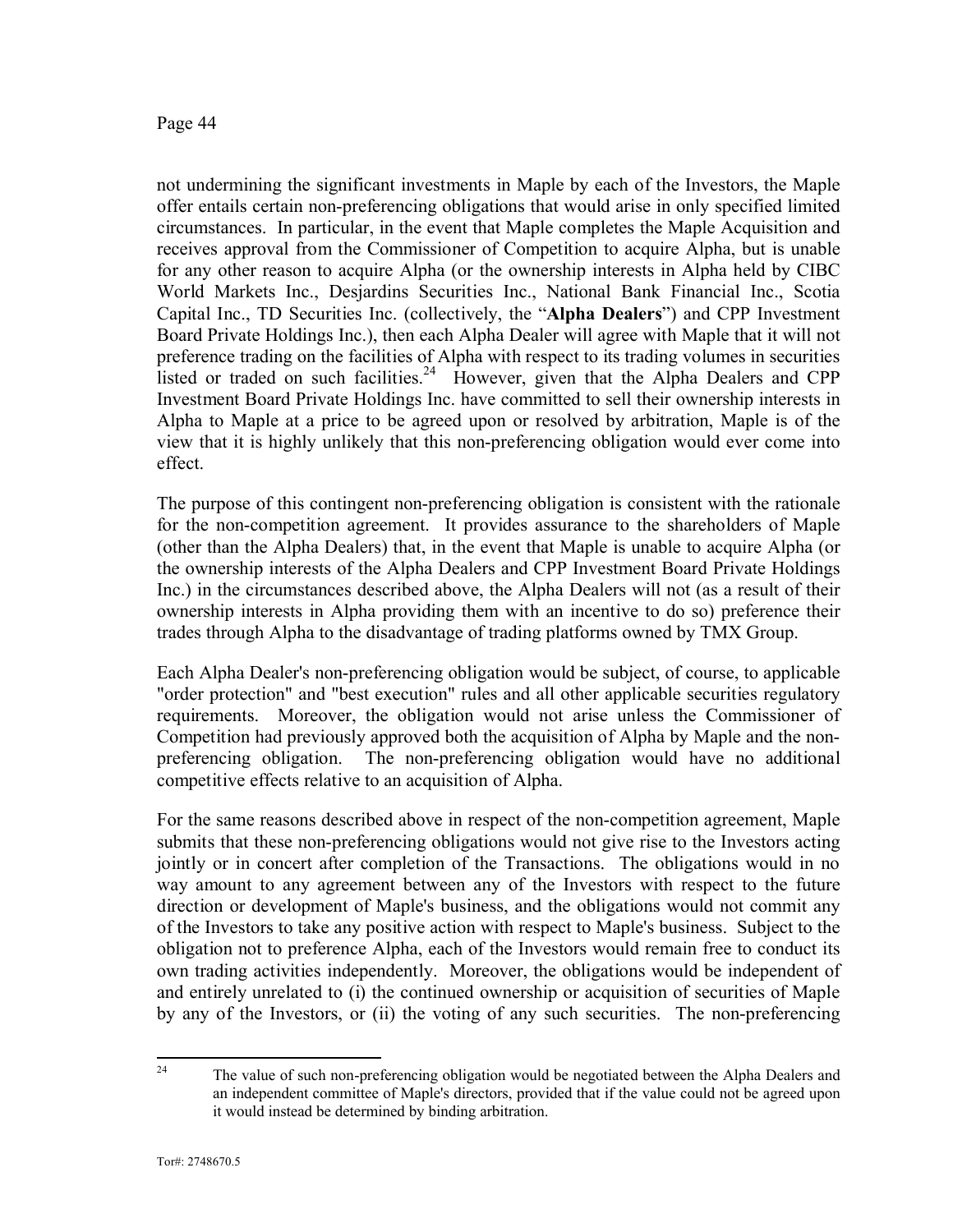obligation of each Alpha Dealer would survive the sale by such Alpha Dealer of its shares in Maple and would continue to run in perpetuity.

### **6. Implications for NGX**

The ASC recognizes and regulates NGX as an exchange for the trading of natural gas, electricity and crude oil contracts, exempts NGX from the requirement to obtain acceptance from the ASC of the form of NGX's current contracts as exchange contracts and exempts NGX from registration requirements for the contracting parties who enter into NGX's standard form exchange agreement with NGX. The ASC also recognizes NGX as a clearing agency for clearing and settlement of natural gas, electricity and crude oil contracts, certain of which constitute exchange contracts, futures contracts or options.

As a consequence of the acquisition of TMX Group, Maple will indirectly acquire NGX. Maple does not propose any changes with respect to the business or operations of NGX, which will continue in a manner consistent with past practice.

### *Corporate Governance*

Maple does not propose any change to the existing governance of NGX. We anticipate that the board of directors and senior management of NGX will continue as such following take-up under the Offer. Similarly, we anticipate that all existing board and committee mandates and policies will be unaffected, including the existing conflicts of interest policies that apply to directors, officers and employees. NGX will continue to take reasonable steps to ensure that each officer or director thereof is a fit and proper person for that role and that the past conduct of each officer and director affords reasonable grounds for belief that the officer or director will perform his or her duties with integrity.

### *Exchange Operating Principles and Reporting Requirements*

Under Maple ownership, NGX will continue to respect all of the operating principles that were previously established by the ASC in its recognition order with respect to NGX's exchange operations. More specifically, under Maple ownership NGX will:

- (a) maintain adequate financial, operational and managerial resources to operate its trading system and support its trade execution functions;
- (b) provide disclosure to its participants of information about contract terms and conditions, trading conventions, mechanisms and practices, trading volume and other information relevant to participants;
- (c) establish appropriate minimum standards for participants and programs for on-going monitoring of the financial status or creditworthiness of participants; monitor trading to ensure an orderly market; maintain authority to collect or capture and retrieve all necessary information; and to intervene as necessary to ensure an orderly market;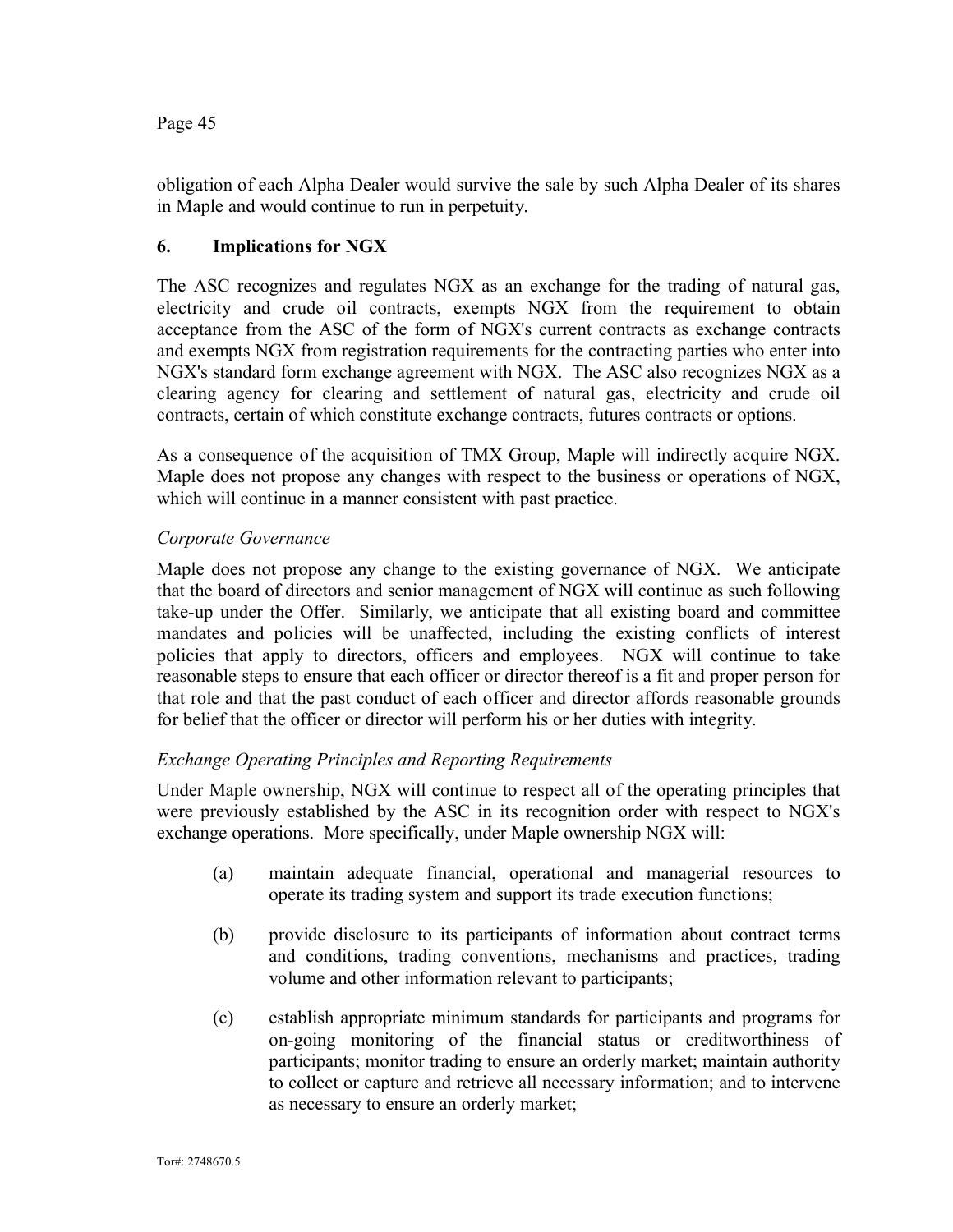- (d) maintain adequate arrangements and resources for the effective monitoring and enforcement of its rules and for resolution of disputes and shall have the capacity to detect, investigate and enforce those rules (including the authority and ability to discipline, limit, suspend or terminate a participant's activities for violations of system rules);
- (e) establish and maintain a program of oversight and risk analysis to ensure systems function properly and have adequate capacity and security, including emergency procedures and a plan for disaster recovery to ensure daily processing of transactions; and a program of periodic objective system testing and risk review to assess the adequacy and effectiveness of the trading system's internal control systems, including a risk review of every new service and significant enhancement to existing services;
- (f) maintain records of all activities related to the trading system's business in a form and manner acceptable to the ASC for a period of five years and provide an undertaking to make books and records available for inspection by ASC representatives on request;
- (g) identify and manage the risks associated with exchange operations through the use of appropriate tools and procedures such as risk analysis tools and procedures; and
- (h) establish and enforce rules to minimize conflict of interest in the exchange's decision-making process and appropriate limitations on the use or disclosure of significant non-public information gained through the performance of official duties by board members, committee members or exchange employees or gained through an ownership interest in the exchange.

Access to NGX's trading system will continue to be restricted to entities each of which: (i) has entered into a contractual agreement with NGX; and (ii) has, or has a majority of its voting shares owned by one or more entities each of which has, a net worth exceeding \$5,000,000 or total assets exceeding \$25,000,000. NGX will seek the approval of the ASC prior to any significant changes to these thresholds.

Under Maple ownership, NGX will continue to respect all of the reporting obligations that were previously established by the ASC in its recognition order with respect to NGX's exchange operations.

### *Clearing Principles and Reporting Requirements*

Under Maple ownership, NGX will continue to respect all of the clearing principles that were previously established by the ASC in its recognition order with respect to NGX's clearing operations. More specifically, under Maple ownership NGX will: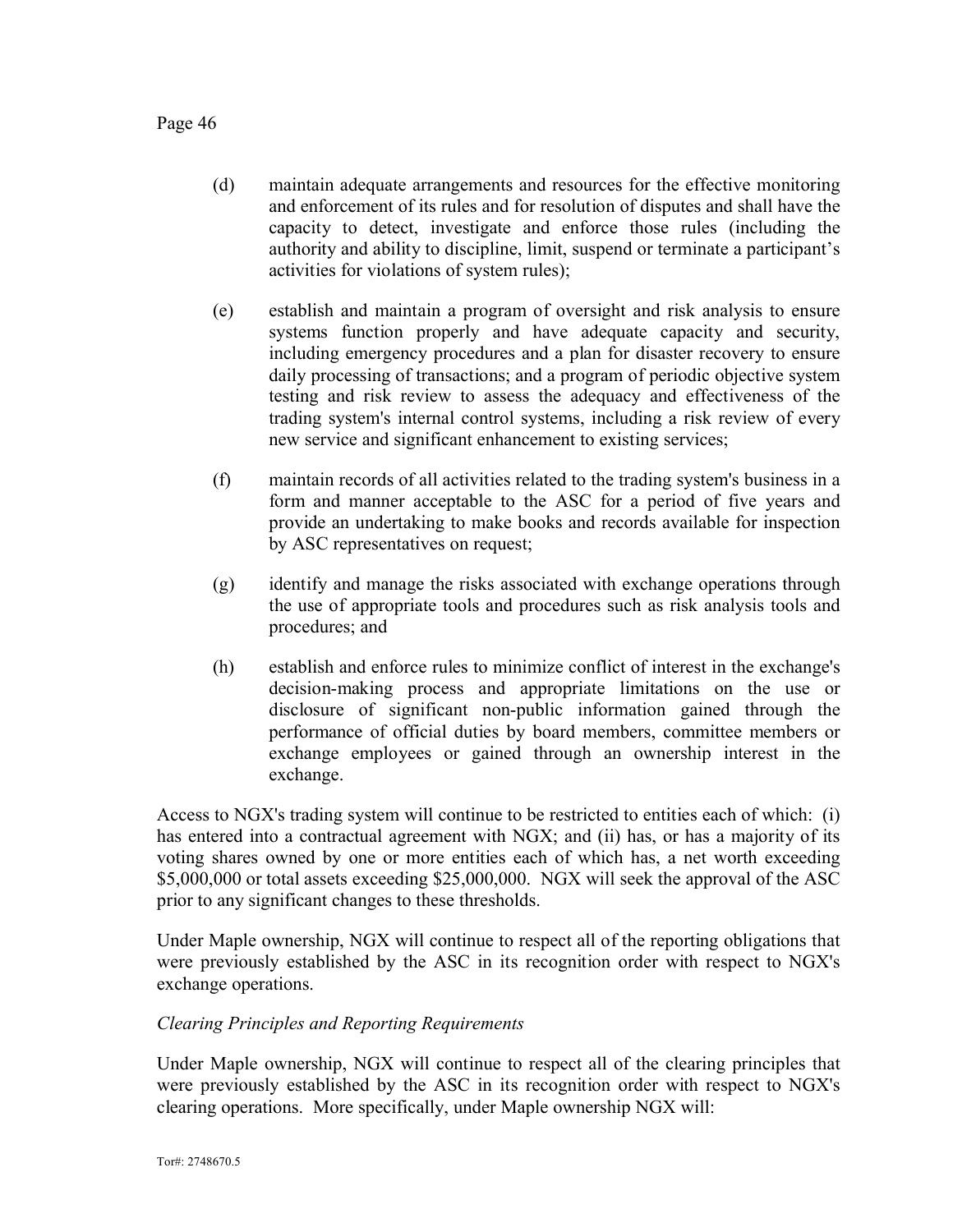- (a) demonstrate on an ongoing basis that it has adequate financial, operational, and managerial resources to discharge the responsibilities of a clearing agency;
- (b) maintain: (i) appropriate admission and continuing eligibility standards (including appropriate minimum financial requirements) for its members or participants; and (ii) appropriate standards for determining eligibility of products, agreements, contracts or transactions submitted to the clearing agency;
- (c) maintain the ability to manage the risks associated with discharging the responsibilities of a clearing agency through the use of appropriate tools and procedures;
- (d) maintain the ability to: (i) complete settlements on a timely basis under varying circumstances; (ii) maintain an adequate record of the flow of funds associated with each transaction cleared; and (iii) comply with the terms and conditions of any permitted netting or offset arrangements with other clearing organizations;
- (e) maintain standards and procedures designed to protect and ensure the safety of member or participant funds;
- (f) maintain rules and procedures designed to allow for the efficient, fair, and safe management of events of member or participant insolvency or default by the member or participant with respect to its obligations to the clearing agency;
- (g) (i) maintain adequate arrangements and resources for the effective monitoring and enforcement of compliance with the rules of the clearing agency and for resolution of disputes; and (ii) maintain the authority and ability to discipline, limit, suspend, or terminate a member's or participant's activities for violations of rules of the clearing agency;
- (h) (i) maintain a program of oversight and risk analysis to ensure that the automated systems of the clearing agency function properly and have adequate capacity and security; (ii) maintain emergency procedures and a plan for disaster recovery; and (iii) ensure that its systems, including backup facilities, are annually tested by a qualified professional, sufficient to ensure timely processing, clearing and settlement of transactions;
- (i) provide to the ASC all information necessary for the ASC to conduct its oversight function of the clearing agency with respect to the activities of the clearing agency;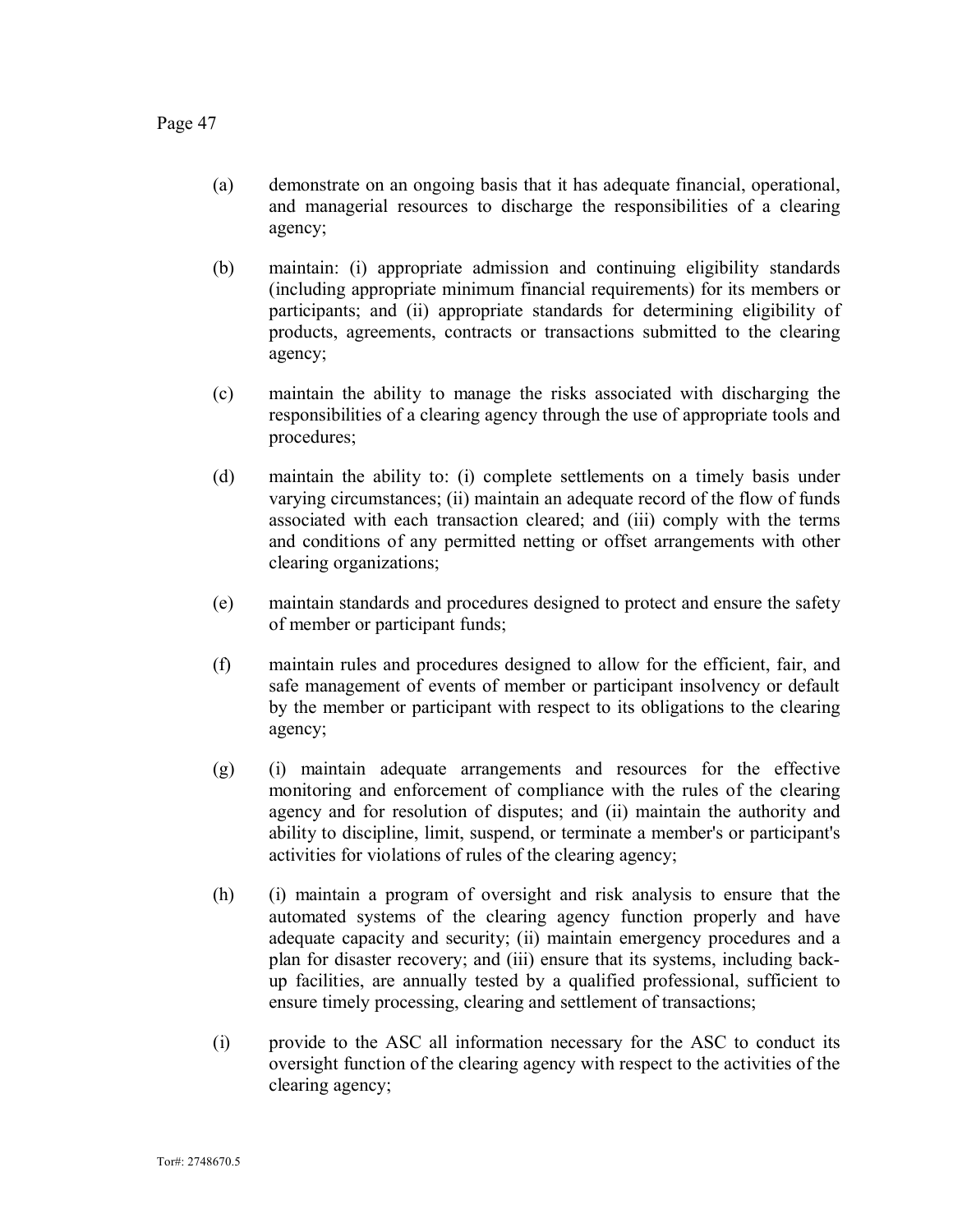- (j) maintain records of all activities related to its business as a clearing agency, in a form and manner acceptable to the ASC, for a period of 5 years. NGX will also maintain a record of allegations or complaints it receives concerning instances of suspected fraud or manipulation in clearing activity;
- (k) make information concerning the rules and operating procedures governing the clearing and settlement systems (including default procedures) available to its market participants;
- (l) (i) enter into and abide by the terms of all appropriate and applicable domestic and international information-sharing agreements; and (ii) use relevant information obtained from the agreements in carrying out the clearing agency's risk management program; and
- (m) avoid: (i) adopting any rule or taking any action that results in any unreasonable restraint of trade; or (ii) imposing any material anticompetitive burden on trading in the regulated markets.

Access to NGX's clearing system will continue to be restricted to entities each of which: (i) has entered into a contractual agreement with NGX; and (ii) has, or has a majority of its voting shares owned by one or more entities each of which has, a net worth exceeding \$5,000,000 or total assets exceeding \$25,000,000. NGX will seek the approval of the ASC prior to any significant changes to these thresholds.

Under Maple ownership, NGX will continue to respect all of the reporting obligations that were previously established by the ASC in its recognition order with respect to NGX's clearing operations.

### *Competition*

NGX does not provide any services provided by CDS, Alpha or any of their respective subsidiaries. Accordingly, acquisitions of CDS and Alpha by Maple following the Maple Acquisition will not reduce competition in any market for trading or clearing of natural gas, electricity and crude oil contracts or any other services provided by NGX.

### *Recognition Order*s

On October 9, 2008, as amended on April 9, 2009, NGX was recognized by the ASC as an exchange and as a clearing agency. In the context of the Maple Acquisition, we respectfully request that the ASC issue new recognition orders confirming the continued recognition of NGX as an exchange and clearing agency, respectively, on the basis of the terms and conditions of the existing recognition orders. In this regard Maple proposes that such order would become effective contemporaneous with the take-up by Maple of voting securities of TMX Group under the Offer.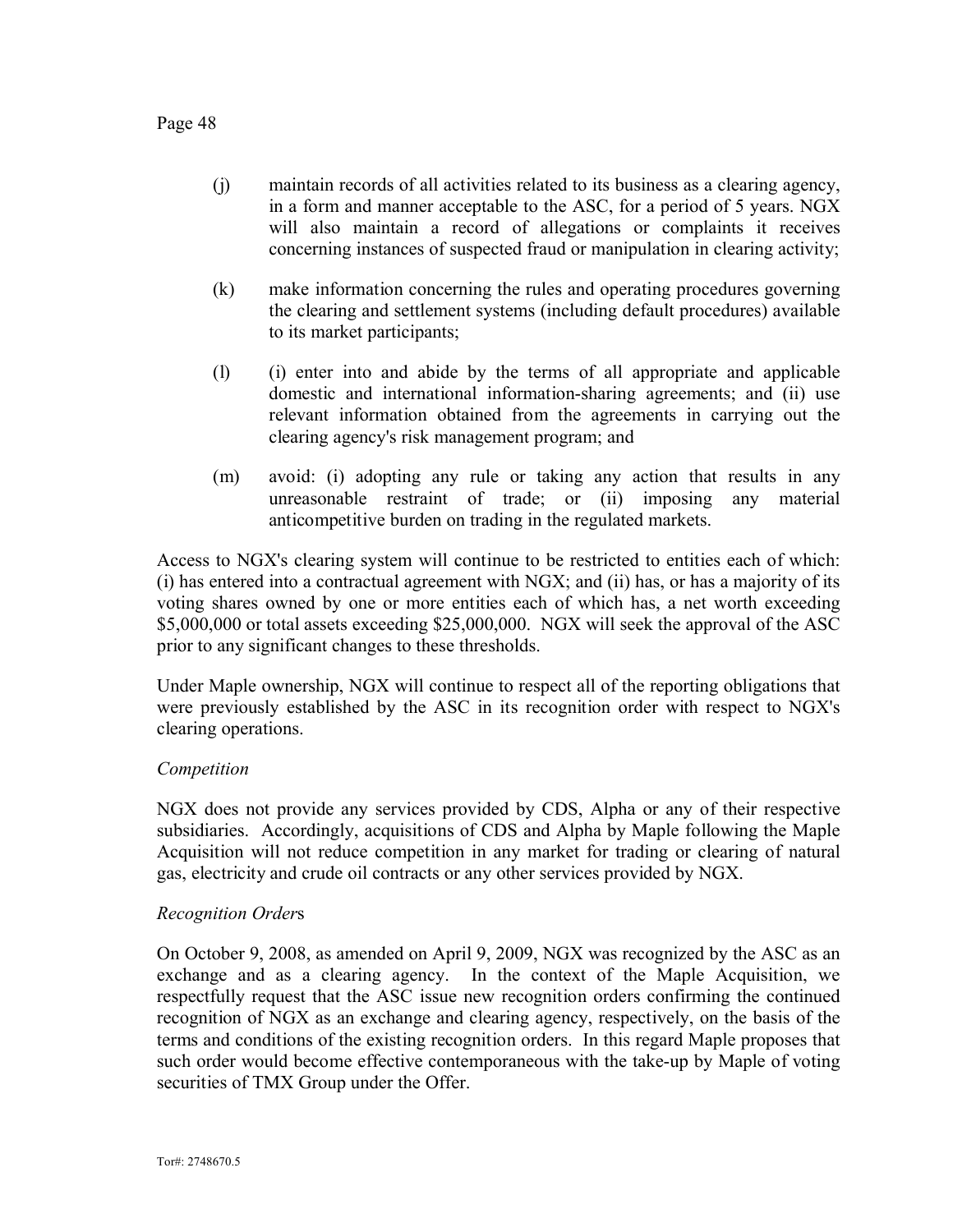### **7. Confirmation of Exemption Orders**

On April 3, 2000, varied on January 29, 2002, September 3, 2002, August 12, 2005, December 16, 2005, August 10, 2006 and June 1, 2008, TMX Group and TSX were recognized by the OSC as an exchange in Ontario under section 21 of the *Securities Act*  (Ontario).

Maple is making an application to the OSC to amend and restate the recognition order of TMX Group and TSX to update the representations supporting such recognition order, to recognize Maple as an exchange, to reflect the Maple Acquisition and to amend the recognition order with respect to corporate governance. A copy of the application to the OSC has been provided to the Commissions.

We respectfully request that the Commissions each make an order amending and restating the existing exemption orders to update the representations supporting the existing exemption orders to reflect the Maple Acquisition. Maple does not propose any changes to the terms and conditions of the exemption orders.

**\_\_\_\_\_\_\_\_\_\_\_\_\_\_\_\_\_\_\_\_\_\_\_**

### **8. Enclosures**

We enclose the following in support of this application:

Appendix A: integrated exchange overview.

Appendix B: undertaking of Maple in respect of TSX Venture.

We trust the foregoing is satisfactory.

Yours very truly,

Luc Bertrand on behalf of Maple Group Acquisition Corporation

cc. Jacinthe Bouffard, *Autorité des marchés financiers*

> Susan Greenglass, *Ontario Securities Commission*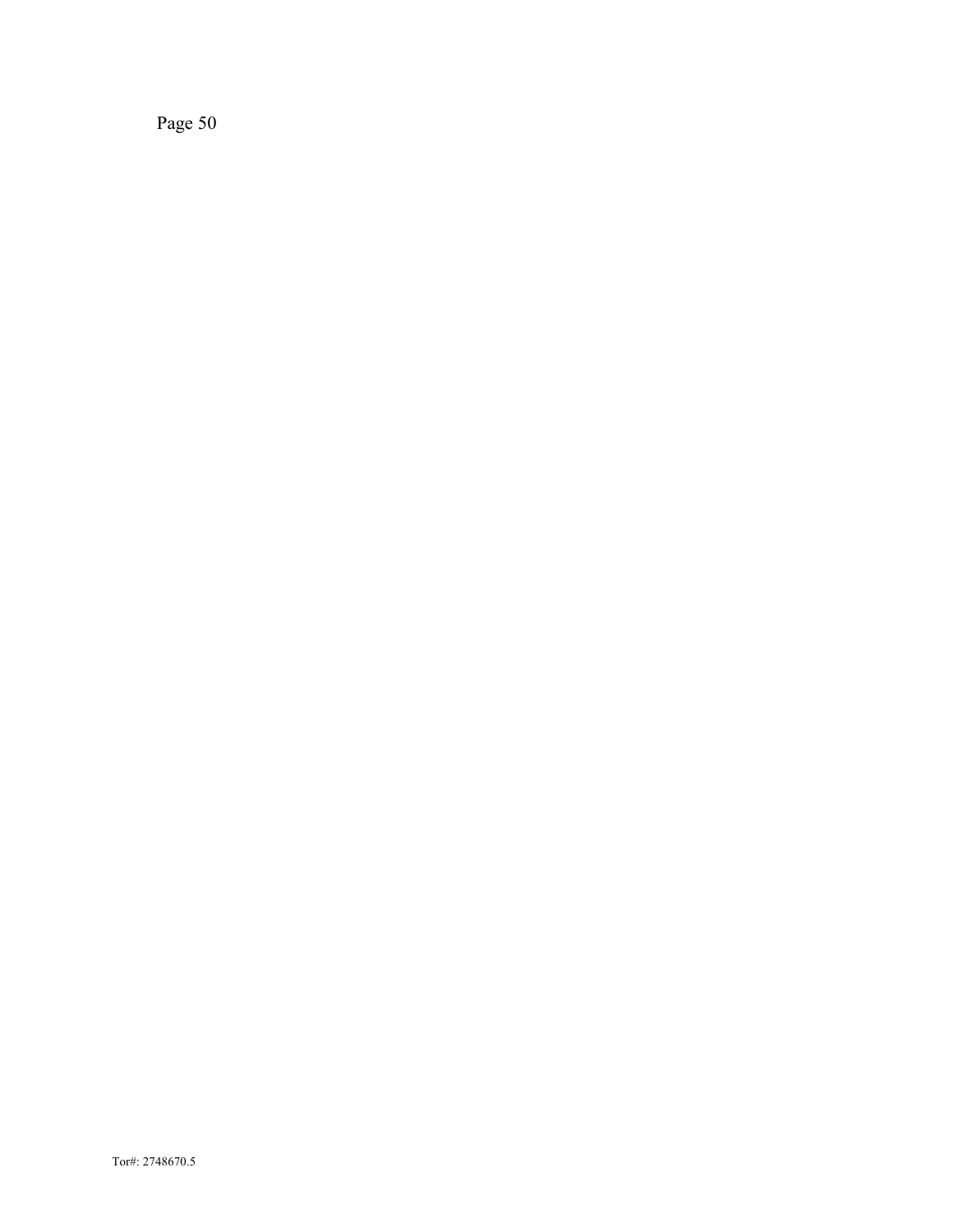# **APPENDIX A**